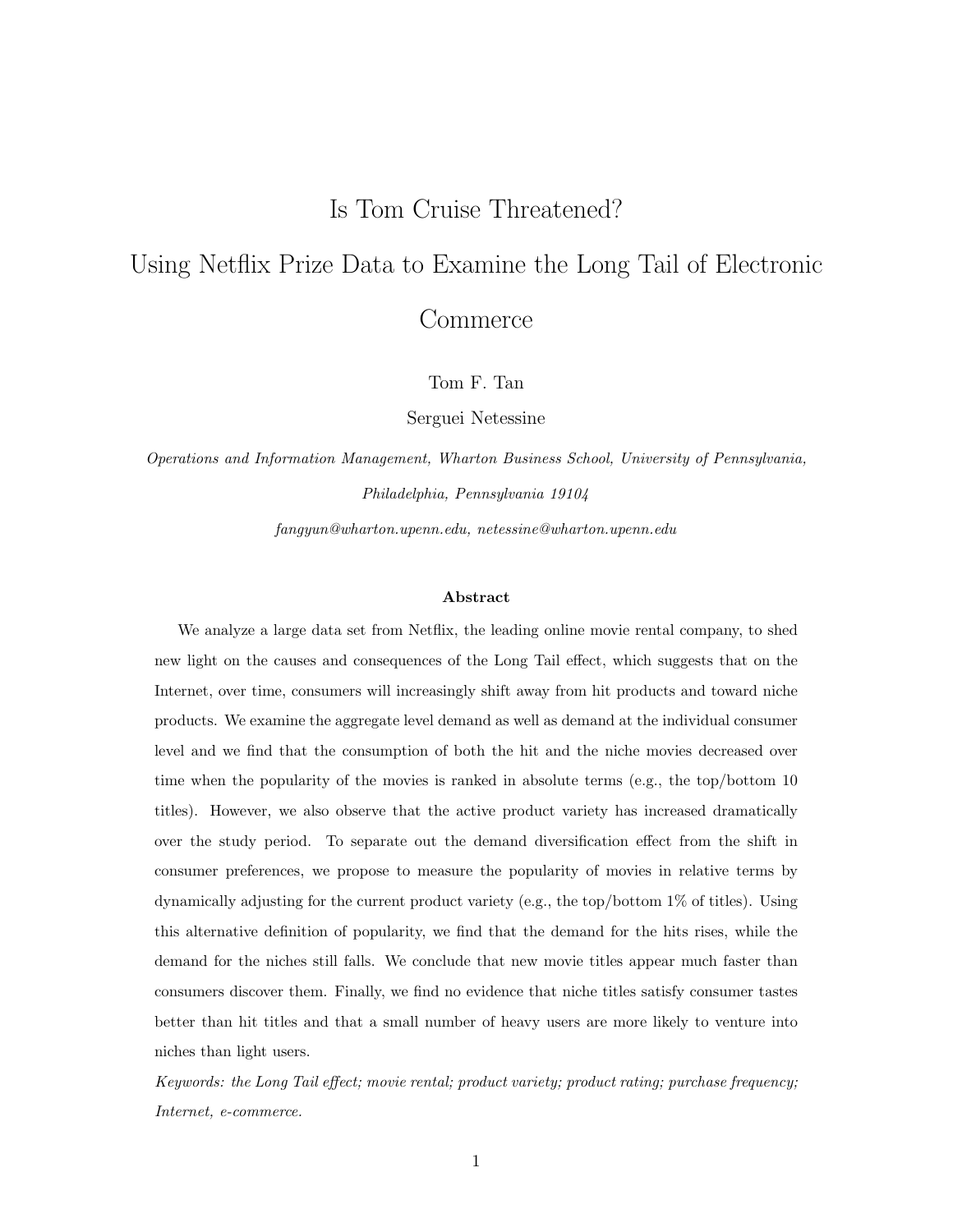## 1 Introduction

Chris Anderson, editor-in-chief of Wired Magazine, coined the term "Long Tail effect" (Anderson, 2004) suggesting that, due to the introduction of the Internet, niche products will comprise higher and higher market share, while the demand for hit products will continue to decrease. As a result, he predicted that the old Pareto rule, stating that 20% of all the products generate 80% of the revenues, will no longer hold: hit movies will constitute a smaller and smaller proportion of demand. His predictions of the Long Tail effect were motivated by observations in the media, entertainment and other industries. For example, Anderson (2006) finds that the top 50 best-selling albums of all time were produced in the 70s and 80s; none of them were recorded in recent years. He also observes that the ratings of the top TV shows have gradually decreased and that the top show today would not have ranked among the top ten in 1970. Part of the reason, according to Anderson, is that niche products will better and better satisfy consumer preferences because consumers will continue to have more and more varying preferences while the Internet will make even the most obscure products available to the masses.

The potential for the existence of the Long Tail effect is of great importance for product assortment decisions in a variety of industries, for advertising dollars spent on supporting this variety, and for supply chain management of these products on the Internet. For example, Blockbuster stocks 3,000 DVDs per store on average, while 20% of Netflix rental revenues come from outside the top 3,000 titles (Anderson, 2004). In addition, Ecast, a digital jukebox company, sold 98% of its 10,000 albums available online at least one track per album per quarter (Anderson, 2006), while brick-and-mortar music stores only stock a fraction of this variety. If demand is indeed shifting toward more obscure titles, managers should ensure that these titles are available and that they are advertised properly. Further, Anderson explains that the new online recommendation systems help the niche products quickly find their demand in the market once they are made available. As a result, he asserts that "the tail of available variety is far longer than we expected", and that the combined market share of the niches can outgrow the hits (Anderson, 2006). This comment about the increasing demand for the niches seems to be consistent with Varian's opinion in light of the cheaper technology in the media industry. Specifically, Varian (2006) notes that this "creative, inexpensive and compelling semiprofessional content available via the Internet" has an increased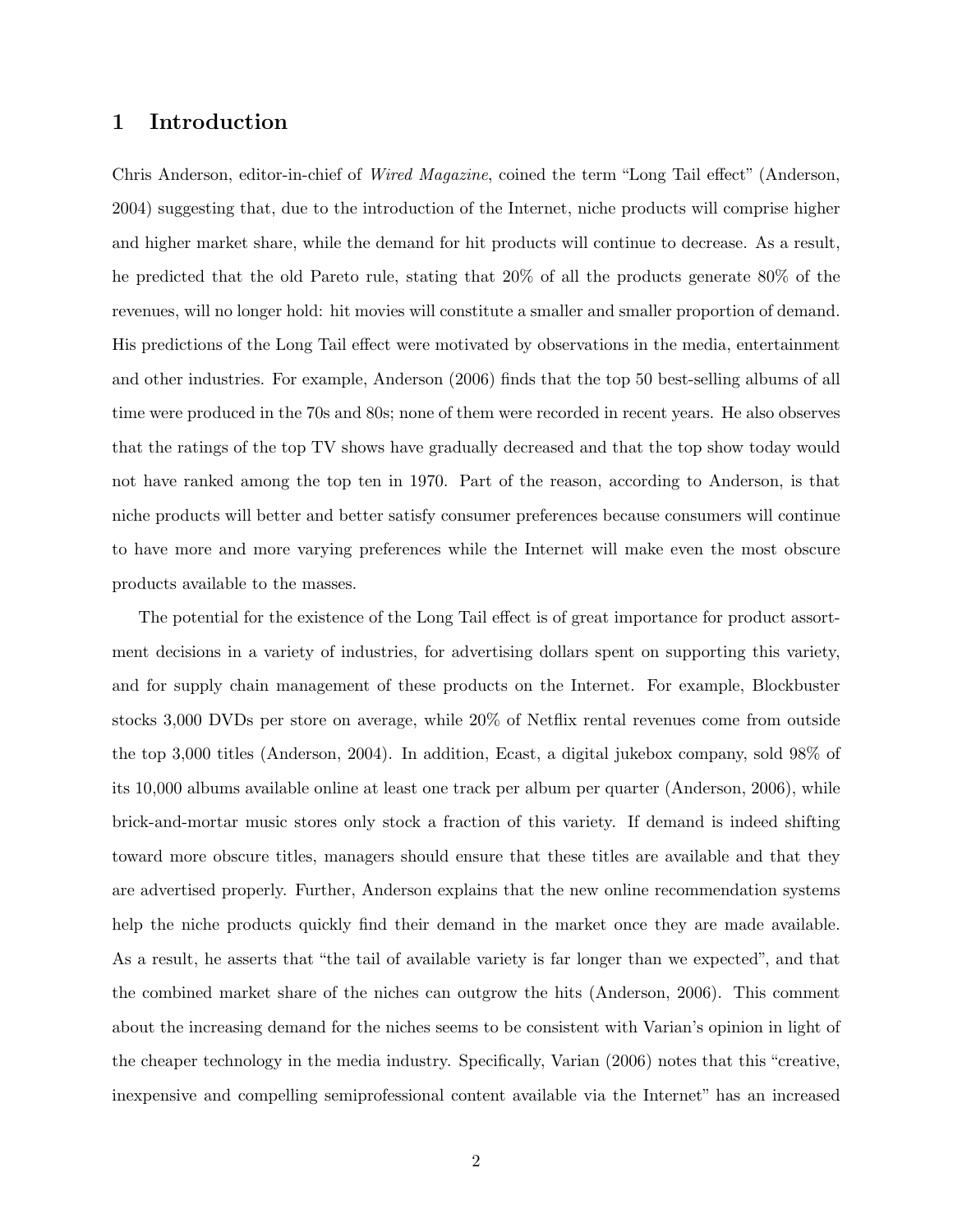demand particularly among young people, so that the salaries of celebrities, such as Tom Cruise, may decrease.

Although arguments and evidence in favor of the Long Tail effect appeared pervasive at first, there are also indications that hits still drive some markets, and may even become more popular over time, whereas the rising demand for niches is, at best, overestimated. In particular, some evidence suggests that new products appear so quickly that consumers have no time to discover them. Gomes (2006) discloses that at Ecast, the quarterly no-play rate increased from 2% to 12% as product variety has grown. Ignoring this increasing number of products with no demand is known to cause a biased estimation of the sales distribution (Schmittlein et al., 1993). In addition, an even stronger demand for hits is found in the motion picture industry, where both the number of movies that generate box-office revenues of over \$50 million and their percentage of the total revenues increased from 14 and 14% in 1998 to 19 and 22% in 2003, respectively (Eliashberg et al., 2006). Finally, Orlowski (2008) reports on an industry study which discovered that 80% of the digital song inventory sold no copies at all - and the 'head' of the frequency distribution was far more concentrated than expected. Given this conflicting evidence, whether or not the Long Tail effect exists remains a hotly debated issue among practitioners.

The Long Tail effect has also recently generated widespread interest in academic circles (more on these and related papers later). Brynjolfsson et al. (2006) present plausible factors that may drive the Long Tail effect, including both supply-side and the demand-side effects. On the supply side, they suggest that the Internet reduces the production and distribution costs of niche products. On the demand side, they note that both the active and the passive search tools of the Internet lower the search costs and hence facilitate finding niche products. Moreover, Tucker and Zhang (2009) suggest that product popularity information, such as the number of people who have browsed the product, can increase the appeal of niche products disproportionately, thus causing the Long Tail effect. On the other hand, Fleder and Hosanagar (2008) suggest that sales diversity can be reduced by selection-biased recommendation systems because these systems tend to recommend products with sufficient historical data (i.e., hits), while Park and Tuzhilin (2008) propose an algorithm that can promote recommendations for the tail items. Bockstedt and Goh (2008) analyze the data of consumer-created custom CDs to examine whether people tend to bundle the hits or the " long tail" music and suggest that managers should sell unbundled information goods to meet the demand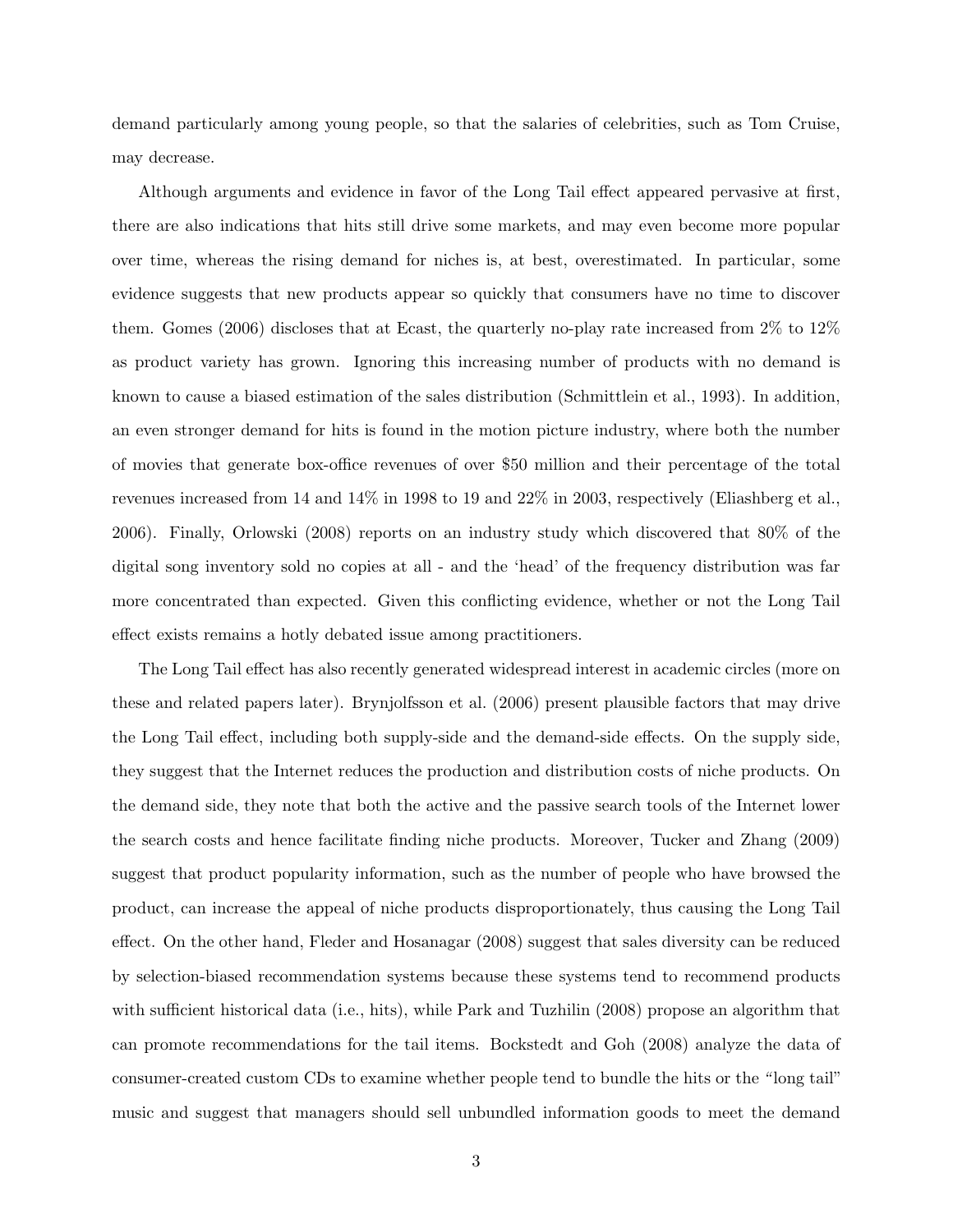from the mainstream consumer. Elberse and Oberholzer-Gee (2008) find further evidence that online retailing triggers demand to shift toward the tail of the distribution, although they also find that a substantive part of demand is concentrated on an even smaller portion of products.

So far, both academic theories and the empirical evidence provide what can probably be described as conflicting evidence for the existence and the magnitude of the Long Tail effect: while there are many anecdotal examples of its presence, there are fewer than a handful of rigorous studies. At the same time, whether or not the Long Tail exists is a fundamental question for decision-makers in marketing, operations, and finance who face the prospect of further penetration of the Internet channel, which offers expanding product variety and new recommendation systems to help manage it.

In this paper we provide empirical evidence to shed additional light on the existence of the Long Tail effect from a different perspective. We use a novel longitudinal data from Netflix that contains 100 million online ratings of 17,770 movie titles by 480,000 users from 2000 to 2005. Netflix is the key example in Anderson's evidence for the Long Tail effect and he primarily refers to the popularity of products in absolute terms, e.g., the top 10 or the top 100 for hits, and the bottom 10 or the bottom 100 for niches. In his own words, "number one is still number one, but the sales that go with that are not what they once were" (Anderson, 2006). Following this example, we first study the number of ratings for movie titles over time and find that, when movie popularity is measured in absolute terms, there is only partial evidence to support the Long Tail effect: demand for hits decreases over time but demand for niches decreases too.

The above definition of the Long Tail effect and movie popularity is static, which implicitly excludes the impact of an increasing product variety. This definition would certainly reflect product popularity in a channel where product variety is relatively stable and where all products are consumed, such as in a brick-and-mortar store. However, product variety has skyrocketed during the Internet age, and more products than ever are not being discovered by consumers. For example, in our data the number of rated movies increased by a factor of four over five years while the number of unrated movies exceeds the number of rated movies by a factor of two in 2005. Such a dramatic increase in product variety is likely to create demand diversification. For example, given a choice set of only five movies, people may tend to concentrate their demand on one movie whose popularity rank is number 1 or equivalently in the top 20%. However, out of a wider choice set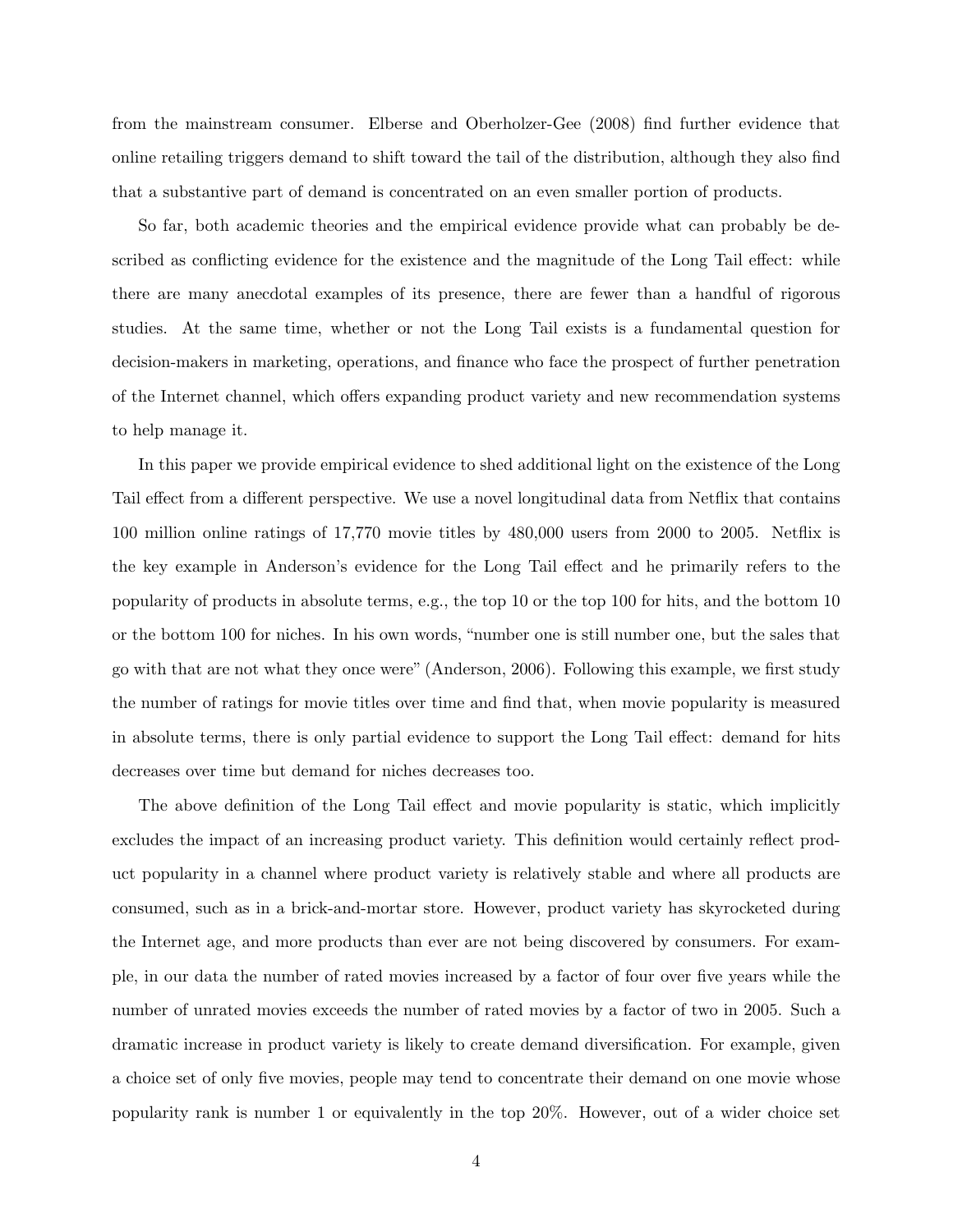of 500 movies, the demand may be concentrated on 100 movies whose popularity ranks in the top 100 or also in the top 20%. This example causes a conflicting definition of hits and niches amid different sizes of product variety at different points in time. Should we classify the top 20%, which is respectively the top one out of five movies and the top 100 out of 500 movies as the hits, or should we restrict the label of hits to only the top one movie no matter the total variety?

Naturally, when the product variety is large, the demand for any one product tends to be smaller than when the product variety is small. Likewise, when the consumer base is large, learning about new products is faster than when the consumer base is small. In this case, two competing effects might be observed: 1) consumers discover the obscure products as they appear and 2) new products appear, possibly so quickly that most consumers have no time to discover them. Which effect dominates is an empirical question that we aim to address in this paper. Therefore, we argue, the definitions of hits and niches should vary with time as both product variety and consumer base vary. In this paper, we propose a dynamic definition of product popularity which adjusts for active product variety over time (which excludes titles that have no current ratings). The active product variety reflects the dynamics of both product variety and consumer base. We find that, if we define the popularity of a movie in relative terms, the Long Tail effect is absent – in fact, the demand for hits increases, whereas the demand for niches decreases. Specifically, we find that demand for the top 0.1% of movies increases five times as fast as demand for the top 10%, indicating that demand for the "hits of the hits" continues to skyrocket. The same finding is manifested by changes in the Pareto principle over time: while Anderson argues that the 80/20 rule will weaken (the top 20% of products will constitute less than 80% of demand), we find that the opposite is true: the share of demand for the top 20% of movies increases over time from 86% in 2000 to 90% in 2005. Furthermore, Anderson (2004, 2006) has argued that more and more consumers will choose niche products because they will tend to satisfy consumer preferences better. We, however, find that, contrary to Anderson's suggestion and independent of how popularity is measured, consumers tend to be less satisfied with niche movies than with hit movies and moreover, it is mostly heavy movie watchers, who constitute a small fraction of all consumers, that venture into niche movies.

To summarize, the contributions of this paper are three-fold. First, we provide new empirical results suggesting that there is only partial evidence for the existence of the Long Tail effect when it is measured in an absolute sense. Second, we propose to delineate two effects: demand diversifica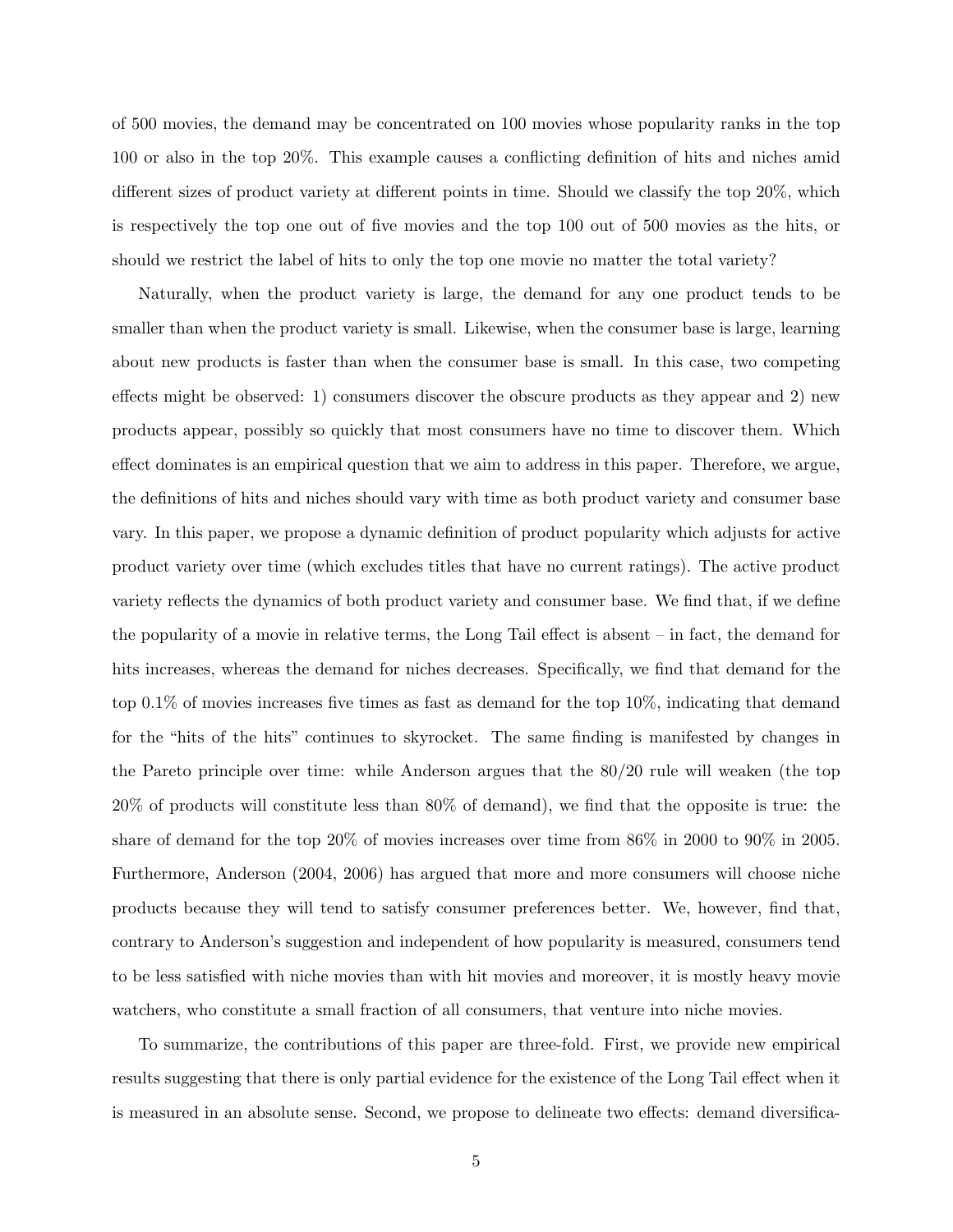tion due to expanding product variety on the Internet and consumers learning about new products. We suggest that, when measuring product popularity, one has to adjust for instantaneous active product variety. With this definition, we find no evidence of the Long Tail effect. Third, we study demand at the consumer level and find that new movies appear so quickly that most consumers have no time to discover them, and that niche movies do not satisfy consumer tastes better than hit movies.

The remainder of this paper is organized as follows. We review the related literature in section 2 and develop our hypotheses in section 3. In section 4, we describe our data set and methods of research. We present the results of our empirical analysis in section 5. We conclude with a discussion of our results, limitations, and future research opportunities in section 6.

## 2 Related Literature

Traditional theories argue that the presence of popular items (i.e., hits) is quite persistent in the market. Rosen (1981) suggests that buyers tend to concentrate their demand on the "superstars" because of their imperfect substitutability and the joint consumption effects. The imperfect substitution causes small differences in the "talent" of the sellers to be "magnified in larger earnings differences". The joint consumption effect further ensures that demand concentrates on the few most talented sellers. Frank and Cook (1995) add that consumers tend to demand similar products such as movies or music in order to have a common language in their social interactions.

Although the traditional "superstar" theories have compelling arguments to support the hitdriven market, they are restricted to the pre-Internet era when the shelf space in brick-and-mortar stores was limited. Anderson's (2004) explanation about the Long Tail effect echoes Brynjolfsson et al.'s (2003) theory regarding the value of increased product variety on the Internet. This important and timely paper not only finds evidence of a significantly larger product variety at online retailers (such as Amazon) than at brick-and-mortar stores, but it also suggests that the Internet significantly lowers search costs so consumers can find more products. Consistent with this view, Cachon et al. (2008) find that the lowered search costs have a market-expansion effect, which encourages firms to enlarge their assortment. As a result, consumers are more likely to find niche products, thus causing demand for them to increase.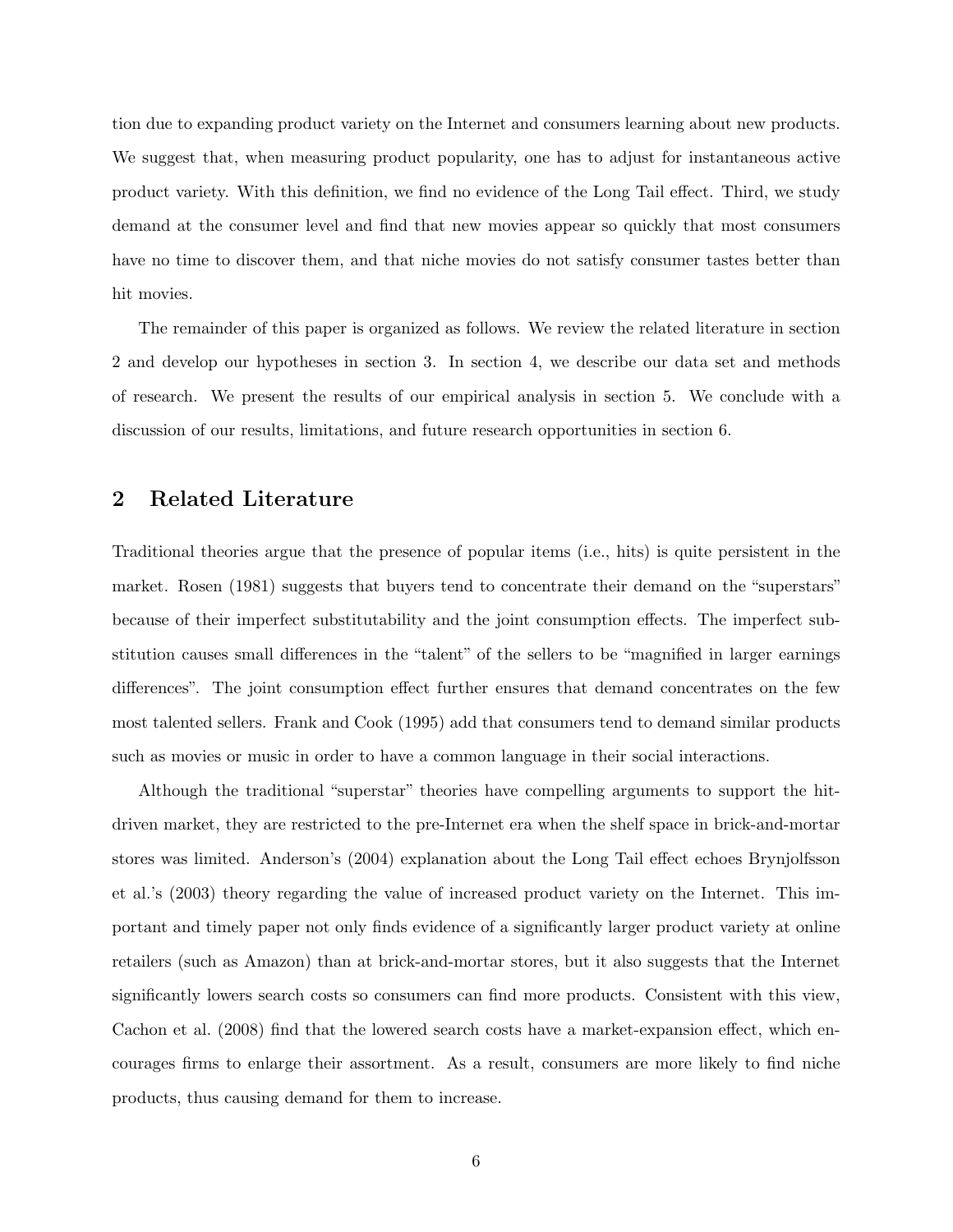Although it is widely accepted that search costs are lowered as information technology proliferates, this does not necessarily reduce demand concentration. For example, Ghose and Gu (2006) suggest that search costs are even lower for popular products than for niches, which may limit the Long Tail effect. In addition, Hervas-Drane (2009) provides a model to argue that different search processes have mixed impacts on demand concentration.

Brynjolfsson et al. (2007) use a unique data set from a retailer operating both Internet and catalog channels and provide evidence of the Long Tail effect. Their paper is one of the few rigorous studies to directly compare demand concentration in both Internet and brick-and-mortar (cataloger) channels. Brynjolfsson et al. (2007) assume that the number of available products is the same in both channels. They further randomly select 100,000 items from the cataloger channel (selling 7,725,574 items in total) and another 100,000 items from the Internet channel (selling 702,659 items in total, about 10% of the total sales of the cataloger channel). The comparison of these sales data suggests that the Internet channel exhibits less concentrated sales, which is in line with the Long Tail theory. Smith et al. (2008) argue that the long tail titles, i.e., the niches, not only increase consumer surplus but also enhance producer surplus. Our study differs in that we do not possess data on sales in the Internet and brick-and-mortar channels; rather, we study what happens in the Internet channel over time.

In another study exploring the Long Tail effect, Elberse and Oberholzer-Gee (2008) study the Nielsen VideoScan data, by tracking weekly video sales from 2000 to 2005. In this study, the authors rank all the movies across the six years according to their weekly sales and define the top percentiles as the hits and the lower percentiles as the niches. In other words, they create static definitions of hits and niches for all the movies over a span of six years, which implicitly excludes the impact of an increasing product variety. We use different definitions of hits and niches that vary with time. Elberse (2008) further reports analysis of the data from Nielsen SoundScan, which tracks weekly sales of music; from Quickflix, an Australian movie rental service similar to Netflix; and from Rhapsody, an online subscription-based music jukebox. The different data supports the same conclusion that the "long tail" and "super stars" coexist.

Since we study ratings submitted by consumers as part of our analysis, there are at least two other relevant studies. Oestreicher-Singer and Sundararajan (2009) use data from 200 distinct categories on Amazon.com to establish that categories whose products are influenced more by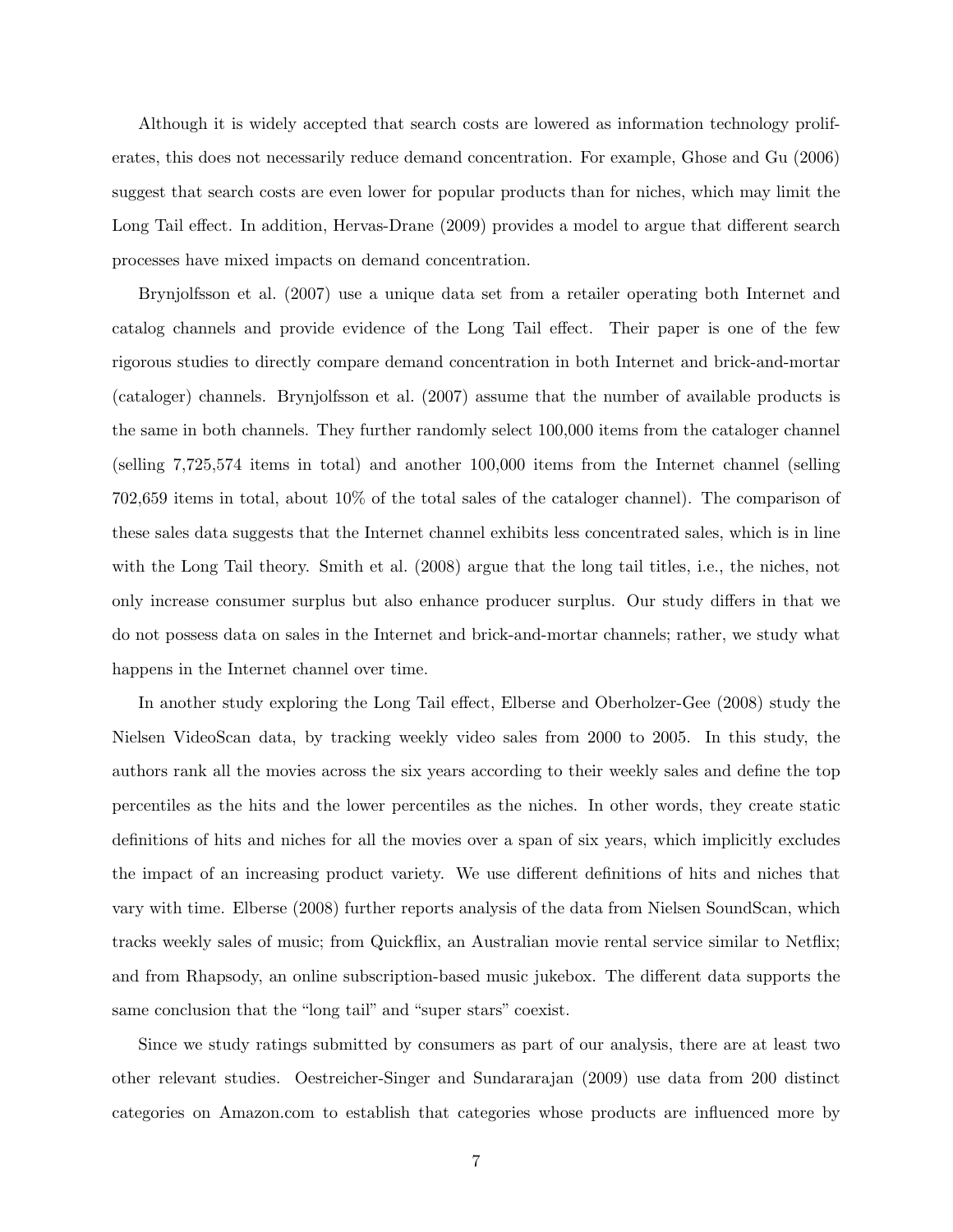recommendations have significantly flatter demand distribution, which supports the existence of the Long Tail effect. Dellarocas and Narayan (2007) find empirically that online consumers are more likely to review popular products, and therefore, contrary to the Long Tail effect, online reviews may exhibit "tall heads" instead of "long tails".

In summary, the extant literature has found conflicting evidence of the Long Tail effect. The main differentiating features of our analysis are (1) dynamic definitions of product popularity and (2) detailed user-level analysis, both of which are possible because we study a unique and extensive data set which includes product ratings by consumers over the course of six years.

## 3 Hypotheses and Ranking Methodology

Even before the Internet, increased product variety was known to better satisfy customers' heterogeneous needs, thus increasing overall demand for the firm selling these products (Baumol and Ide, 1956; Kekre and Srinivasan, 1990). Consumers are found to have a propensity for seeking variety over time. Farquhar and Rao (1976) and Pessemier (1979) suggest that people seek a variety of products to dynamically balance and maximize the utilities obtained from the attributes of the different products. In addition, McAlister (1982) proposes that people consume new products because they are satiated with the attributes of the old products.

Product variety expands dramatically on the Internet, which allows for offering many more products economically. Internet retailers such as Amazon.com are able to utilize novel fulfillment strategies such as drop-shipping to sell products to customers without actually stocking them, thus dramatically increasing product variety without significant extra costs (Randall et al., 2006). In their pivotal paper, Brynjolfsson et al. (2003) show that the wider product variety offered by Amazon.com has increased the consumer surplus seven to ten times more relative to gains from competition and lower pricing alone. Further, most online companies now provide recommendation systems to lower search costs, so that consumers are able to discover even the most obscure products in the Internet era (Brynjolfsson et al., 2003; 2006). And if product variety expands and consumers are increasingly able to gain access to new products, it should also be the case that demand for most popular products decreases while demand for less popular titles increases. As Varian (2006) explains, "It is true that there is only one Tom Cruise, but it is equally true that there are only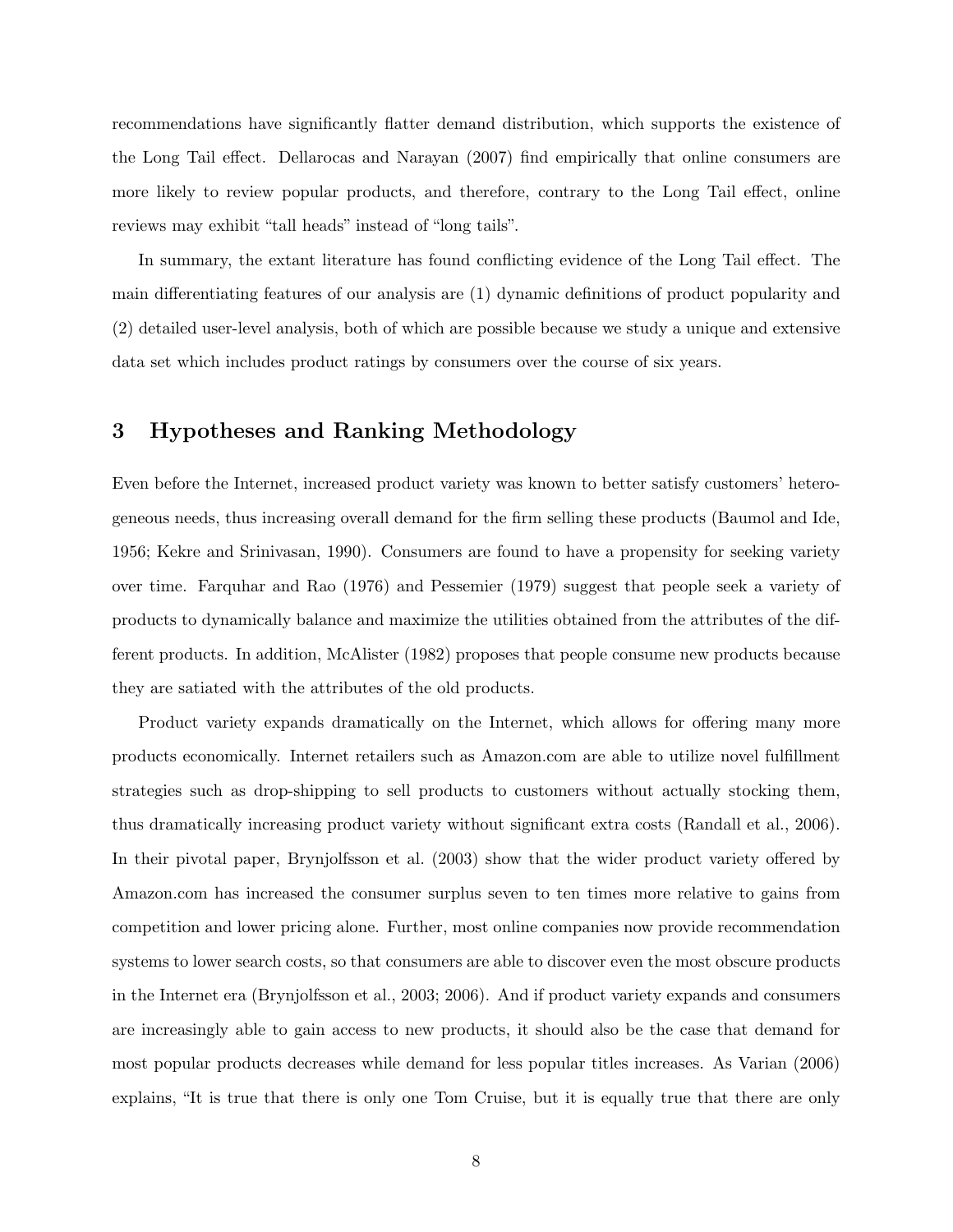24 hours in a day. The more time young people spend watching Lonelygirl15, the less time they will have to watch Mr. Cruise." These considerations lead us to hypothesize, similar to Anderson (2006), that the Long Tail effect should be present if we focus on hits and niches defined in absolute terms.

HYPOTHESIS 1a: If popularity is measured in absolute terms, over time, demand for hits will decrease, while demand for niches will increase.

HYPOTHESIS 2a: If popularity is measured in absolute terms, over time, individual consumers will demand fewer hit products and more niche products.

While there is little doubt that the Internet allows companies to offer a wider variety of products economically, it is less clear that consumers necessarily quickly discover these products. Niche products tend not to have associated advertising budgets, and there is typically no sales representative on the Internet helping the customer find the product. Both Anderson (2006) and Brynjolfsson et al. (2003) suggest that the role of the sales person on the Internet is played by the electronic customer relationship management systems which are increasingly utilized by Internet companies (Padmanabhan and Tuzhilin, 2003). These systems usually utilize data-mining techniques to help consumers discover products. However, Fleder and Hosanagar (2008) find that, although recommendation systems can guide users to new products, they often tend to lead "similar users toward the same products", thus causing the aggregate diversity of products consumed to decrease over time. Indeed, most product recommendation systems are based on so-called collaborative filtering techniques which would not recommend a product with no historical demand. Thus, such systems would most often recommend hits rather than niches. Further, research has shown that consumers only consider a few important choices when they shop online. For instance, Gu et al. (2008) find that, at some online retailers, consumers who consider only two or fewer alternatives are responsible for over half of all purchases, which implies that consumers might simply not have time to venture into obscure products.

In view of the limitations imposed by current recommendation systems, we can expect to see two competing effects. First, the Internet channel allows retailers to economically offer larger and larger product variety over time. Second, driven by varying consumer preferences and with the help of recommendation systems, consumers discover and consume products heretofore unavailable. The question is: which effect dominates? To be able to delineate the two effects, it is necessary to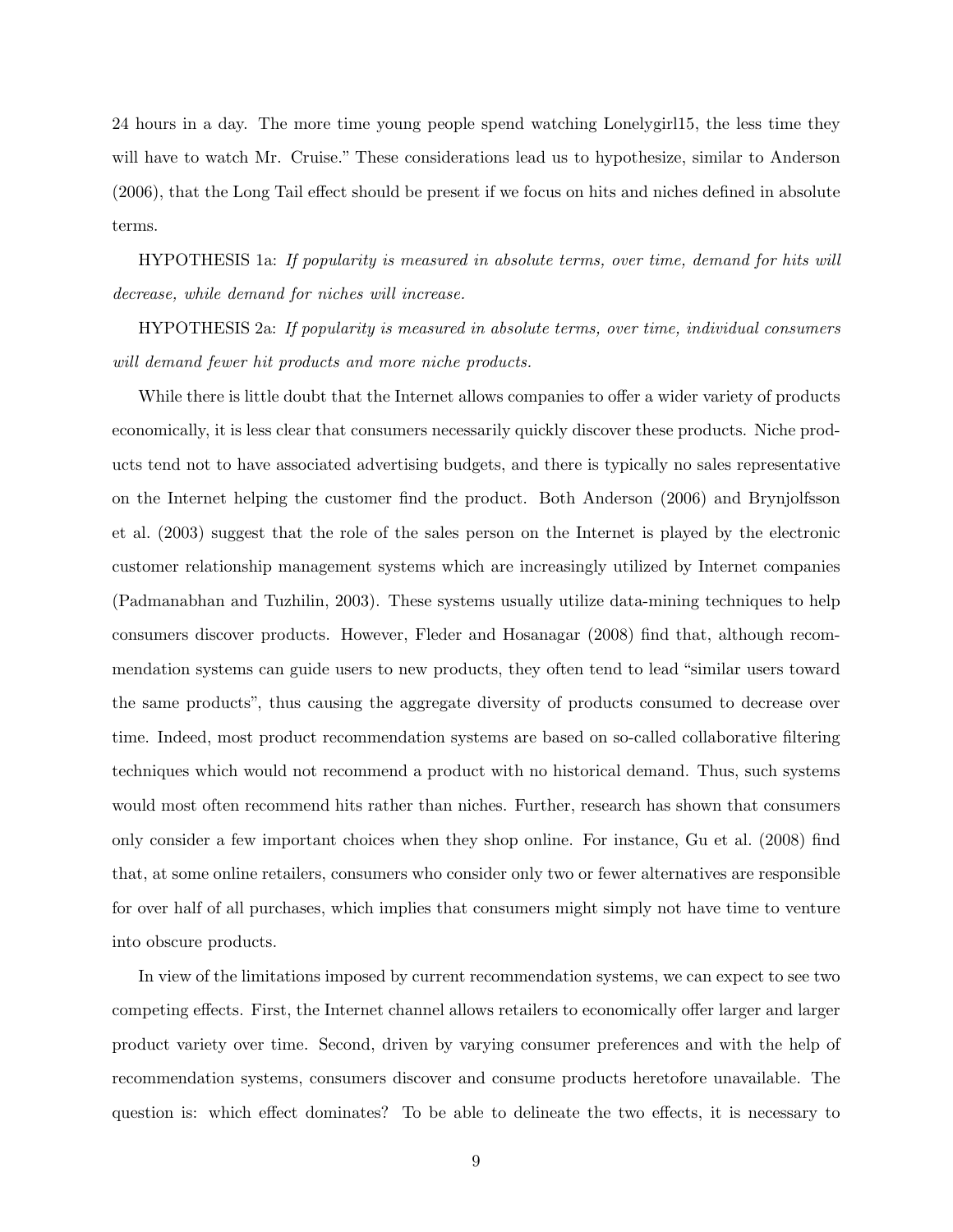introduce definitions of hits and niches that vary with time and that account for ever-changing product variety. We therefore propose a dynamic definition of product popularity that adjusts for increased product variety over time, such as the top 1% and the bottom 1% of total products demanded, to normalize the impact of product variety. This definition is not new: in fact, it is in the spirit of the Pareto principle which suggests that 20% of products account for 80% of demand. Given the current limitations of recommendation systems and the relative infancy of electronic customer relationship management systems, we hypothesize that product variety increases faster than the speed at which people discover products, so in relative terms the Long Term effect is absent.

HYPOTHESIS 1b: If popularity is measured in relative terms, over time, the demand for hits will increase, while the demand for niches will decrease.

HYPOTHESIS 2b: If popularity is measured in relative terms, over time, individual consumers will demand more hit products and fewer niche products.

### 4 Data

#### 4.1 Research Setting, Data Collection, and Descriptive Statistics

To examine our research hypotheses, we utilize data available from Netflix, a major US online movie/TV series rental service with annual revenues in excess of \$1 billion in 2008. Netflix is known for offering a wide selection of niche movies and it currently offers about 100,000 DVD titles to its 10 million subscribers. The data that we possess consist of the movie ratings submitted by consumers through the Netflix web site from 2000 to 2005. Netflix encourages its users to rate the movies that they have watched both outside and within Netflix to improve its recommendations for them, so users have direct incentives to provide truthful and complete ratings. In addition, Netflix constantly reminds users to rate the movies and it streamlines the rating process. As a result, Shih et al. (2007) suggest that Netflix has the world's largest collection of movie ratings. Netflix made these data available to the public during the Netflix Prize competition, which offered \$1 million to the team that could use this data to create the most accurate movie recommendation system. The data set contains approximately 480,000 user IDs, 17,770 movies/TV series<sup>1</sup>, and over 100 million

<sup>&</sup>lt;sup>1</sup>In the rest of the paper, we refer to both the movies and the TV series at Netflix as movies for simplicity.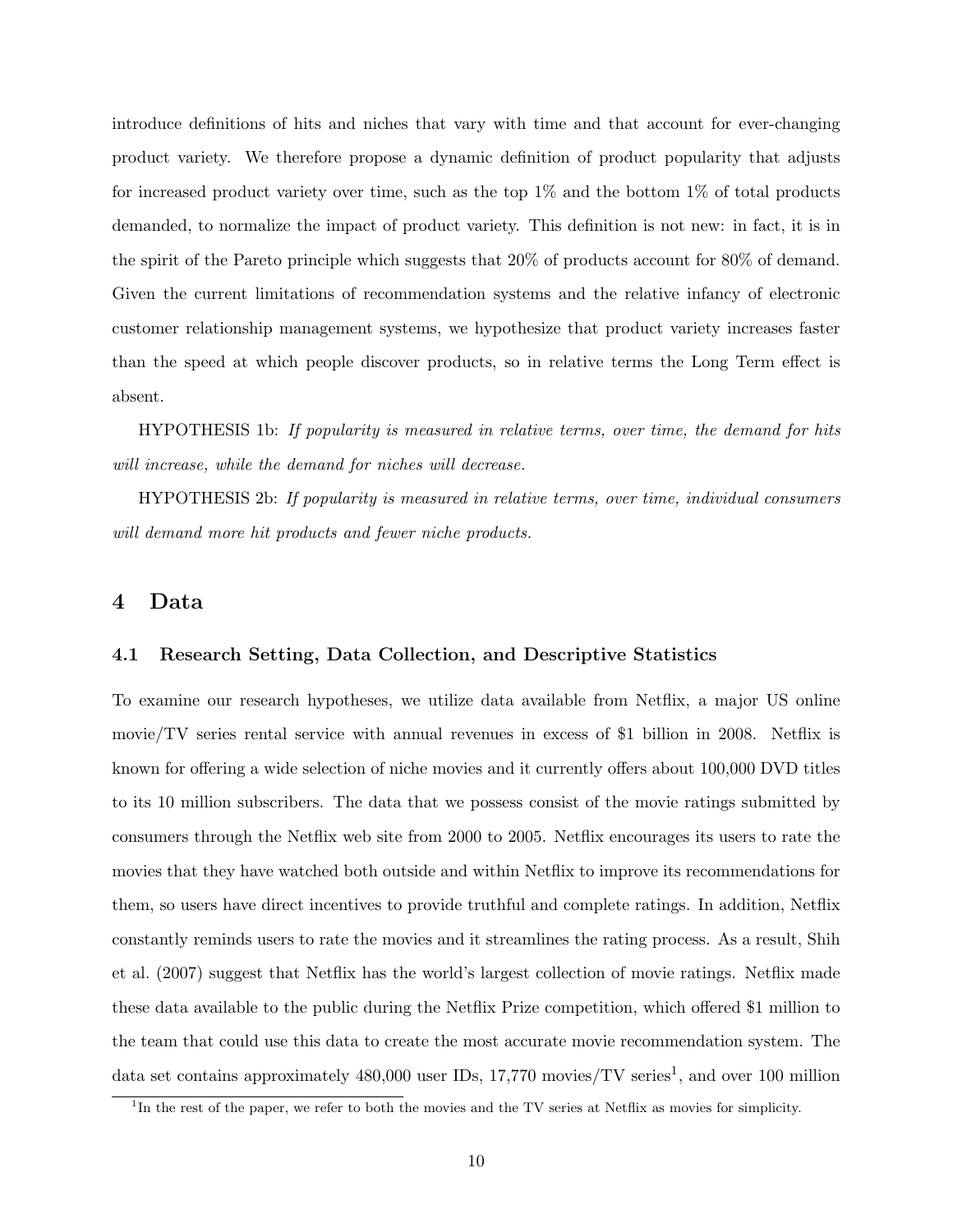ratings, which are about a 10% random sample of all ratings submitted by consumers.

We believe that our data provide rich evidence to study the Long Tail effect for several reasons. First, as Anderson (2004; 2006) argues, Netflix operates in the environment that is most conducive to observing the Long Tail effect because Netflix is an Internet company which capitalizes on the favorable economics of DVD distribution to offer much larger product variety to consumers than its closest brick-and-mortar competitors such as Blockbuster. Second, Netflix is known to utilize one of the most advanced movie recommendation systems and therefore Netflix users are very likely to be able to discover niche titles fast. Moreover, consumer-to-consumer communication plays a very important role in the movie industry (De Vany and Walls, 1996), so unlike in the case of narrowly focused Internet retailers, we expect consumers to also be able to discover new products through the word-of-mouth effect. Third, Internet penetration increased dramatically in the 2000-2005 time period and, therefore, by studying Netflix data over time, we can observe temporal changes in movie consumption and study the Long Tail effect. The data that Netflix offers allows doing so both at the movie and at the individual consumer level, which is quite rare. Finally, the Netflix Prize data set is the largest among all the related studies.

Table 1 presents descriptive statistics of the ratings by year as well as the product variety collected from the company's annual reports<sup>2</sup>. The average movie rating, measured on a scale of one to five, has improved from 3.36 in 2000 to 3.67 in 2005, although there was a slight dip in 2002. In addition, the number of rated movies almost exactly quadrupled from 2000 to 2005, indicating that the consumers at Netflix watched an increasingly wider range of movies. Despite this demand diversification, the number of unrated movies increased more than five times from 2002 to 2005. Compared with the fast-growing number of different movies, the total number of ratings and the rater base expanded even faster; both of them increased about 50 times from 2000 to 2005. The substantial increase in demand is likely to be attributed to the quick adoption of DVD players among consumers as well as to Netflix's successful transition to a prepaid subscription service from a pay-per-use pricing model (Shih et al., 2007).

 $\rm{^2The}$  company reports are available from 2002 when Netflix went public.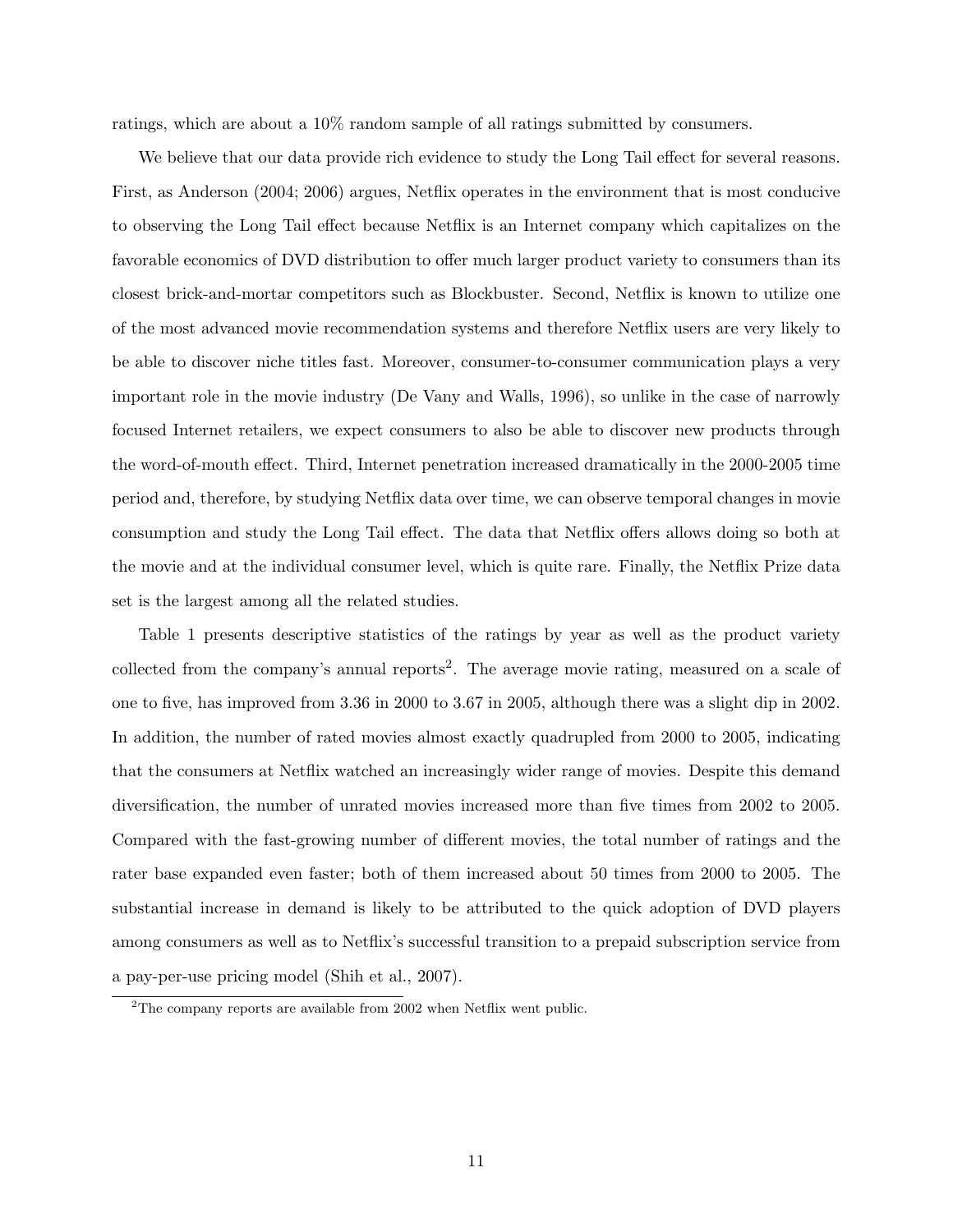|            |         | Total         |            |           |          |           |
|------------|---------|---------------|------------|-----------|----------|-----------|
|            | Average | Number of     | Total      |           | Reported | Number of |
|            | Movie   | Rated         | Number of  | Number    | Product  | Unrated   |
| Year       | Rating  | <b>Movies</b> | Ratings    | of Raters | Variety  | Movies    |
| 2000       | 3.36    | 4,470         | 924.443    | 8.227     | NA       | NA        |
| 2001       | 3.39    | 6,538         | 1,769,030  | 19,801    | NA.      | NA.       |
| 2002       | 3.38    | 8,418         | 4,342,870  | 51,732    | 14,500   | 6.082     |
| 2003       | 3.40    | 11,949        | 9,985,340  | 117,500   | 18,000   | 6,051     |
| 2004       | 3.59    | 15,506        | 30,206,570 | 259,407   | 35,000   | 19,494    |
| 2005       | 3.67    | 17,768        | 53,250,070 | 451,435   | 55,000   | 37,232    |
| Mean/year  | 3.47    | 10,775        | 16,746,387 | 151,350   | 30,625   | 17,214    |
| Stdev/year | 0.14    | 5,214         | 20,918,458 | 173,543   | 18,553   | 12,791    |

Table 1: Descriptive Statistics

Source: Netflix Prize Data and Company Reports

Figure 1 shows that the number of monthly ratings increased exponentially from January 2000 to October 2005<sup>3</sup> and that the number of rated movies increased quadratically during the same period. A comparison of the two functions suggests that the number of ratings has grown considerably faster than product variety has, which further indicates that the demand for niche movies should emerge very quickly. These observations seem to offer favorable conditions for us to expect an increasing demand for niches. A relevant question to ask is whether the active product variety is growing because a lot of new movies are being released or because consumers keep discovering previously released titles. Our data indicates that slightly over 1,000 new movies are released every year, on average, while about 3,000 of movies are newly rated every year. In addition, between 70 and 80 percent of Netflix rentals are reported to originate from the back catalog movies rather than new releases (Flynn, 2006). These observations suggest that the product variety growth is primarily due to discovery of older movies by consumers. The more precise answer to this question is complicated by the fact that many movies are released on DVDs later than in theaters, but this gap continues to decrease over time. Further, most movies are released in several DVD versions at different points in time which makes it hard to exactly delineate ratings of "old" vs. "new" movies.

<sup>&</sup>lt;sup>3</sup>The data were incomplete in November and December 2005, so we excluded them from our analysis.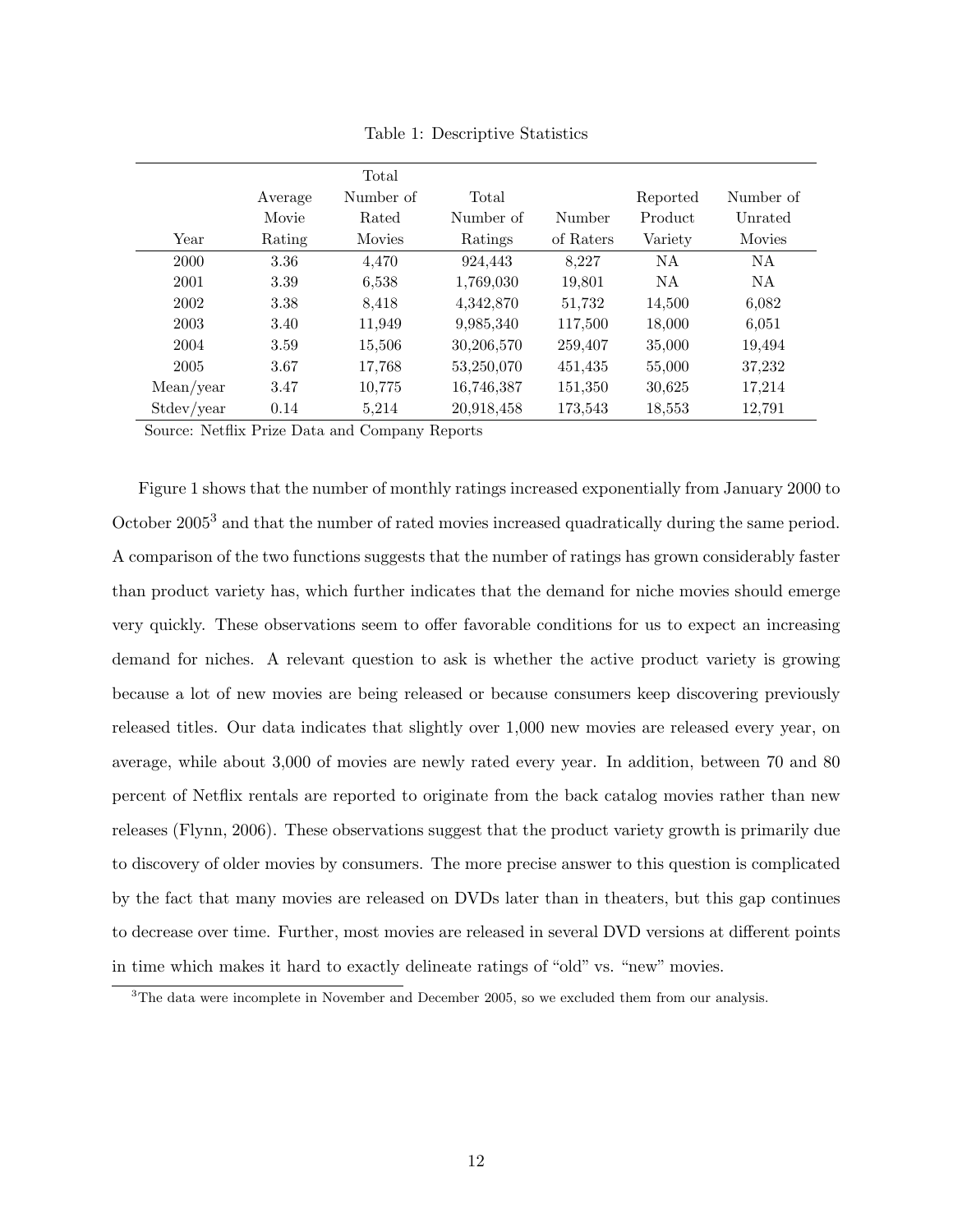

Figure 1: Monthly Numbers of Rated Movies and Ratings

In much of our analysis, we elect to work with monthly (instead of daily or yearly) data and therefore we aggregate all variables at the monthly level. By so doing, we ensure both an adequate sample size in each month for each movie and enough observations over time for statistically significant estimates. This approach also makes sense given that Netflix charges its consumers monthly for services and therefore we expect consumer behavior to be tied to a monthly horizon. As shown in the descriptive statistics, the number of ratings, the number of rated movies, and the average ratings contain time trends that may cause a false conclusion of the relationship of the three variables. To mitigate this problem, we add a time trend of the 70 months from January 2000 to October 2005 to our data. Table 2 reports the correlations for each movie.

| Variables         | Trend | Number of | Average |
|-------------------|-------|-----------|---------|
|                   |       | Ratings   | Rating  |
| Trend             | 1.000 |           |         |
| Number of Ratings | 0.135 | 1.000     |         |
| Average Rating    | 0.146 | 0.140     | 1.000   |

Table 2: Correlation Table of Monthly Netflix Ratings

Figure 2 (left) illustrates the distribution of the number of ratings after pooling all the observations from 2000 to 2005. As can be seen, demand is approximately logarithmically distributed: the top 5% of movies constitute close to 65% of the total number of ratings; the top 10% of movies contribute to almost 80%; the top 20% of movies generate approximately 90%, implying that demand is highly likely to be concentrated on a few titles, i.e., the hits.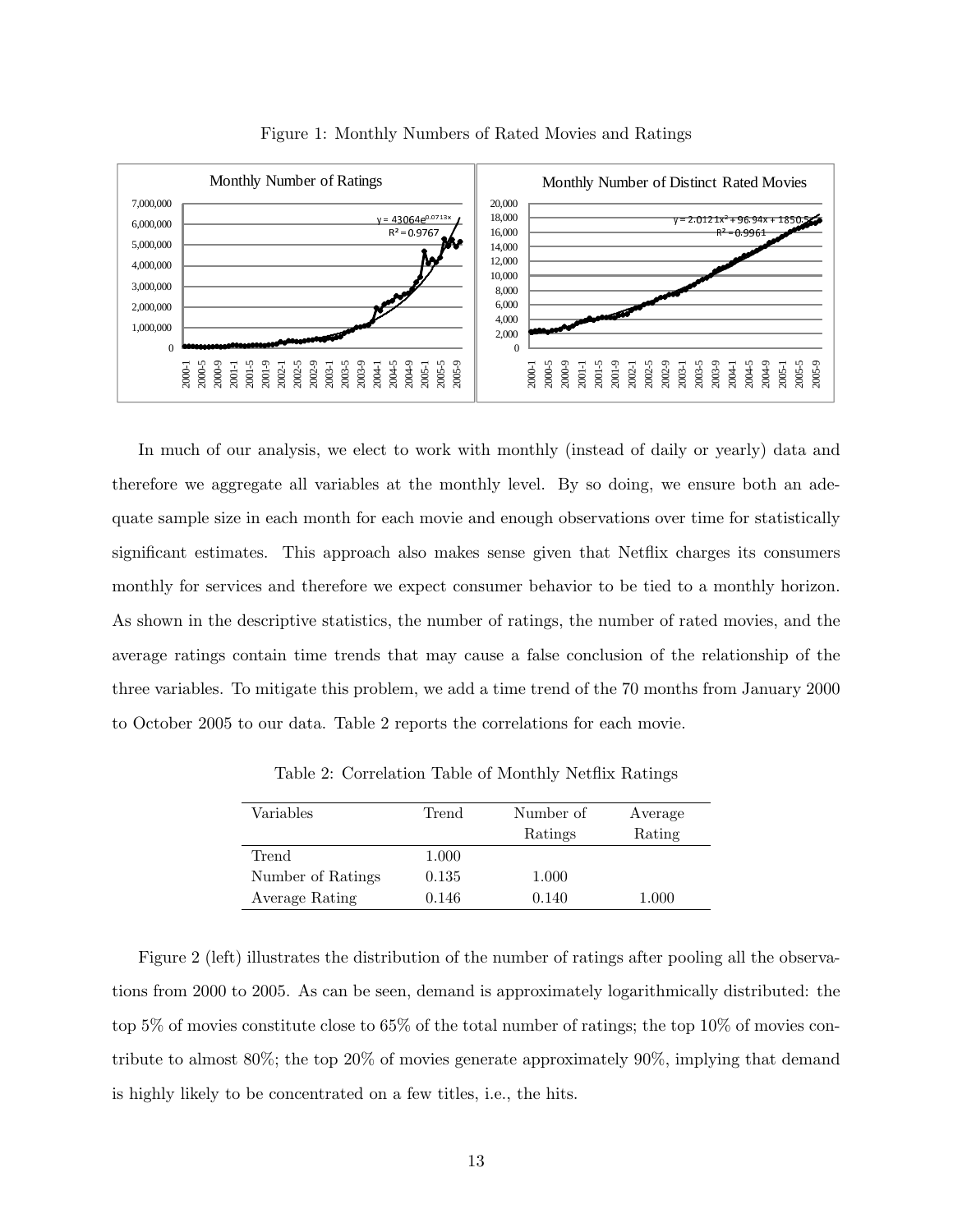It is important to stipulate here that the ratings data that we possess only reflect the number of movies rated, but not all customers rate all movies that they watch. On the other hand, customers do not have to watch the movie to be able to rate it, so ratings data might actually present a fuller picture of consumer demand for movies than rental data would. Furthermore, previous literature (see Chen et al. 2004) suggested a strong connection between product demand and the number of consumer reviews. One potential problem with utilizing movie ratings as a proxy for demand is that online review data is known to be biased because users tend to review items that they extremely like or dislike, thus causing the histogram to be J-shaped or U-shaped, see (Hu et al., 2007; Dellarocas and Narayan, 2007; Dellarocas and Wood, 2008), and citations therein. To check for the possibility of this bias in our data, we plot the histogram of the rating values on a scale from one to five in Figure 2 (right). We observe that the users gave the rating of four most frequently (31,754,330 ratings), followed by the ratings of three, five, two, and one. The bell-shaped histogram is dramatically different from the data reported by other papers (e.g., Dellarocas and Wood 2008 report that 99% of eBay transactions result in positive reviews) and it seems to suggest that Netflix users are not biased toward giving only extremely high or extremely low ratings. We believe that, while previous studies focused on the propensity to review products on eBay.com and Amazon.com, our data are fundamentally different for two reasons. First, we have pure ratings data rather than review data, and giving a rating is much less costly to a user than writing a review. Second, the recommendation system of Netflix directly incentivizes users to reveal their truthful and complete preference for movies to improve their recommendations. We therefore proceed with utilizing ratings as a proxy for demand, although it should be understood that we imply the number of ratings.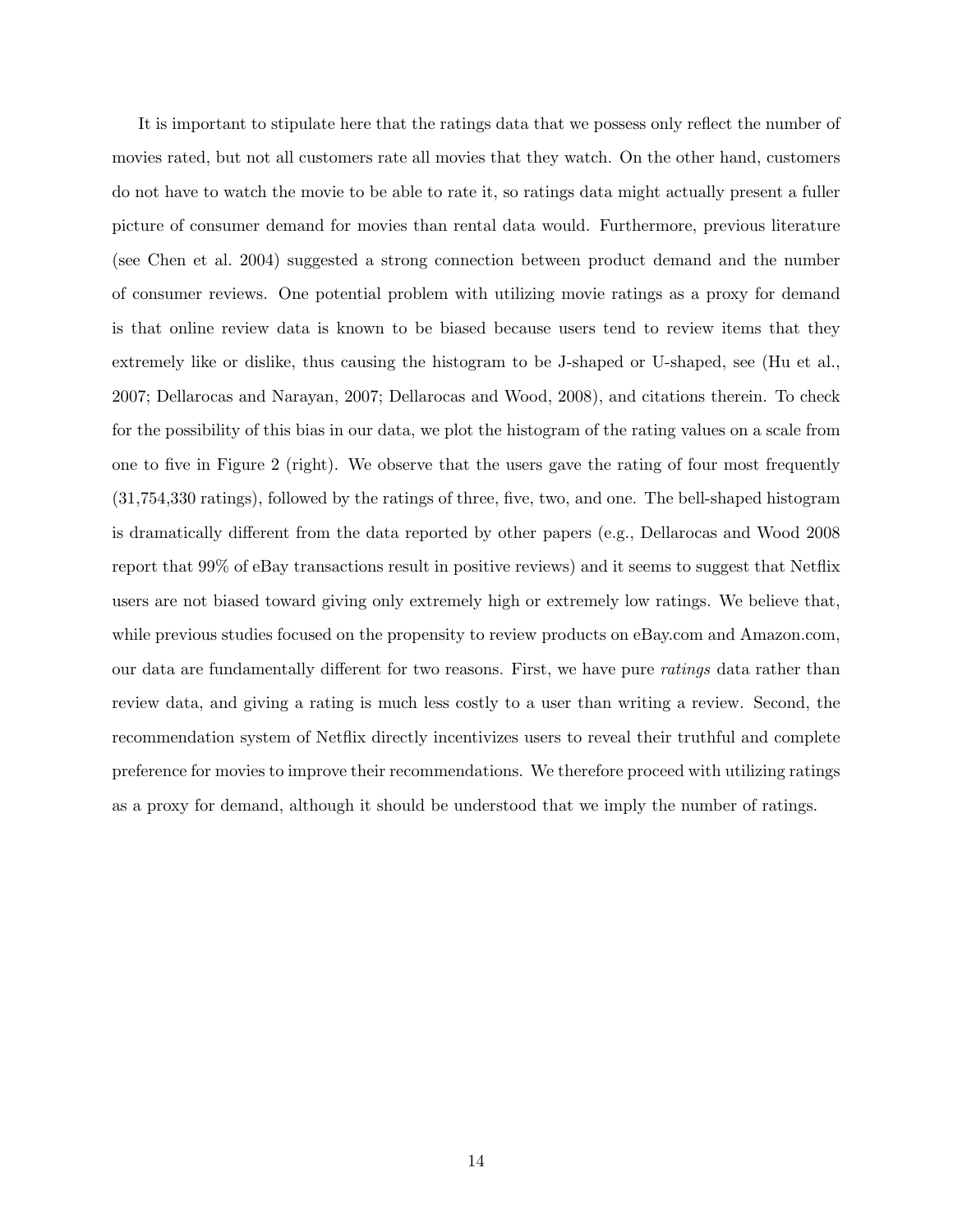

Figure 2: Number of Ratings Distribution and Histogram of Rating Values (2000-2005)

Table 3 demonstrates the summary statistics at the consumer level. The number of movies rated per person every month is highly skewed toward the high percentiles, indicating that a small group of people rate a massive number of movies each month. It is possible that the large number of movies rated, such as 43 for 90th percentile and 227 for 99th percentile, contain a large number of ratings given by users to train the recommendation system because a user can only watch a limited number of movies every month. Ratings submitted during the training process can result in a "contamination" of the data because the ratings of previously watched movies may not reflect the current popularity of a movie. In order to alleviate this issue and provide a robustness check, we purged the data with the monthly number of rated movies more than 30. We choose the cutoff point of 30 because watching 30 movies a month is probably the maximum number of movies that a heavy user is technically allowed to watch within Netflix rental system. Our results remain qualitatively and quantitatively similar so in the paper we report results without dropping any ratings.

Furthermore, it does not appear that heavy users have a tendency to give higher or lower ratings because the frequency of ratings very weakly correlates with the average rating (correlation  $= 0.007$ ) and with the variance of ratings (correlation  $= 0.107$ ). Figure 3 further shows that consumer ratings are almost normally distributed except that the right tail is censored at the rating of 5 because of the limit of the rating scale. This nearly normal distribution of consumer ratings provides further evidence that the users at Netflix may not be biased toward rating the movies that they extremely like or extremely dislike. Furthermore, the variance of ratings is skewed, which suggests that the majority of the people tend to be consistent in their ratings.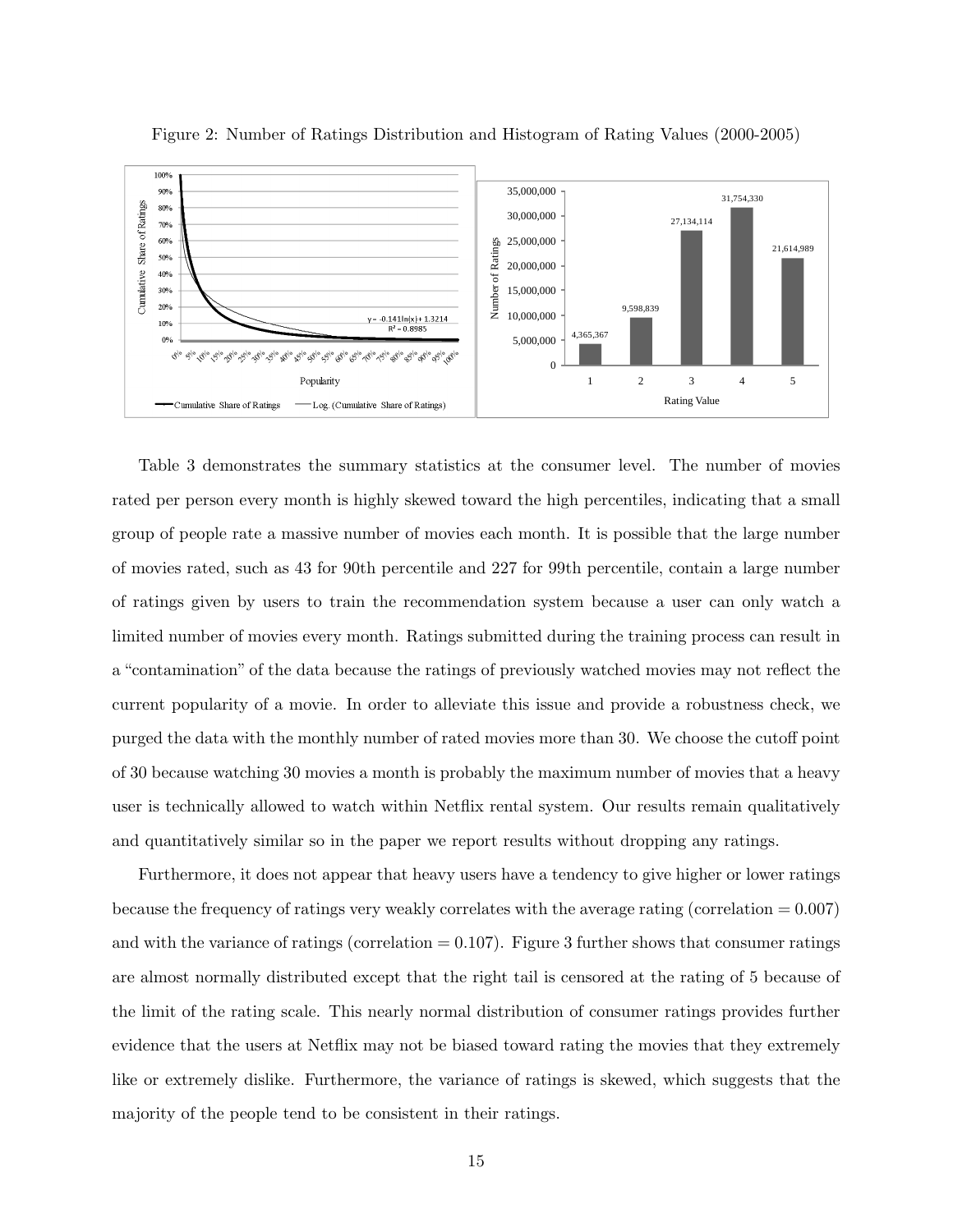|                                                                                                                                                                                                                                           | Mean | Std  | <b>Skewness</b> | $1\%$ | $10\%$       | 25\%                | $50\%$ | $75\%$ | $90\%$ | $99\%$ |
|-------------------------------------------------------------------------------------------------------------------------------------------------------------------------------------------------------------------------------------------|------|------|-----------------|-------|--------------|---------------------|--------|--------|--------|--------|
| Number of Movies Rated                                                                                                                                                                                                                    | 19   | 51   | 16.75           |       | $\mathbf{L}$ |                     |        | 16     | 43     | -227   |
| Average Rating                                                                                                                                                                                                                            | 3.58 | 0.72 | $-0.44$         |       |              | $1.3$ $2.75$ $3.14$ | 3.6    | 4      | 4.5    |        |
| Variance of Ratings                                                                                                                                                                                                                       | 0.70 | 0.64 | 1.42            |       |              | 0.22                | 0.59   |        | 1.55   | 2.88   |
| and the contract of the contract of the contract of the contract of the contract of the contract of the contract of the contract of the contract of the contract of the contract of the contract of the contract of the contra<br>___ _ _ |      |      |                 |       |              |                     |        |        |        |        |

Table 3: Monthly Consumer Breakdown (N=4,740,731)

Source: Netflix Prize Data

Figure 3: Monthly Rating Distributions



Although the Netflix Prize data provide millions of movie ratings, they contain no movie characteristics, such as genre, critics' ratings and MPAA ratings. The movie characteristics have shown a direct association with movie demand in some studies (Eliashberg et al., 2006) and the lack of this information may cause an omitted variable bias. In order to cope with this potential problem, we designed a web crawler to query the Yahoo Movies website, a database of movie information, and to automatically retrieve movie characteristic information on about 1,500 movies. We then joined the movie characteristics to the Netflix rating data to control for movie heterogeneity.

Table 4 exhibits the descriptive statistics of the combined data from Netflix and Yahoo Movies. Note that one movie may be tagged with multiple genres. Similar to the original Netflix Prize data, the total number of ratings and the total number of rated movies rapidly increased from 2000 to 2005. Admittedly, the Yahoo data is not nearly as comprehensive as the Netflix Prize data since critics tend to cover only hit movies, which limits the product variety on Yahoo. Table 5 presents the correlations for each month at the monthly level, which are all quite small.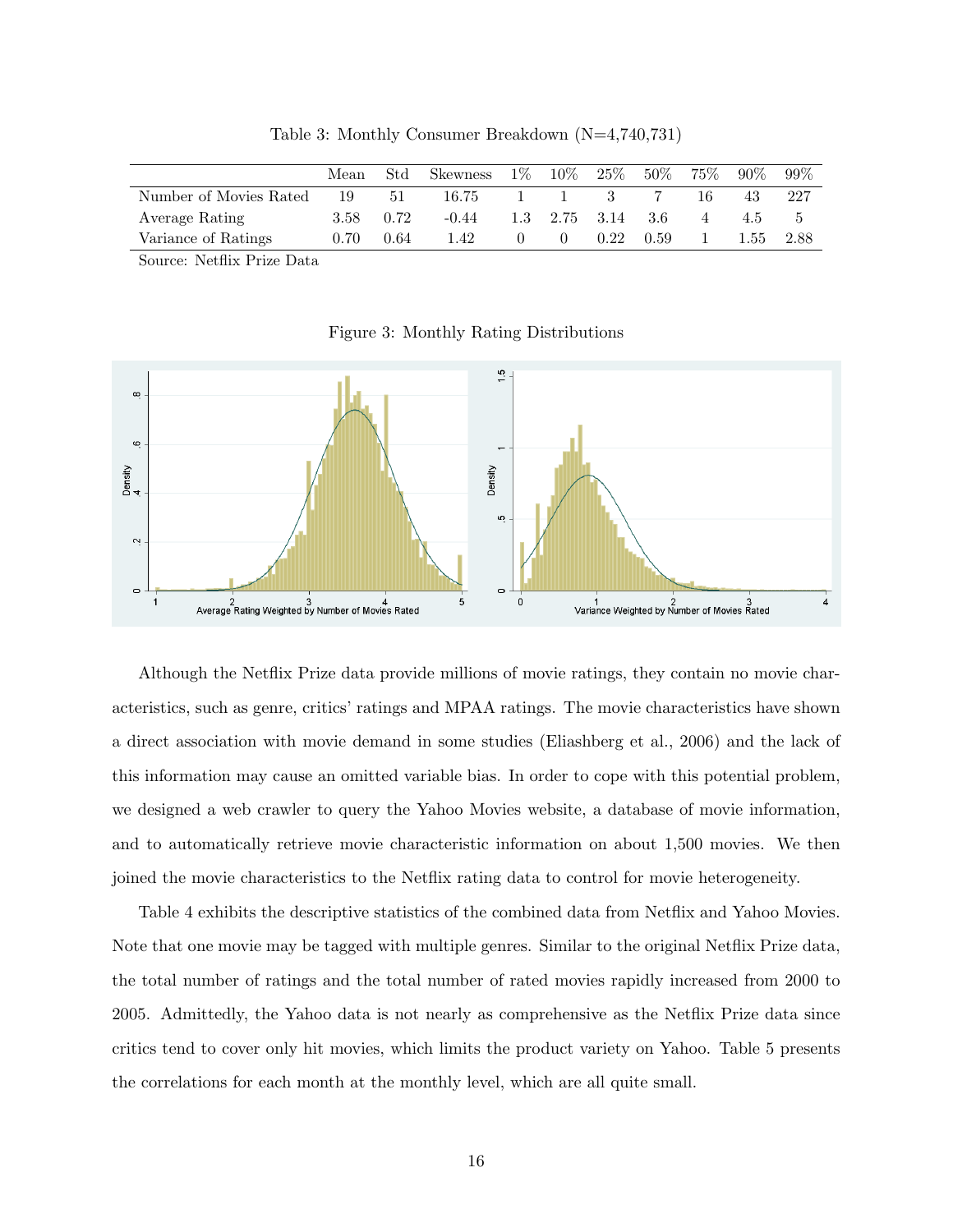| Year       | Total<br>Number of<br>Ratings | Total<br>Number of<br>Rated<br><b>Movies</b> | Average<br>Movie<br>Rating | Average<br>Critics<br>Rating |
|------------|-------------------------------|----------------------------------------------|----------------------------|------------------------------|
| 2000       | 118,039                       | 492                                          | 3.40                       | 6.90                         |
| 2001       | 247,419                       | 692                                          | 3.40                       | 6.94                         |
| 2002       | 608,559                       | 865                                          | 3.79                       | 6.94                         |
| 2003       | 1525,327                      | 1,134                                        | 3.41                       | 6.91                         |
| 2004       | 4521,530                      | 1,391                                        | 3.59                       | 6.88                         |
| 2005       | 7835,578                      | 1,546                                        | 3.67                       | 6.91                         |
| Mean/Year  | 2476,075                      | 1,020                                        | 3.54                       | 6.91                         |
| Stdev/Year | 3092,796                      | 373                                          | 0.15                       | 0.02                         |

Table 4: Descriptive Statistics of the Yahoo Movies

|                        | Mean/Year  | 2476,075      | 1,020    | 3.54                    | 6.91           |               |
|------------------------|------------|---------------|----------|-------------------------|----------------|---------------|
|                        | Stdev/Year | 3092,796      | 373      | 0.15                    | 0.02           |               |
|                        | Number of  | Percentage of |          |                         | Number of      | Percentage of |
| Variable               | Movies     | Movies        | Variable |                         | Movies         | Movies        |
| MPAA-R                 | 702        | 45.41\%       |          | <b>GENRES-HORROR</b>    | 114            | 7.37%         |
| MPAA-PG13              | 460        | 29.75%        |          | GENRES-SEQUEL           | 109            | $7.05\%$      |
| MPAA-PG                | 195        | 12.61%        |          | GENRES-MUSICAL          | 103            | 6.66%         |
| MPAA-NR                | 128        | 8.28%         |          | <b>GENRES-ANIMATION</b> | 80             | 5.18%         |
| $MPAA-G$               | 52         | 3.36%         |          | GENRES-DOCUMENTARY      | 68             | 4.40%         |
| MPAA-NC17              | 5          | 0.32%         |          | <b>GENRES-WAR</b>       | 63             | 4.08%         |
| <b>GENRES-DRAMA</b>    | 806        | 52.13%        |          | GENRES-BIOPIC           | 60             | 3.88%         |
| GENRES-COMEDY          | 640        | 41.40%        |          | GENRES-SPORTS           | 60             | 3.88%         |
| <b>GENRES-ACTION</b>   | 428        | 27.68%        |          | <b>GENRES-TEEN</b>      | 49             | 3.17%         |
| <b>GENRES-ADAPTION</b> | 426        | 27.55%        |          | <b>GENRES-REMAKE</b>    | 37             | 2.39%         |
| <b>GENRES-ROMANCE</b>  | 354        | 22.90%        |          | <b>GENRES-POLITICS</b>  | 32             | 2.07%         |
| <b>GENRES-THRILLER</b> | 339        | 21.93%        |          | <b>GENRES-WESTERN</b>   | 17             | 1.10%         |
| <b>GENRES-CRIMES</b>   | 199        | 12.87%        |          | <b>GENRES-HOLIDAY</b>   | 10             | 0.65%         |
| <b>GENRES-FANTASY</b>  | 192        | 12.42%        |          | GENRES-CLASSICS         | $\overline{4}$ | $0.26\%$      |
| GENRES-FOREIGNART      | 189        | 12.23%        |          | GENRES-MISCELLANEOUS    | $\overline{2}$ | 0.13%         |

 $\begin{tabular}{cc} \multicolumn{2}{c}{{\bf GENRES-FAMILY}} \end{tabular} \begin{tabular}{c} \multicolumn{2}{c}{{\bf CP}{\bf A}} \\ \multicolumn{2}{c}{{\bf CP}{\bf A}} \\ \multicolumn{2}{c}{{\bf CP}{\bf A}} \\ \multicolumn{2}{c}{{\bf CP}{\bf A}} \\ \multicolumn{2}{c}{{\bf CP}{\bf A}} \\ \multicolumn{2}{c}{{\bf CP}{\bf A}} \\ \multicolumn{2}{c}{{\bf CP}{\bf A}} \\ \multicolumn{2}{c}{{\bf CP}{\bf A}} \\ \multicolumn{2}{c}{{\bf CP}{\bf A}} \\ \multicolumn{2}{c}$ Source: Netflix Prize Data and Yahoo Movies

|  | Table 5: Correlation Table of the Monthly Yahoo Movies Rating |  |  |  |  |  |  |
|--|---------------------------------------------------------------|--|--|--|--|--|--|
|--|---------------------------------------------------------------|--|--|--|--|--|--|

| Variables              | Trend    | Number of | Average | Average |
|------------------------|----------|-----------|---------|---------|
|                        |          | Ratings   | Rating  | Critics |
|                        |          |           |         | Rating  |
| Trend                  | 1.000    |           |         |         |
| Number of Ratings      | 0.178    | 1.000     |         |         |
| Average Rating         | 0.143    | 0.147     | 1.000   |         |
| Average Critics Rating | $-0.004$ | 0.011     | 0.012   | 1.000   |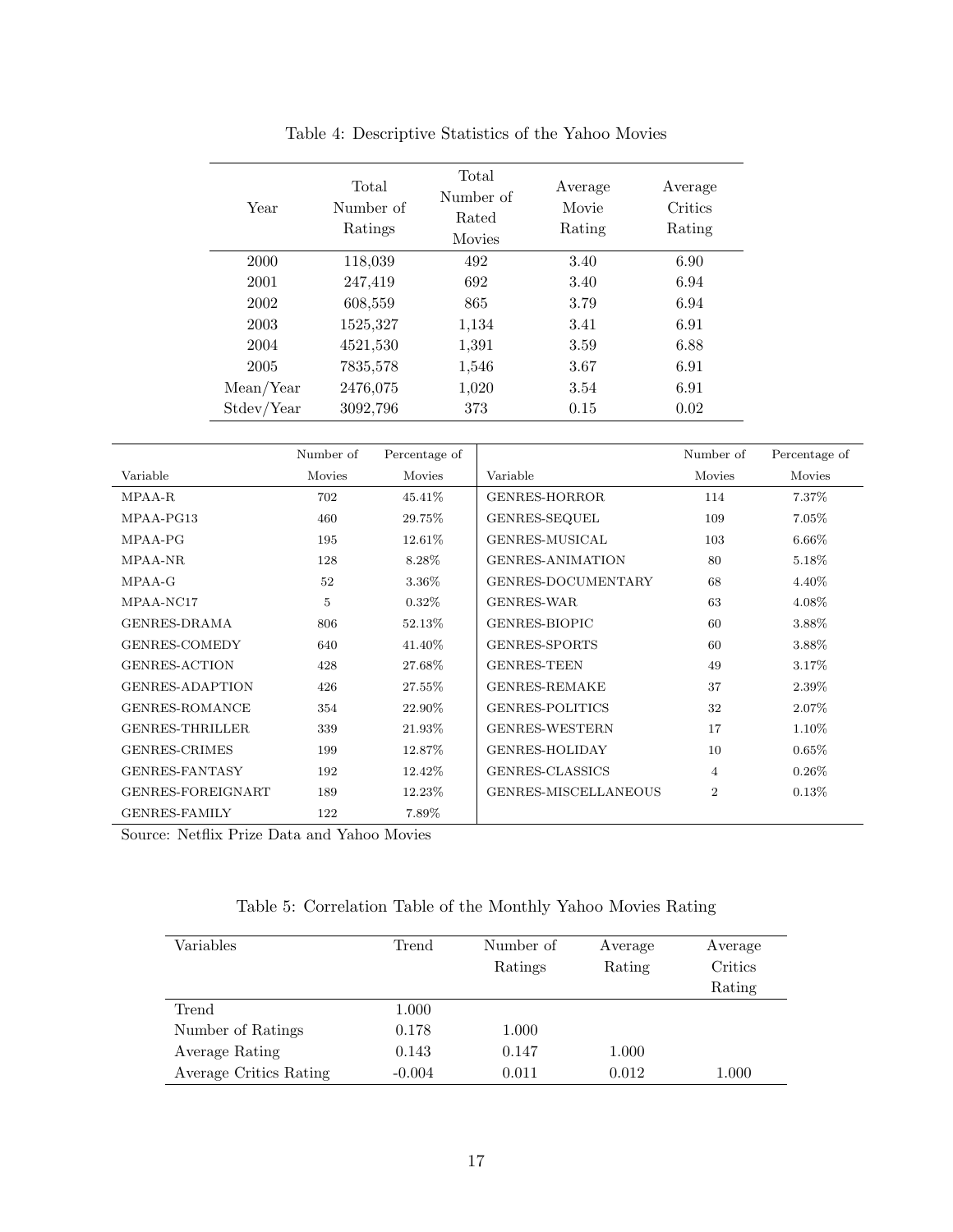#### 4.2 Method and Evaluation

We are interested in studying demand for hit vs. niche movies and therefore we define the variable POPULARITY<sub>jt</sub> to reflect how popular movie j is at time t. In particular, we rank the number of ratings that each movie receives within each month in a descending order and we use this rank to reflect the movie's popularity. Note that a higher (lower) rank indicates a less (more) popular movie. To be able to test our hypotheses, we use two definitions of  $POPULARITY_{jt}$ : one is in absolute terms and the other is in relative terms. The absolute rankings, e.g., the top 1, the top 100 movies, were used in the previous literature including Anderson (2004). Alternatively, we propose to rank movies in relative terms, e.g., the top 0.1%, the top 0.2%, thus adjusting for current product variety (the total number of movies rated this month).

We define  $PRODUCT\_VARIETY_t$  as the total number of different movies that were rated during the time period t. Note that this variable reflects the active product variety as there are many movies which are not rated in a given month. We believe that the active product variety is a more relevant variable than the total variety because 1) products that are not discovered by consumers (or that are discovered but forgotten) should not be taken into account when ranking popularity and 2) it accounts for both the product offering and consumer demand. Clearly, by using active rather than total product variety, we are more likely to find evidence of the Long Tail effect. Furthermore, we define the demand for individual movies with a proxy  $DEMAND_{jt} = \frac{\sum_{i} 1_{ijt}}{\sum_{i} \sum_{i} 1_{ijt}}$  $\frac{\sum_i \mathbf{I}_{ijt}}{i \sum_j \mathbf{I}_{ijt}},$ which reflects the share of the number of ratings among all the rated movies during a given time period. Similar to other "webmining" data, such as sales ranks, page views, click streams, and online music samplings, shares of ratings have been used in previous research as proxies for demand (Dewan and Ramaprasad, 2008; Chevalier and Goolsbee, 2003; Tucker and Zhang, 2009). Using  $POPULARITY_{jt}$ ,  $PRODUCT\_VARIENTY_t$  and  $DEMAND_{jt}$ , we can analyze the distribution of the cumulative demand every year both in absolute terms and in relative terms and we can also compute the yearly Gini coefficients.

Recommendation systems with average ratings have proliferated on the Internet and have had a growing impact on consumers' decision making (Dellarocas, 2003). In this paper, unlike in other studies, we are able to control for product rating using the  $AVG\_RATING_{jt}$  variable, which reflects the average rating that the movie received in a given month. This control is important because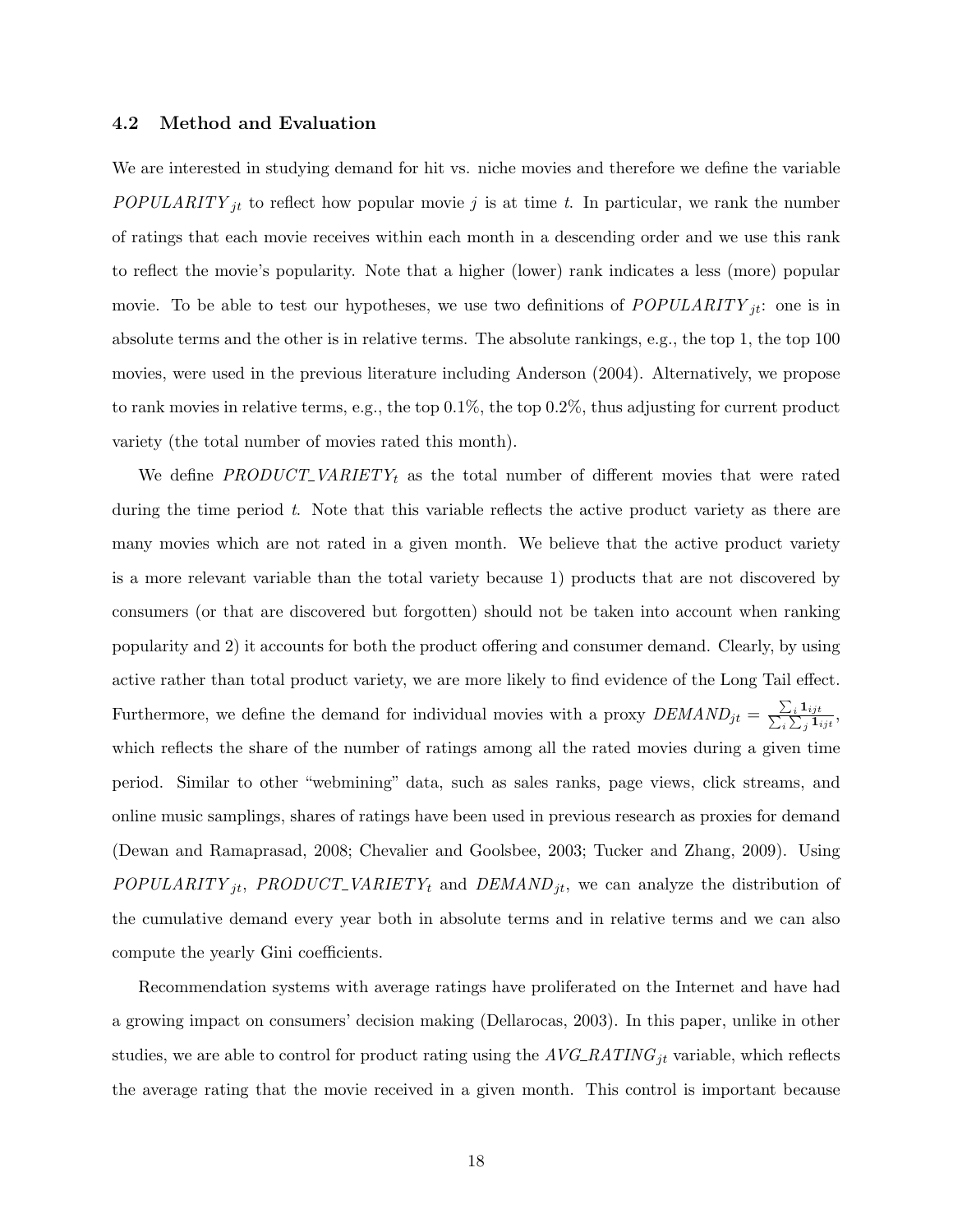the Long Tail effect might be simply a manifestation of the fact that hit movies have deteriorated in quality over time, which maybe an important driver of the Long Tail effect. Movie ratings in our data are probably reflective of the public's tastes and acceptance of the movies and it is known that ratings can influence the choices of future consumers (Eliashberg et al., 2006). All variable definitions at the movie level are presented in Table 6.

| Variable                   | Definition                                                                                                                                   |
|----------------------------|----------------------------------------------------------------------------------------------------------------------------------------------|
| $POPULARITY_{it}$          | Order statistics ranked by the number of ratings of a particular<br>movie $j$ during time period $t$ , either in absolute or relative terms. |
| $DEMAND_{it}$              | Share of the number of the ratings among all the rated movies<br>during time period $t$ .                                                    |
| $PRODUCT\_VARIETY_t$       | Total number of rated movies during time period $t$ .                                                                                        |
| $AVG\_RATING_{kt}$         | Average rating of the movies whose popularity ranks are below<br>cutoff $k$ .                                                                |
| $MPAA_k$                   | Fraction of different MPAA ratings within the movies whose<br>popularity ranks are below cutoff k, e.g., $20\%$ Rs, $30\%$ PG-13s.           |
| $AVG\_CRITICSRATING_k$     | Average critics' rating of the movies whose popularity ranks are<br>below cutoff $k$ .                                                       |
| <i>GENRES</i> <sup>k</sup> | Fraction of different genres within the movies whose popularity<br>ranks are below cutoff k, .e.g., $10\%$ dramas, $20\%$ comedies.          |
| <i>TREND</i>               | $1, 2, 3, \ldots$ a sequence representing the time trend.                                                                                    |

Table 6: Movie-level Analysis Variable Definitions

In addition to the movie-level variables, we further define variables for our user-level analysis. We define  $NICHESEEKING_{it}$  as the average ranking of the movies that the consumer rates in a given month. In essence,  $NICHESEEKING_{it}$  is a summary statistic of the movie-level variable  $POPULARITY_{it}$ . A high value of  $NICHESEEKING_{it}$  means that this particular consumer tends to watch more niche movies. Likewise, Brynjolfsson et al. (2007) use the average sales rank of all the products that a consumer purchases. However, we believe that focusing on averages may be too restrictive if the distribution is skewed. For example, a consumer with a skewed set of purchases ranked 1st, 2nd, 3rd, and 10,000th, has an average sales rank of 2,501.5. Another consumer with a set of purchases ranked 2,400th, 2,410th, 2,420th, and 2,430th has an average sales rank of 2,415. Although the average sales rank of the second consumer is smaller than that of the first consumer, it is hard to argue that the second consumer is more inclined to watch hits than the first consumer. Hence, in addition to the mean measurement, we calculate the median, the top 10%, and the bottom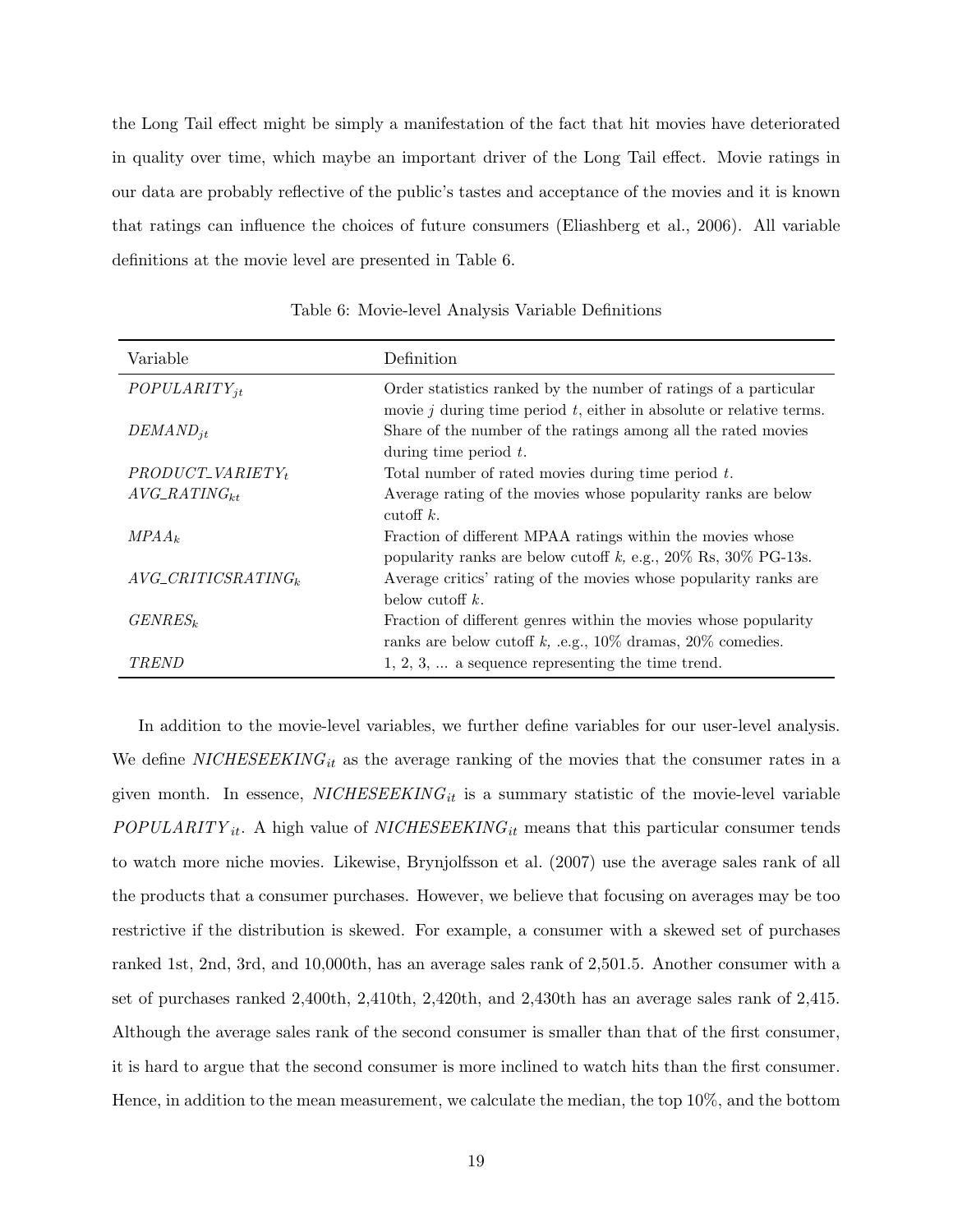10% of the POPULARITY  $_{jt}$  values to obtain more complete information about consumer choices. Furthermore, we divide these metrics by monthly product variety to obtain relative measurements. These relative measurements adjust for both the increasing product variety and the skewness of demand distribution.

In order to control for consumer heterogeneity over time, we define  $FREQUENCY_{it}$  as the number of movies that user  $i$  rated in month  $t$ . In marketing, certain theoretical constructs such as the Dirichlet model suggest a strong link between purchase frequency and brand choice. In particular, it is often found that most consumers of a brand are low-frequency buyers (Chatfield and Goodhardt, 1975; Goodhardt et al., 1984). These light buyers often constitute the majority of the customers who purchase the popular brand (McPhee, 1963) because of the "super-star" effect (Rosen, 1981). In addition, McPhee (1963) explains that consumers who are familiar with the alternatives tend to consume the niche products. Therefore, consumers with high-consumption frequency are likely to consume more niche products than those with low-consumption frequency because the former may be better informed of the variety of products than the latter.

Furthermore, we define  $RATING\_PROPENSITY_{it}$  and  $RATING\_VARIANCE_{it}$  as the average and the variance of the ratings that user  $i$  gives in month  $t$ . These two measurements are likely to reflect people's tastes and movie acceptance. For example Clemons et al. (2006) demonstrate the relationship between variance of ratings and demand for products. Further, Hu et al. (2007) recommend controlling for the standard deviation of ratings as well as for two modes to overcome consumer under-reporting bias. Since in our case the distribution of ratings is symmetric, we do not control for the modes. All user-level variables are defined in Table 7. Table 8 presents the correlations of consumer characteristics that we possess. We do not report any strong correlations.

Table 7: User-level Analysis Variable Definitions

| Variable                  | Definition                                                           |
|---------------------------|----------------------------------------------------------------------|
| $NICHESEEKING_{it}$       | Popularity of the movies that user $i$ rated in month $t$ , measured |
|                           | as the mean, the median, the top $10\%$ , and the bottom $10\%$ of   |
|                           | the $POPULARITY_{jt}$ , both in absolute and relative terms.         |
| $FREGUENCY_{it}$          | Number of movies rated by user $i$ in month $t$ .                    |
| $RATING\_PROPENSITY_{it}$ | Average rating given by user $i$ in month $t$ .                      |
| $RATING_VARIANCE_{it}$    | Variance of the ratings given by user $i$ in month $t$ .             |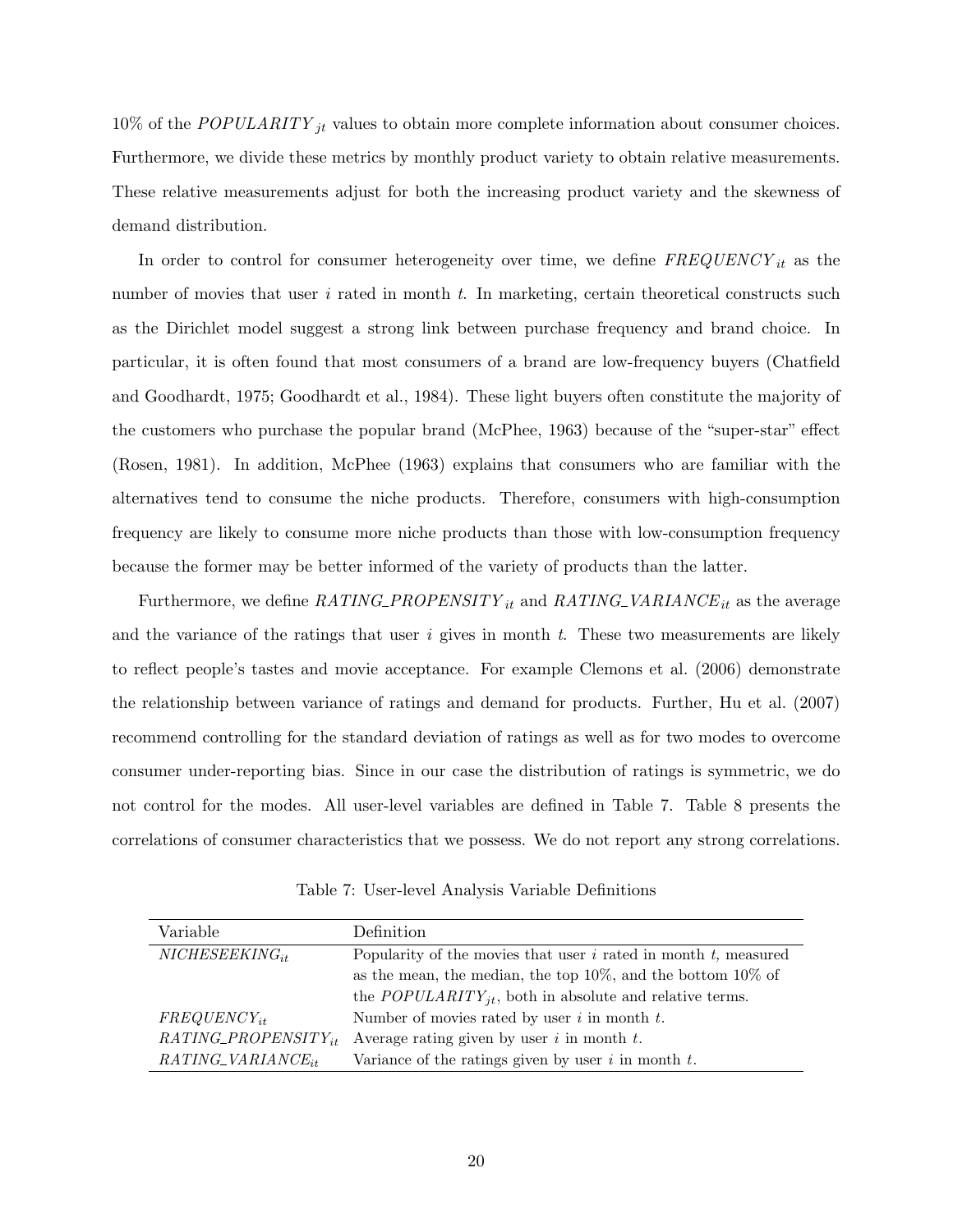|                           |          |                  | RATING_           | RATING_         |
|---------------------------|----------|------------------|-------------------|-----------------|
| Variables                 | TREND    | $FREGUENCY_{it}$ | $PROPENSITY_{it}$ | $VARIANCE_{it}$ |
| TREND                     | 1.000    |                  |                   |                 |
| $FREGUENCY_{it}$          | 0.032    | 1.000            |                   |                 |
| $RATING\_PROPENSITY_{it}$ | 0.110    | 0.007            | 1.000             |                 |
| $RATING\_VARIANCE_{it}$   | $-0.021$ | 0.107            | $-0.211$          | 1.000           |

Table 8: Correlation Table of Consumer-level Variables

## 5 Estimation and Results

#### 5.1 Movie-level Analysis

We begin our analysis by presenting the distribution of cumulative demand at various cutoff points by year as well as by calculating the yearly Gini coefficients. Table 9 reports this initial check of the dynamics of the demand shift over time. As can be seen from the upper part of the table, cumulative demand tended to decline throughout our study period at all the absolute cutoff points, suggesting that both hits and niches have had decreasing demand over time. In particular, demand for the top 10 titles has declined from 4.39% to 2.43% over the course of five years. However, a different picture emerges in the bottom part of Table 10, where cutoff points are relative to active product variety. We see that the top quintiles, i.e., the hits such as the top 1%, the top 5%, and the top 10%, exhibit increasing cumulative demand over time. However, the bottom quintiles exhibit no obvious patterns. Furthermore, the Gini coefficients exhibit no obvious trend either.

While this initial check suggests that there might be at least partial support for Hypotheses 1a and 2b, it has limited statistical power. In order to perform a statistical hypothesis test, we aggregate demand data at the monthly rather than the annual level. Since demand for movies increases exponentially in our data, we employ the following logarithmically transformed time series model

$$
\log(\sum_{j \in k} DEMAND_{jt}) = \beta_0 + \beta_1 TREND + \epsilon_{kt}
$$
  
\n
$$
k \in \text{cutoff points according to } POPULARITY_{jt}
$$
 (1)

to examine the dynamics of demand over the 70 months from January 2000 to October 2005. Table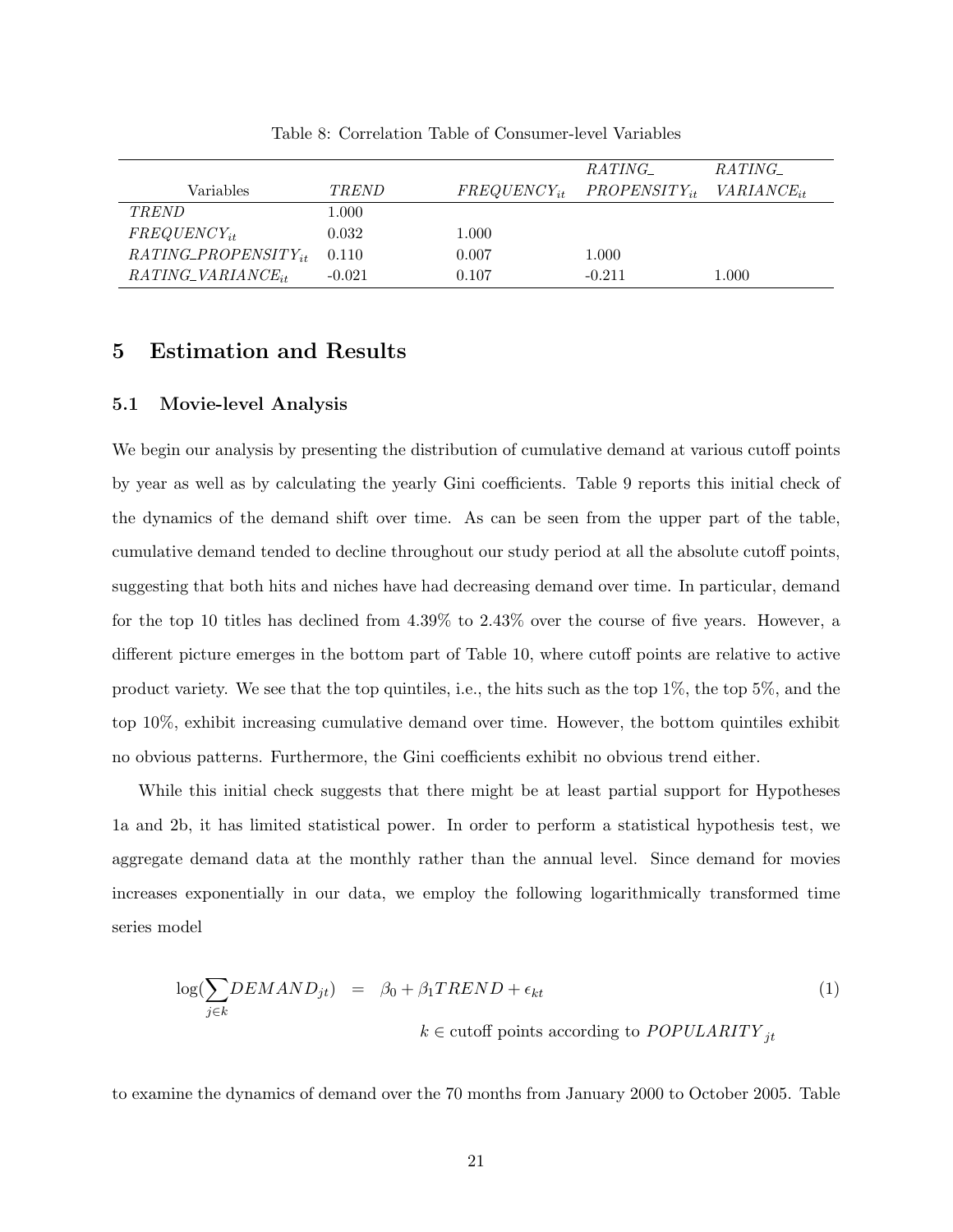|                   |        | Cumulative of Demand |          |            |                      |          |            |  |
|-------------------|--------|----------------------|----------|------------|----------------------|----------|------------|--|
| Cumulative of     |        |                      |          |            |                      |          |            |  |
| Movies            | 2000   | 2001                 | 2002     |            | 2003                 | 2004     | 2005       |  |
| Bottom 10         | 0.01%  | 0.01%                |          | $0.00\%$   | $0.00\%$             | $0.00\%$ | $0.00\%$   |  |
| Bottom 50         | 0.10%  | 0.03%                |          | 0.01%      | 0.01%                | $0.00\%$ | $0.00\%$   |  |
| Bottom 100        | 0.11%  | $0.06\%$             |          | 0.02%      | 0.01%                | $0.00\%$ | 0.01%      |  |
| Bottom $1,000$    | 0.24%  | 0.12%                |          | 0.11%      | $0.08\%$             | 0.03%    | 0.03%      |  |
| Top $500$         | 70.84% | 66.04%               |          | 60.36%     | 51.74%               | 47.11%   | 48.25%     |  |
| Top $100$         | 26.64% | 27.67%               |          | 24.25%     | 19.63%               | 16.08%   | 16.96%     |  |
| Top $50$          | 15.66% | 17.15%               |          | 14.57%     | 11.64%               | 9.92%    | 9.95%      |  |
| Top $10$          | 4.39%  | 4.51%                |          | $3.66\%$   | 3.05%                | 2.28%    | 2.43%      |  |
|                   |        |                      |          |            |                      |          |            |  |
|                   |        |                      |          |            | Cumulative of Demand |          |            |  |
| Cumulative of     |        |                      |          |            |                      |          |            |  |
| Movies            |        | 2000                 | $2001\,$ | $\,2002\,$ | 2003                 | 2004     | $\,2005\,$ |  |
| Bottom 1%         |        | $0.00\%$             | $0.00\%$ | $0.00\%$   | $0.00\%$             | $0.00\%$ | $0.00\%$   |  |
| Bottom 5%         |        | 0.02%                | 0.02%    | $0.02\%$   | 0.03%                | 0.02%    | 0.03%      |  |
| Bottom 10\%       |        | $0.06\%$             | $0.06\%$ | $0.08\%$   | 0.12%                | $0.08\%$ | 0.09%      |  |
| Bottom 20%        |        | $0.20\%$             | $0.20\%$ | 0.35%      | 0.41%                | $0.29\%$ | $0.30\%$   |  |
| Top $20\%$        |        | 86.60%               | 88.80%   | 87.10\%    | 86.30%               | 88.50\%  | 90.08%     |  |
| Top 10%           |        | 67.50%               | 73.10%   | 72.90%     | 72.60%               | 75.40%   | 78.50%     |  |
| Top $5\%$         |        | 46.50%               | 54.80%   | 55.90%     | 56.10%               | 58.40%   | 62.60%     |  |
| Top $1\%$         |        | 14.20%               | 20.70%   | 21.5%      | 22.20%               | 22.40\%  | 25.50%     |  |
| Gini Coefficients |        | 80.67%               | 83.15%   | 81.93%     | 81.55%               | 83.39%   | 84.91%     |  |

Table 9: Distribution of the Cumulative Demand by Year

10 presents the results of Model 1. We observe that the demand for the top 10, the top 100, and the top 1,000 movies decreases, while the demand for the top 0.1%, the top 1%, and the top 10% of movies increases over time. All coefficients are highly significant and this simple regression model has significant exploratory power. These results imply that the demand for hits tends to be less and less concentrated in absolute terms, but more and more concentrated in relative terms, which agrees with our Hypotheses 1a and 1b. In particular, the demand for the top  $0.1\%$  of movies increases over four times as fast as the demand for the top 10% of movies (coefficients 0.0087 and 0.0019, correspondingly), indicating that the demand for the "hits of the hits" significantly outpaces the demand for less popular movies when popularity is measured in relative terms. Further, demand for niche movies decreases over time, whether popularity is measured in absolute or relative terms.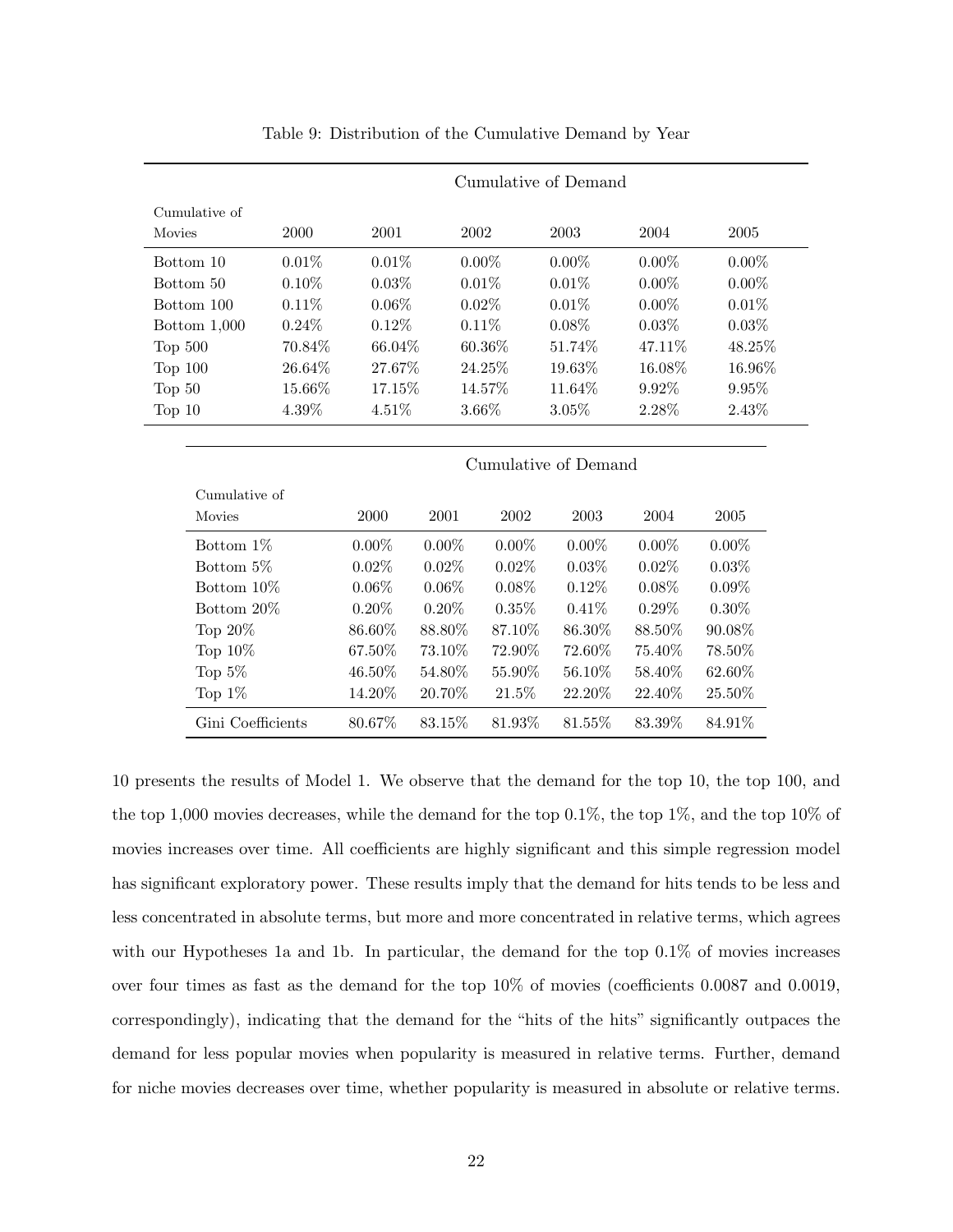In particular, the bottom 0.1% movies lose demand slightly faster than the bottom 1% and the bottom 10% of movies (coefficients -0.0174, -0.0173, and -0.0112, correspondingly), indicating that the demand for the "niches of the niches" deteriorates faster than for more popular movies. These results render support to Hypothesis 1b but not 1a: no matter how popularity is measured, there is no evidence that demand for niche movies increases.

|              | Top 10         | Top $100$      | Top 1,000      | Top $0.1\%$    | Top $1\%$      | Top $10\%$     |
|--------------|----------------|----------------|----------------|----------------|----------------|----------------|
| Intercept    | $-1.2040$      | $-0.4289$      | $-0.0167$      | $-1.5054$      | $-0.8455$      | $-0.2049$      |
|              | $(0.0176)$ *** | $(0.0116)$ *** | $(0.0038)$ *** | $(0.0228)$ *** | $(0.0170)$ *** | $(0.0062)$ *** |
| <b>TREND</b> | $-0.0023$      | $-0.0040$      | $-0.0025$      | 0.0087         | 0.0055         | 0.0019         |
|              | $(0.0004)$ *** | $(0.0003)$ *** | $(0.0001)$ *** | $(0.0006)$ *** | $(0.0004)$ *** | $(0.0002)$ *** |
| $R^2$        | 0.29           | 0.74           | 0.91           | 0.78           | 0.72           | 0.69           |
|              |                |                |                |                |                |                |
|              | Bottom 10      | Bottom 100     | Bottom 1,000   | Bottom $0.1\%$ | Bottom 1\%     | Bottom 10\%    |
| Intercept    | $-3.2564$      | $-2.6342$      | $-1.5280$      | $-3.2564$      | $-2.9608$      | $-2.3238$      |
|              | $(0.0241)$ *** | $(0.0237)$ *** | $(0.0201)$ *** | $(0.0241)$ *** | $(0.0243)$ *** | $(0.0182)$ *** |
| <b>TREND</b> | $-0.0174$      | $-0.0310$      | $-0.0305$      | $-0.0174$      | $-0.0173$      | $-0.0112$      |
|              | $(0.0006)$ *** | $(0.0006)$ *** | $(0.0005)$ *** | $(0.0006)$ *** | $(0.0006)$ *** | $(0.0004)$ *** |
| $R^2$        | 0.93           | 0.98           | 0.98           | 0.93           | 0.93           | 0.90           |

Table 10: Regression of Hits and Niches Over Time

1) \*p-value<0.05. \*\*p-value<0.01, \*\*\*p-value<0.001

2) The rows below the estimates are standard errors.

To conclude this part of the analysis, we conduct a hypothesis test of the famous 80/20 Pareto Rule on the entire data set from 2000 to 2005. We reject the null hypothesis that 20% of the movies contribute to 80% of the demand with 95% confidence  $(t = 10.04)$  and we estimate that the top 20% of movies constitute between 86.4% and 84.4% of total demand, significantly more than 80%. In fact, the percentage of demand share for the top 20% of movies has increased from 86.6% in 2000 to 90.08% in 2005. This result, once again, goes against the notion of the Long Tail effect that the top 20% of movies will constitute a smaller and smaller share of demand.

So far, our econometric model is limited to capturing the time trend. To provide a robustness test which controls for the movie characteristics data, we utilize the combined data set from Netflix and Yahoo Movies and employ Model 2. Once again, the goal is to study demand for the hits and the niches over time at both absolute and relative cutoff points.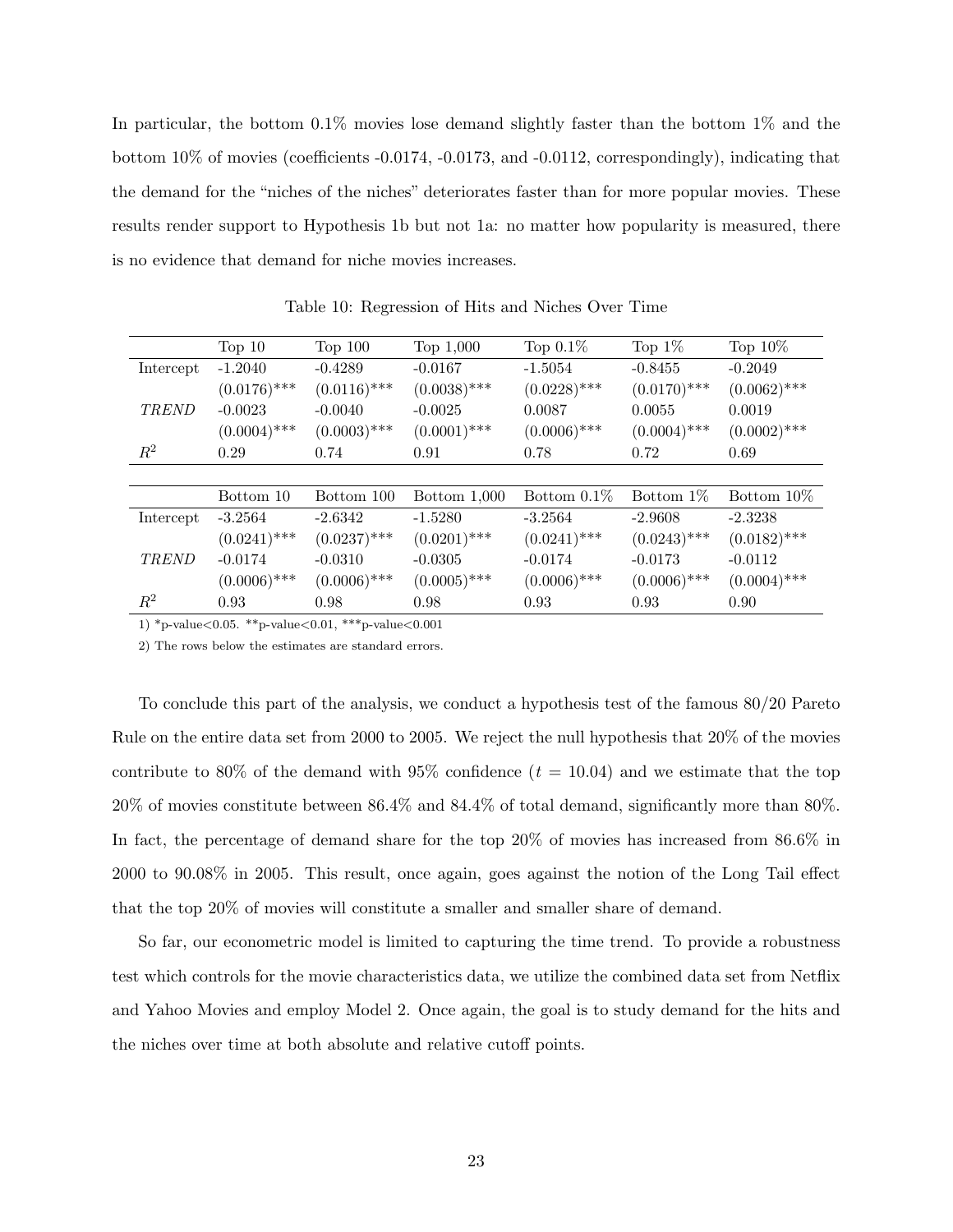$$
\log(\sum_{j \in k} DEMAND_{jt}) = \beta_0 + \beta_1 TREND + \beta_2 \log(AVG\_RATING_{kt}) +
$$
  

$$
\beta_3 \log(AVG\_CRITICSRATING_k) + \beta_4 MPAA_k +
$$
  

$$
\beta_5 GENRES_k + \epsilon_{kt} \qquad k : \text{cutoff points.}
$$
 (2)

Tables 11 and 12 present regression results for the hits and the niches, respectively<sup>4</sup>. As is clear from the tables, even after controlling for movie characteristics, the results of our analysis are very consistent with the results of Model 1. Namely, TREND coefficients for the top 10 and the top 100 movies are -0.0125 and -0.0045, suggesting that the demand for hits decreases over time in absolute terms. However, the same coefficients for the top  $1\%$  and the top  $10\%$  of movies are 0.0067 and 0.0032, implying that the demand for hits tends to increase over time in relative terms. This evidence is consistent with our Hypotheses 1a and 1b. For the niches, we see that demand decreases in both absolute and relative terms, which is consistent with the findings in Model 1 and supportive of Hypotheses 1b but not 1a. We note that, although movie characteristics add to the explanatory power of the model, there are no consistent results to report here, which is not surprising given the small size of the sample. In particular, we find no evidence that the demand for the hits or the niches is associated with the user or critic ratings. Furthermore, since the high  $R<sup>2</sup>$ s in these regressions indicate potential multicollinearity problems, we examine the correlation  $table<sup>5</sup>$  of the variables in each regression and find no high correlations.

<sup>&</sup>lt;sup>4</sup>Due to a smaller sample size of the combined data set, the top 0.1%, the top 1,000, the bottom 0.1% and the bottom 1,000 of the movies are not available in certain months. Therefore, we drop these cutoff points.

<sup>&</sup>lt;sup>5</sup>We omit to report them in the paper because of the page limitation.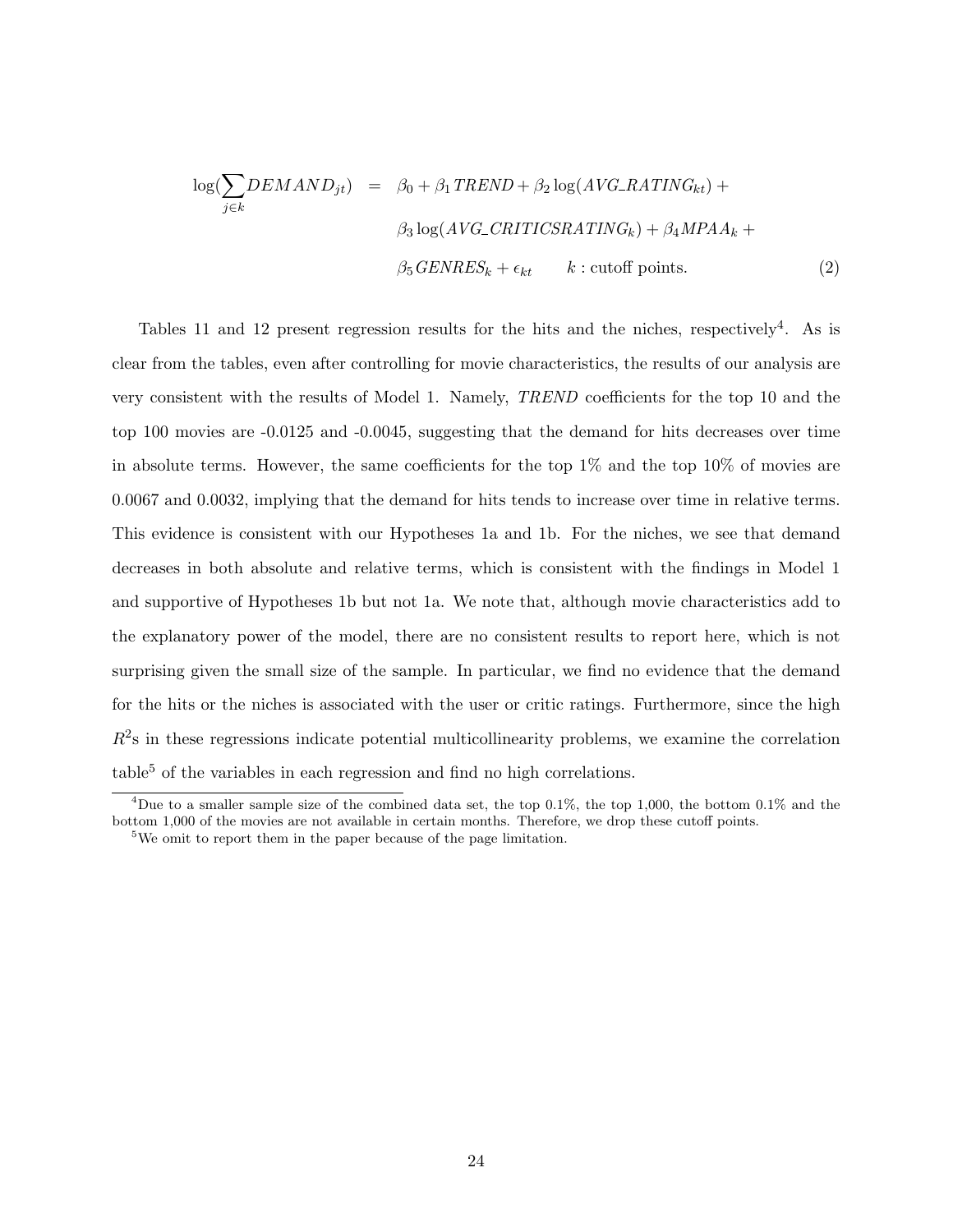|                                                                     | Top 10    |                | Top $100$ |                | Top $1\%$ |                | Top 10%   |               |
|---------------------------------------------------------------------|-----------|----------------|-----------|----------------|-----------|----------------|-----------|---------------|
| (Intercept)                                                         | $-0.2112$ | (1.625)        | 0.9319    | (1.1805)       | $-1.6326$ | (1.1511)       | 1.1570    | (1.3265)      |
| <b>TREND</b>                                                        | $-0.0125$ | $(0.0025)$ *** | $-0.0045$ | $(0.0012)$ *** | 0.0067    | $(0.0022)$ **  | 0.0032    | $(0.0014)^*$  |
| AVG_RATING                                                          | $-0.0564$ | (0.8887)       | $-0.2291$ | (0.3471)       | $-1.1448$ | (0.8123)       | $-0.2506$ | (0.4908)      |
| AVG_CRITICSRATING -0.3145                                           |           | (0.3208)       | $-0.3154$ | (0.288)        | 0.0110    | (0.1731)       | $-0.0955$ | (0.4128)      |
| NC17                                                                | NA        | NA             | NA        | NA             | NA        | NA             | NA        | NA            |
| NR                                                                  | $-0.0081$ | (0.9899)       | 0.0760    | (0.7423)       | 2.0797    | $(0.872)^*$    | $-1.9477$ | (0.9997)      |
| P G                                                                 | $-0.1730$ | (0.6137)       | 0.0033    | (0.4497)       | 0.3988    | (0.3874)       | $-0.0288$ | (0.496)       |
| PG13                                                                | $-0.1782$ | (0.7271)       | 0.3352    | (0.6488)       | 1.3259    | $(0.4337)$ **  | $-0.5183$ | (0.7168)      |
| $\cal R$                                                            | $-0.0618$ | (0.6764)       | $-0.4911$ | (0.6738)       | 0.6289    | (0.4324)       | $-1.1511$ | (0.6988)      |
| <b>COMEDY</b>                                                       | 0.4124    | (0.3002)       | $-0.0777$ | (0.2159)       | 0.4539    | (0.2497)       | $-0.3945$ | (0.2888)      |
| <b>DRAMA</b>                                                        | $-0.4005$ | (0.2687)       | 0.1138    | (0.3051)       | $-0.1223$ | (0.2039)       | $-0.3823$ | (0.3095)      |
| MUSICAL                                                             | 0.1683    | (0.6432)       | $-0.4754$ | (0.4324)       | $-0.1159$ | (0.8235)       | 0.7918    | (0.4473)      |
| ROMANCE                                                             | $-0.1585$ | (0.2387)       | $-0.2622$ | (0.3077)       | 0.4138    | $(0.1905)^*$   | 0.1661    | (0.3516)      |
| <b>ADAPTION</b>                                                     | $-0.0074$ | (0.2442)       | 0.1018    | (0.211)        | 0.1163    | (0.2753)       | 0.4643    | (0.2738)      |
| <b>CRIME</b>                                                        | 0.2056    | (0.3758)       | $-0.0941$ | (0.2564)       | $-0.0534$ | (0.2581)       | $-0.0346$ | (0.3235)      |
| <b>TEEN</b>                                                         | $-1.0394$ | (0.7395)       | 0.3700    | (0.7304)       | $-0.6559$ | (0.3364)       | 0.6621    | (0.7024)      |
| <b>ACTION</b>                                                       | $-0.0549$ | (0.2592)       | 0.1113    | (0.3553)       | $-0.0734$ | (0.1943)       | $-0.5702$ | (0.2935)      |
| REMAKE                                                              | 0.0891    | (0.6555)       | $-0.0598$ | (0.6308)       | $-0.1714$ | (0.8997)       | $-0.7901$ | (0.675)       |
| <b>HORROR</b>                                                       | $-0.6001$ | (0.4106)       | $-0.0381$ | (0.4686)       | $-0.5429$ | (0.4044)       | 0.6323    | (0.4308)      |
| THRILLER                                                            | $-0.2265$ | (0.2443)       | 0.2012    | (0.2889)       | 0.2365    | (0.2114)       | $-0.7378$ | (0.4296)      |
| <b>FAMILY</b>                                                       | $-0.3910$ | (0.7283)       | $-0.2961$ | (0.5232)       | 0.4709    | (0.5009)       | $-1.5292$ | $(0.4923)$ ** |
| <b>FANTASY</b>                                                      | 0.2360    | (0.3898)       | $-0.6669$ | $(0.3036)^*$   | 0.4020    | (0.3863)       | $-0.0407$ | (0.5242)      |
| <b>ANIMATION</b>                                                    | 0.5634    | (0.5272)       | 0.6598    | (0.5482)       | 0.9530    | (0.5259)       | 0.8018    | (0.4322)      |
| FOREIGNART                                                          | $-0.1924$ | (0.4566)       | $-0.0635$ | (0.3561)       | $-0.0199$ | (0.4648)       | 0.782     | (0.4056)      |
| <b>BIOPIC</b>                                                       | 1.224     | (0.6166)       | 1.0227    | (0.5376)       | 1.3600    | $(0.385)$ **   | $-0.8277$ | (0.5837)      |
| WESTERN                                                             | 0.4241    | (0.4344)       | $-2.4168$ | $(0.9217)^*$   | 0.3939    | (0.3732)       | $-3.1213$ | $(1.3105)^*$  |
| <b>SEQUEL</b>                                                       | $-0.7725$ | $(0.3531)^*$   | $-0.0031$ | (0.3412)       | $-1.4728$ | $(0.3678)$ *** | 0.4473    | (0.4762)      |
| $\label{eq:1} \begin{array}{llll} \textit{DOCUMENTARY} \end{array}$ | 0.3343    | (0.6254)       | 0.1212    | (0.5647)       | 0.6374    | (0.7691)       | 0.7207    | (0.6162)      |
| HOLIDAY                                                             | NA        | NA             | NA        | NA             | NA        | NA             | NA        | NA            |
| <b>WAR</b>                                                          | 0.0959    | (0.6129)       | $-0.4474$ | (0.5955)       | $-0.7623$ | (0.5320)       | 0.0292    | (0.5784)      |
| <b>POLITICS</b>                                                     | $-0.0787$ | (0.9745)       | 0.0433    | (1.0524)       | $-0.3161$ | (0.6154)       | 1.8766    | (1.1944)      |
| <b>SPORTS</b>                                                       | $-0.6627$ | (1.0154)       | $-0.1196$ | (0.5578)       | 2.9889    | (1.8628)       | 1.0517    | (0.8126)      |
| <b>CLASSICS</b>                                                     | $-0.0524$ | (1.1264)       | 5.2394    | (2.5497)       | $-0.8332$ | (1.3703)       | 7.5167    | $(2.4063)$ ** |
| <b>MISCELLANEOUS</b>                                                | NA        | NA             | NA        | $\mathrm{NA}$  | NA        | $\rm NA$       | NA        | $\mathrm{NA}$ |
| $\mathbb{R}^2$                                                      | 0.87      |                | 0.97      |                | 0.93      |                | 0.95      |               |

Table 11: Regression of Hits Over Time Controlling for Movie Characteristics

1)  $\cdot$  p-value<br><0.1, \*p-value<br><0.05. \*\*p-value<br><0.01, \*\*\*p-value<0.001

2) The columns in parentheses are standard errors.

3) Categorical variable G is not included in the regression to avoid multicollinearity and provide base-line scenario.

4) NC17, HOLIDAY, MISCELLANEOUS are small portion of the movies, so they are dropped in some regressions by the statistics package R.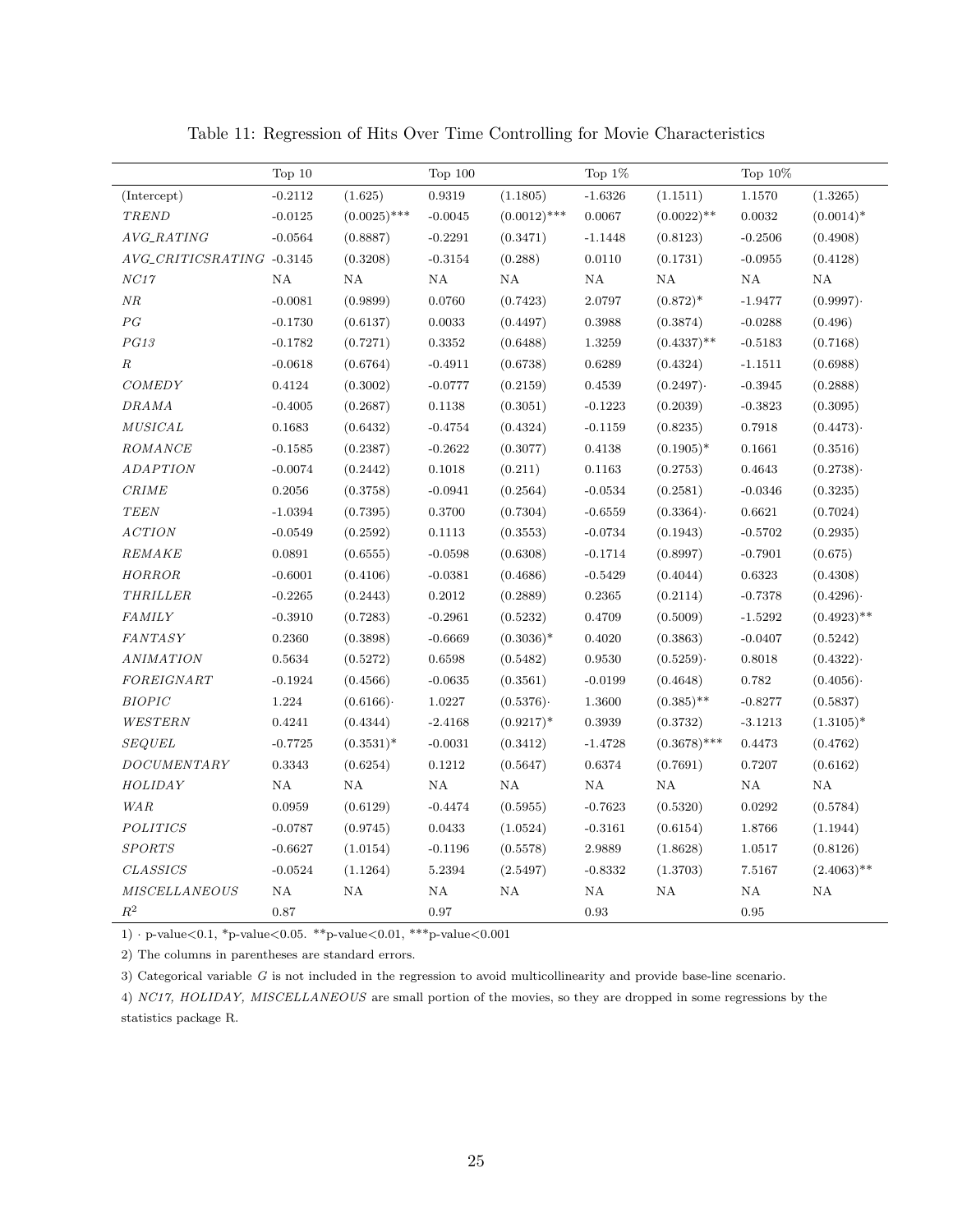|                          | Bottom 10 |                | Bottom 100 |                | Bottom 1\% |                | Bottom 10% |                |
|--------------------------|-----------|----------------|------------|----------------|------------|----------------|------------|----------------|
| (Intercept)              | $-5.5706$ | $(1.4132)$ *** | $-10.2595$ | $(3.3938)$ **  | $-8.5711$  | $(0.6288)$ *** | $-6.3935$  | $(2.4689)^*$   |
| TREND                    | $-0.0761$ | $(0.0025)$ *** | $-0.0626$  | $(0.0037)$ *** | $-0.0483$  | $(0.002)$ ***  | $-0.0348$  | $(0.0025)$ *** |
| AVG_RATING               | 0.1321    | (0.2281)       | 0.4685     | (0.4391)       | 0.0700     | (0.1832)       | 0.5399     | (0.3915)       |
| AVG_CRITICSRATING 0.0047 |           | (0.3418)       | 0.9259     | (1.0538)       | $-0.2198$  | (0.2197)       | $-0.1958$  | (0.6978)       |
| NC17                     | 1.1090    | (2.8282)       | 10.5379    | (6.1251)       | 1.8434     | (2.1605)       | $-0.6503$  | (5.6898)       |
| NR                       | $-0.5430$ | (0.9089)       | 5.1206     | (2.5358)       | 1.4033     | $(0.5991)^*$   | $-1.6417$  | (2.0826)       |
| PG                       | $-0.1868$ | (0.8478)       | 3.1803     | (2.0526)       | 1.3746     | $(0.6251)^*$   | 0.6438     | (1.4855)       |
| PG13                     | $-1.1532$ | (0.9923)       | 4.8037     | $(2.0598)$ *   | 1.2972     | $(0.5697)$ *   | 0.4963     | (1.5737)       |
| $\cal R$                 | $-0.5430$ | (0.9539)       | 4.5993     | $(2.1163)^*$   | 1.0991     | (0.5695)       | 0.9569     | (1.6598)       |
| <b>COMEDY</b>            | 0.0809    | (0.3674)       | $-0.1557$  | (0.8403)       | $-0.2305$  | (0.2819)       | 0.2564     | (0.7464)       |
| <b>DRAMA</b>             | $-0.4223$ | (0.3436)       | 0.2800     | (0.8442)       | 0.1970     | (0.3202)       | 0.1873     | (0.7273)       |
| <b>MUSICAL</b>           | 0.0336    | (0.5062)       | $-2.3684$  | (1.3791)       | 0.3728     | (0.4005)       | $-0.9844$  | (1.0259)       |
| ROMANCE                  | 0.4458    | (0.3525)       | 1.9933     | (1.0637)       | 0.4282     | (0.2783)       | 0.8982     | (0.6542)       |
| ADAPTION                 | $-0.1524$ | (0.2879)       | $-1.5423$  | (0.8447)       | $-0.2054$  | (0.2231)       | 0.2105     | (0.6525)       |
| <i>CRIME</i>             | 0.0678    | (0.4562)       | $-0.3655$  | (1.325)        | 0.1142     | (0.356)        | $-0.6137$  | (0.8921)       |
| <b>TEEN</b>              | 0.6102    | (0.7373)       | $-2.5442$  | (2.1831)       | $-0.2967$  | (0.6663)       | 0.1453     | (1.8509)       |
| <b>ACTION</b>            | $-0.2826$ | (0.3164)       | 0.808      | (0.9907)       | $-0.1199$  | (0.3018)       | $-0.5783$  | (0.7174)       |
| REMAKE                   | 0.9343    | (1.1546)       | 2.9576     | (2.3504)       | 0.7553     | (0.9053)       | 1.7089     | (2.0801)       |
| HORROR                   | $-0.3486$ | (0.5275)       | 0.7117     | (1.8792)       | $-0.3753$  | (0.4507)       | $-1.1074$  | (1.3466)       |
| <b>THRILLER</b>          | 0.3597    | (0.4547)       | $-2.5496$  | $(1.2024)^*$   | 0.3210     | (0.2723)       | $-0.4651$  | (0.9413)       |
| <b>FAMILY</b>            | $-0.5721$ | (0.6725)       | $-2.2637$  | (1.703)        | 1.4683     | $(0.6359)*$    | $-0.3804$  | (1.076)        |
| <b>FANTASY</b>           | $-0.1365$ | (0.3568)       | 1.6073     | (1.0053)       | 0.1317     | (0.2876)       | 1.1371     | (0.8915)       |
| <b>ANIMATION</b>         | $-0.3968$ | (0.6606)       | 2.9043     | (1.9104)       | $-1.0386$  | (0.5726)       | $-1.9543$  | (1.4957)       |
| FOREIGNART               | 0.1067    | (0.4396)       | $-0.9004$  | (1.2902)       | 0.2958     | (0.2936)       | 0.5178     | (0.8469)       |
| <b>BIOPIC</b>            | $-0.176$  | (0.7532)       | 1.0666     | (1.8999)       | $-0.1679$  | (0.4928)       | 1.3764     | (1.3385)       |
| WESTERN                  | 0.327     | (2.0035)       | $-3.4022$  | (6.3635)       | $-1.7692$  | (1.6385)       | $-3.9491$  | (5.5983)       |
| <b>SEQUEL</b>            | $-0.1200$ | (0.5144)       | 1.1387     | (1.1508)       | 0.5035     | (0.4477)       | 0.8430     | (0.8951)       |
| DOCUMENTARY              | $-0.1049$ | (0.9472)       | 1.6888     | (1.8753)       | 0.4108     | (0.6719)       | 2.9324     | (2.2056)       |
| <b>HOLIDAY</b>           | 0.7530    | (1.0892)       | $-1.1441$  | (2.5587)       | $-0.264$   | (0.7889)       | 3.1889     | (1.7753)       |
| <b>WAR</b>               | 0.8700    | (0.8567)       | $-0.6802$  | (2.47)         | 0.2846     | (0.7257)       | $-0.2296$  | (2.0855)       |
| <b>POLITICS</b>          | 0.2928    | (0.6438)       | $-7.2928$  | $(2.6826)^*$   | 0.6005     | (0.5822)       | $-2.6774$  | (1.808)        |
| <b>SPORTS</b>            | $-0.7414$ | (0.7984)       | $-3.1143$  | (1.7759)       | $-1.5846$  | $(0.7797)^*$   | $-1.4592$  | (1.9339)       |
| <b>CLASSICS</b>          | 2.4196    | (3.2742)       | 0.8266     | (7.0691)       | 1.3783     | (2.5106)       | 11.7492    | (5.9701)       |
| <b>MISCELLANEOUS</b>     | NA        | NA             | $-12.2229$ | (10.1459)      | ΝA         | NA             | $-0.1515$  | (13.1357)      |
| $\mathbb{R}^2$           | 0.98      |                | 0.99       |                | 0.97       |                | 0.96       |                |

Table 12: Regression of Niches Over Time Controlling for Movie Characteristics

1)  $\cdot$  p-value<br><0.1, \*p-value<br><0.05. \*\*p-value<br><0.01, \*\*\*p-value<0.001

2) The columns in parentheses are standard errors.

3) Categorical variable G is not included in the regression to avoid multicollinearity and provide base-line scenario.

4) NC17, HOLIDAY, MISCELLANEOUS constitute a small portion of the movies, so they are dropped in some

regressions by the statistics package R.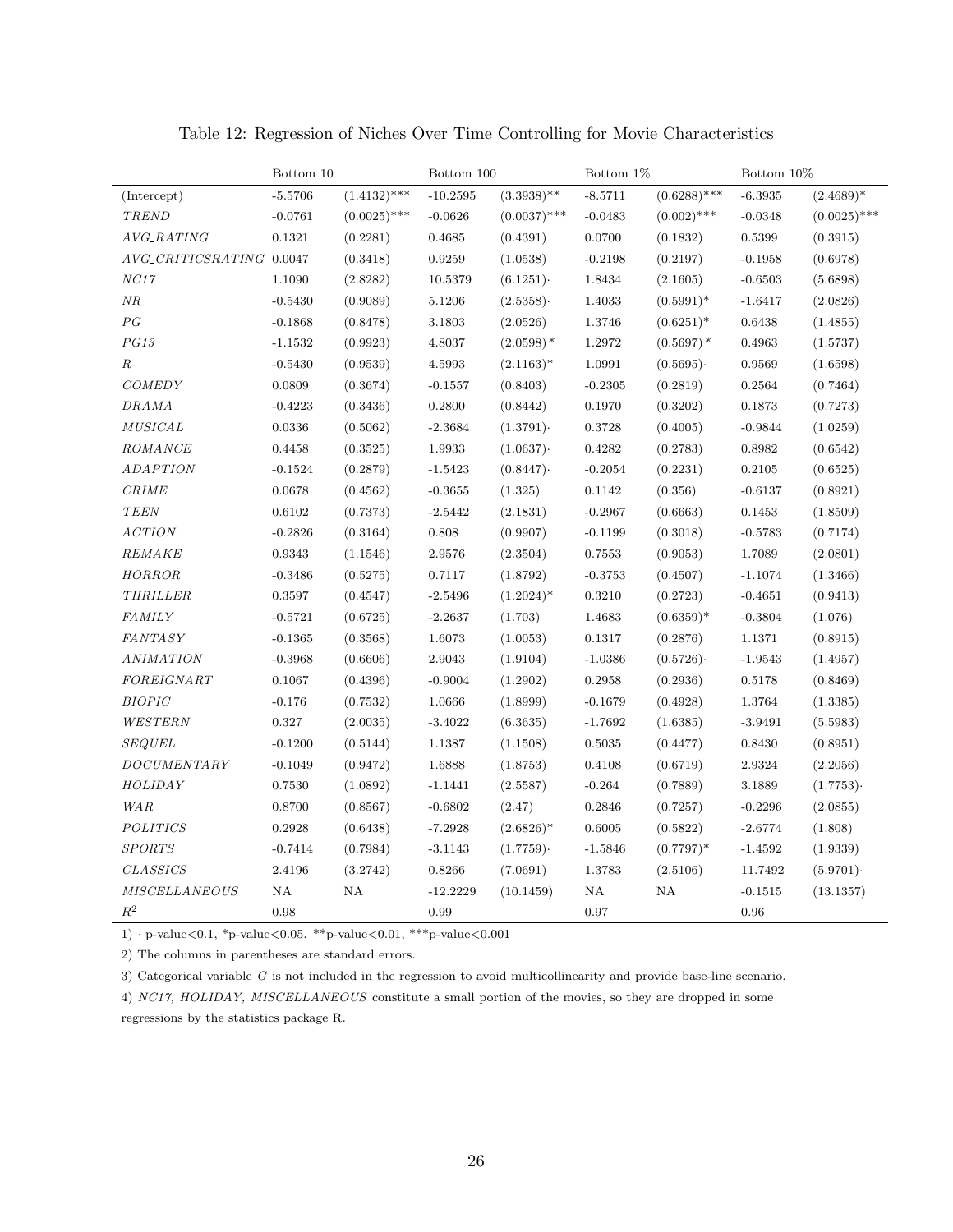#### 5.2 Consumer-level Analysis

We now turn our attention to examining how individual consumers change their ratings over time in order to gain insights into the movie-level analysis. In particular, we examine how the propensity of each consumer to discover niche movies evolves over time, while controlling for observed user heterogeneity, such as rating frequency and variance of ratings. The data that we have lack other potentially significant consumer characteristics, such as demographics. In order to cope with this issue, we introduce a time-invariant preference for each consumer's movies through the panel data analysis and we further assume that the preference correlates with the observed characteristics of the consumer. This correlation is likely to be caused by the recommendation systems, which can influence an individual's preference based on his/her observed characteristics. The Hausman test (Hausman, 1978) further provides strong evidence of this correlation. Therefore, we employ the following fixed-effect regression to predict consumer propensity to rate movies:

$$
log(NICHESEEKING_{it}) = \beta_0 + \beta_1 TREND + \beta_2 FREQUENCY_{it} + \beta_3 RATING\_PROPENSITY_{it}
$$

$$
+ \beta_4 RATING\_VARIANCE_{it} + \beta_i + \epsilon_{it}, \qquad t \in 70 \text{ months.}
$$
(3)

The top of Table 13 presents results for absolute movie rankings while the bottom of the table presents the same results for relative movie rankings using Model 3. As is evident from the top portion of the table, all time-trend coefficients are positive and highly significant, suggesting that the absolute popularity rankings of the movies watched by the average consumer consistently increase. In other words, consumers tend to watch more and more niche movies over time when movies are ranked in absolute terms. In particular, the TREND coefficient for the bottom 10th percentile of the movies that a person watches (i.e., the obscure titles) is 0.0149, which is 15 times higher than the same coefficient for the top 10th percentile of the movies (i.e., the popular titles). This comparison suggests that consumers discover niche products much faster than they move away from the hits (again, if popularity is measured in absolute terms).

However, the picture changes completely when the popularity of the movies is measured in relative terms. The bottom part of Table 13 shows that time-trend coefficients are consistently negative, suggesting that, relative to the product variety that is available at that point of time,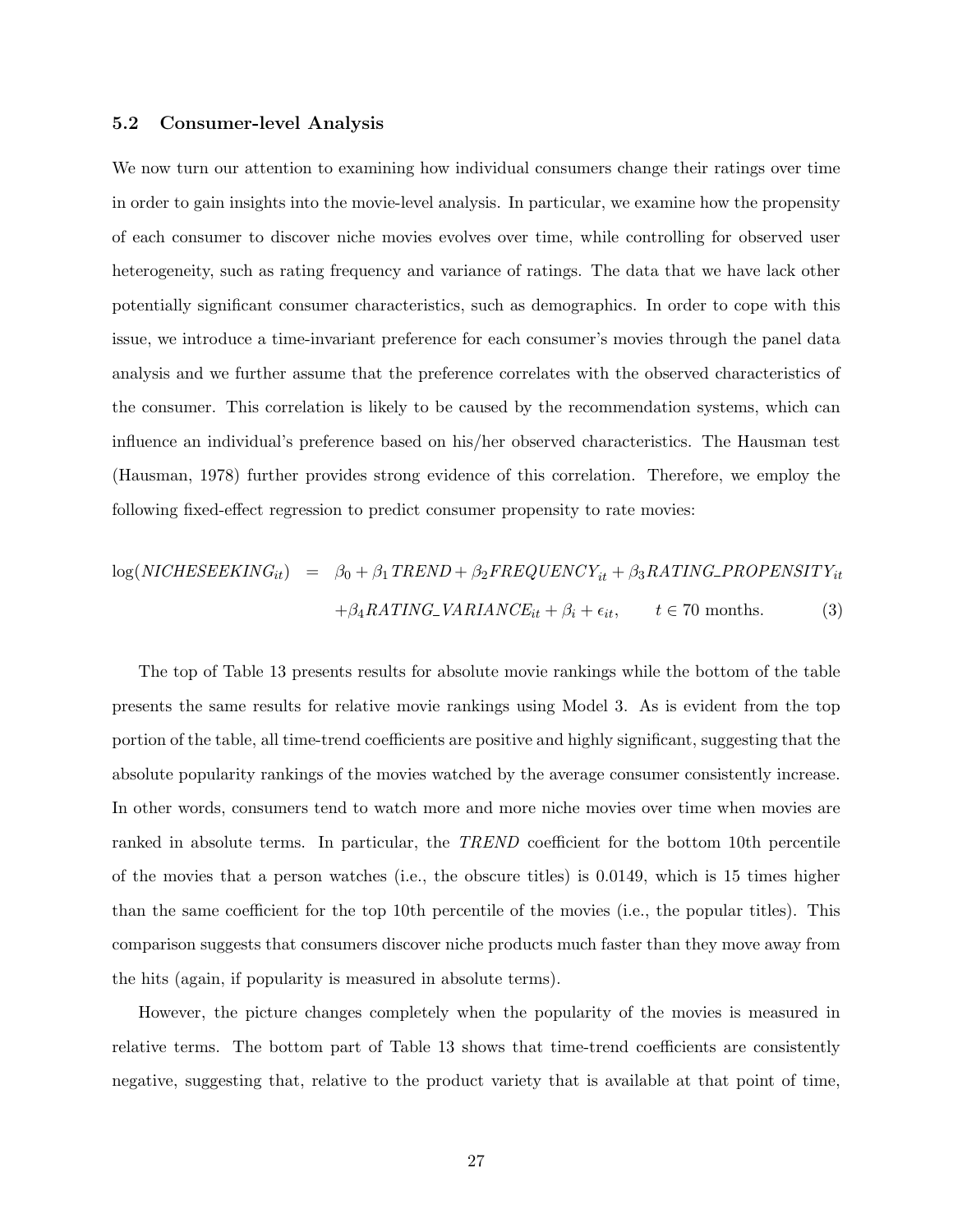consumers tend to watch more and more popular movies. In particular, the TREND coefficient for the top 10th percentile of movies is -0.0256, which is about twice as high as for the bottom 10th percentile of movies, suggesting that consumer demand shifts toward more popular hits faster than it shifts away from less popular niches. Taken together, the results of Model 3 suggest that the growth rate of product variety is substantially higher than the speed at which consumers discover niche products. This finding is consistent with the results of Fleder and Hosanagar (2008) that recommendation systems guide similar consumers to the same products, which does not effectively help consumers discover products at the tail of the distribution.

|                            | mean                     | median         | top $10\%$                    | bottom $10\%$   |  |
|----------------------------|--------------------------|----------------|-------------------------------|-----------------|--|
| (Intercept)                | 5.7328                   | 5.5667         | 4.8737                        | 6.2022          |  |
|                            | $(0.0051)$ ***           | $(0.0057)$ *** | $(0.0074)$ ***                | $(0.0057)$ ***  |  |
| <b>TREND</b>               | 0.1488                   | 0.1250         | 0.0010                        | 0.0149          |  |
|                            | $(0.0001)$ ***           | $(0.0001)$ *** | $(0.0001)$ ***                | $(0.0000)$ ***  |  |
| $FREGUENCY_{it}$           | 0.0008                   | 0.0009         | 0.0029                        | 0.0009          |  |
|                            | $(0.0000)$ ***           | $(0.0000)$ *** | $(0.0000)$ ***                | $(0.0000)$ ***  |  |
| RATING_PROPENSITYit        | $-0.1137$                | $-0.0048$      | $-0.2612$                     | $-0.0728$       |  |
|                            | $(0.0010)$ ***           | $(0.0012)$ *** | $(0.0014)$ ***                | $(0.0011)$ ***  |  |
| $RATING\_VARIANCE_{it}$    | 0.2568                   | $-0.0048$      | $-0.6596$                     | 0.5166          |  |
|                            | $(0.0010)$ ***           | $(0.0012)$ *** | $(0.0015)$ ***                | $(0.0011)$ ***  |  |
| Overall $R^2$              | 0.0391                   | 0.0132         | 0.0302                        | 0.0663          |  |
|                            |                          |                |                               |                 |  |
|                            | relative                 | relative       | relative top                  | relative bottom |  |
|                            | mean                     | median         | $10\%$                        | 10%             |  |
| (Intercept)                | $-2.3428$                | $-2.4343$      | $-3.1272$                     | $-1.7987$       |  |
|                            | $(0.0052)$ ***           |                | $(0.0057)$ *** $(0.0074)$ *** | $(0.0057)$ ***  |  |
| <b>TREND</b>               | $-0.0118$                | $-0.0142$      | $-0.0256$                     | $-0.0118$       |  |
|                            | $(0.0001)$ ***           | $(0.0001)$ *** | $(0.0001)$ ***                | $(0.0001)$ ***  |  |
| $FREGUENCY_{it}$           | 0.0006                   | 0.0009         | 0.0028                        | 0.0008          |  |
|                            | $(0.0000)$ ***           | $(0.0000)$ *** | $(0.0000)$ ***                | $(0.0000)$ ***  |  |
| $RATING\_PROPENSITY_{it}$  | $-0.1192$                | $-0.1557$      | $-0.2611$                     | $-0.0726$       |  |
|                            | $(0.0010)$ ***           | $(0.0011)$ *** | $(0.0014)$ ***                | $(0.0011)$ ***  |  |
| RATING_VARIANCEit          | 0.2434                   | $-0.0072$      | $-0.6619$                     | 0.5142          |  |
|                            | $(0.0010)$ ***           | $(0.0012)$ *** | $(0.0015)$ ***                | $(0.0012)$ ***  |  |
| Overall $R^2$<br>$\sim -1$ | 0.0278<br>أماله مالدمانه | 0.0114         | 0.0428                        | 0.0586          |  |

| Table 13: Fixed-Effect Model Results |
|--------------------------------------|
|--------------------------------------|

\*p-value<0.05, \*\*p-value<0.01, \*\*\*p-value<0.001

Furthermore, the consistently positive and highly significant coefficients of  $FREGUENCY_{it}$ indicate that heavier users tend to watch more niche movies. In particular, the coefficients for both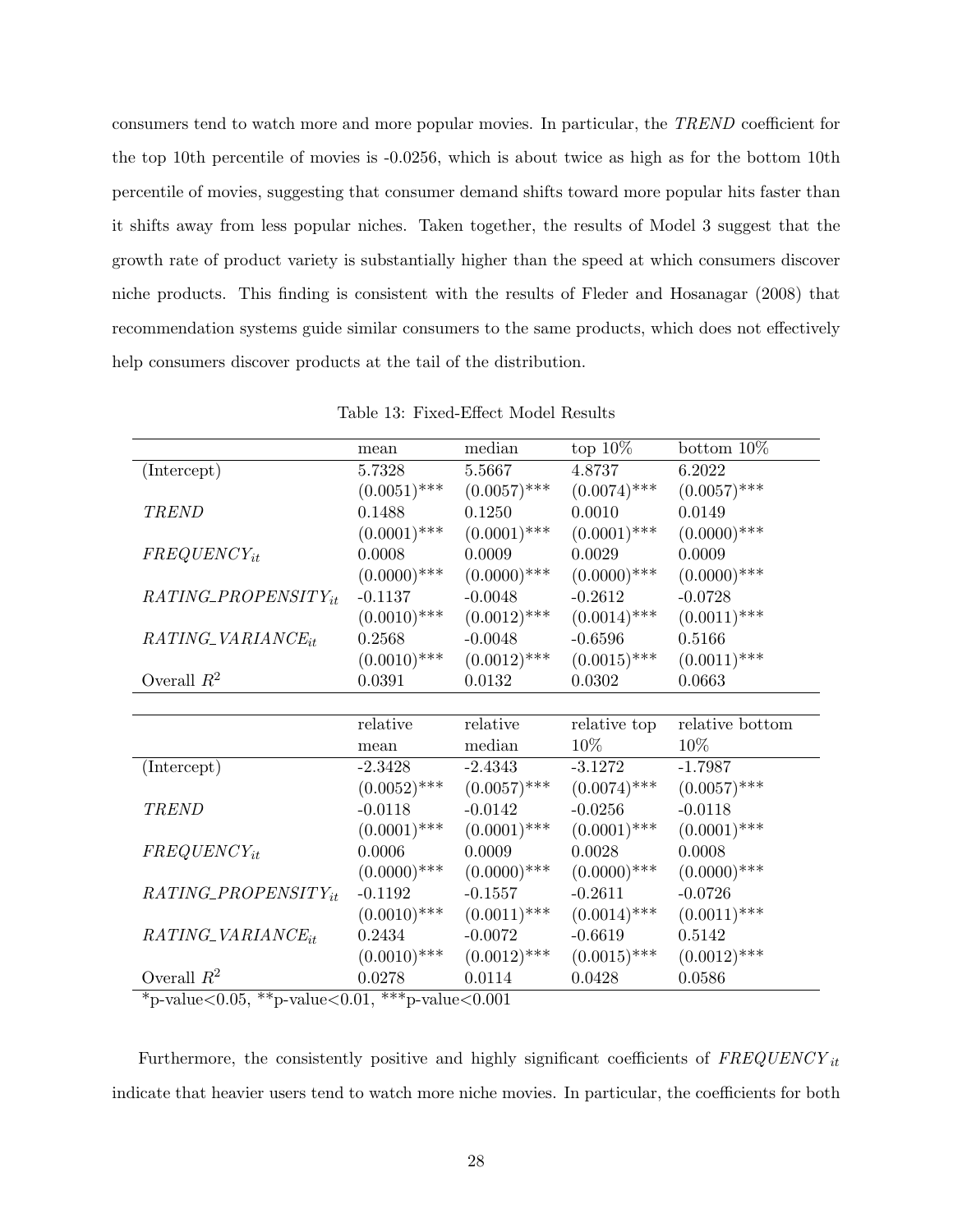absolute and relative medians are 0.0009. In other words, if an average consumer watches five more movies per month or one more movie per week, the median of his/her propensity for niche movies is likely to increase by 0.45% on average, holding other factors constant. Thus, it appears that heavy users are the ones that drive toward the Long Tail effect. Nevertheless, these heavy users constitute a relatively small segment of the entire population: as we demonstrated earlier, heavy users with a monthly frequency over the mean constitute less than 25% of all users. Although this small group of people tends to watch more niche movies, it does not seem to shift the entire demand from hits to niches. A comparison of coefficients for the top 10th percentile (0.0028 and 0.0029) and coefficients for the bottom 10th percentile  $(0.0008$  and  $(0.0009)$  suggests that heavier users shift away from the hits three times as fast as they discover niches. That is, even heavy users are not as fast in discovering niches as they are in "forgetting" about hits.

Consistently negative and highly significant coefficients of  $RATING\_PROPENSITY_{it}$  suggest that consumers who, on average, give higher ratings and may therefore be more satisfied tend to watch more popular movies. For example, the coefficients for both absolute and relative means are around -0.11, which suggests that increasing the average rating by one unit is associated with a 10% increase in the average movie popularity. In other words, the more popular movies generally satisfy people better than the obscure titles. Of course, it is possible that consumers who watch popular movies are systematically different from consumers who watch niche movies in that the former tend to rate all movies higher than the latter. Since we are unable to observe characteristics of individual consumers, out finding is subject to this limitation.

Finally, we note that  $RATING\_VARIANCE_{it}$  is negatively associated with the median and the top 10th percentiles, while this variable is positively associated with the mean and the bottom 10th percentiles (in either absolute or relative terms). We interpret these mixed signs to imply that consumers with highly disperse rating tend to watch extreme hits and niches. In other words, the extreme hits and the extreme niches receive more polarized ratings from those consumers. Further, the popularity of the movies that those consumers watch tends to skew toward the niches. In other words, consumers with highly disperse ratings watch a larger quantity of hits than niches, but the niches that they watch are generally extremely obscure.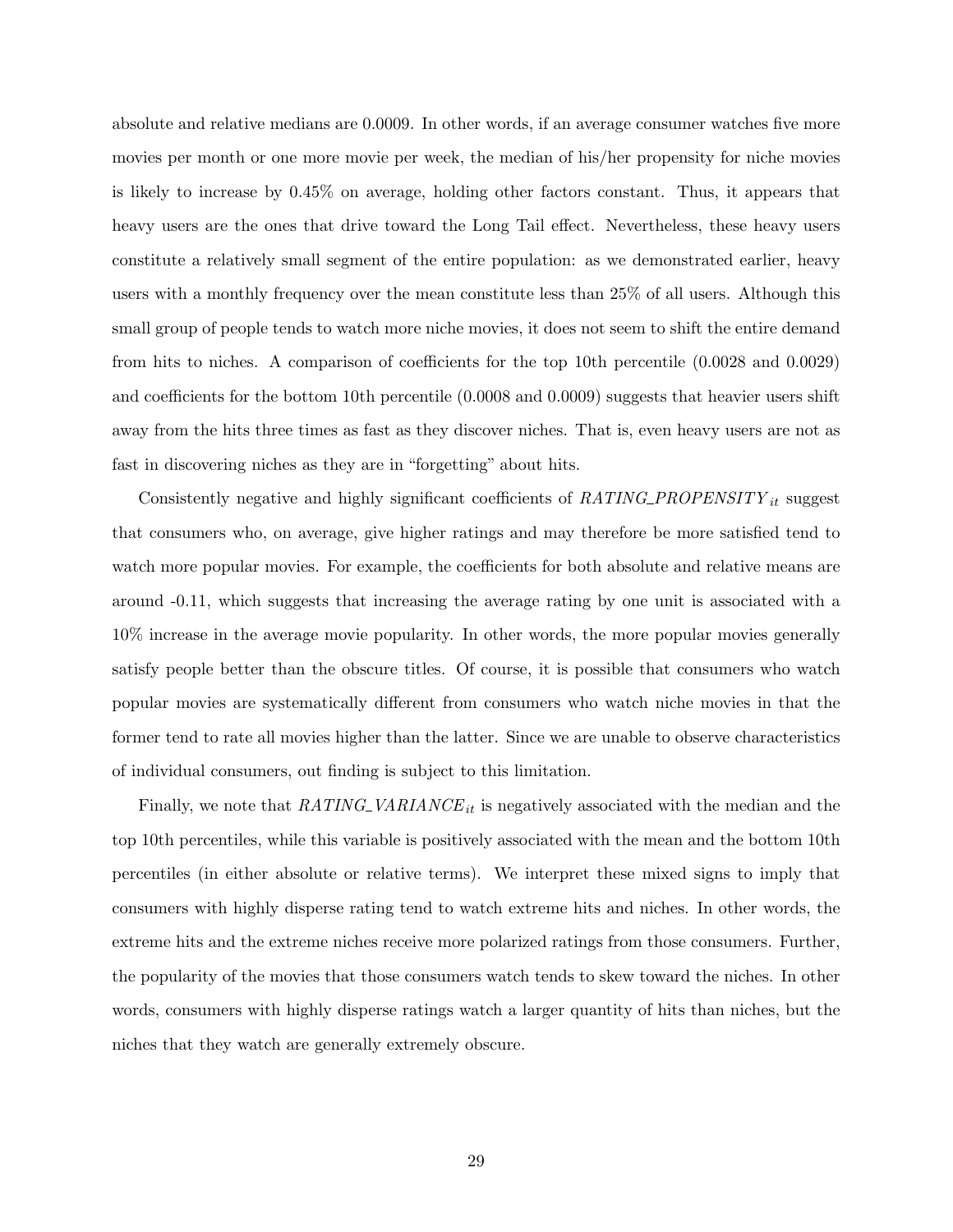## 6 Conclusion and Discussion

The original definition of the Long Tail effect by Anderson (2004) states that demand for hit products will decrease while niches will constitute a larger and larger proportion of demand on the Internet. In this paper we argue that one has to be careful about defining hits and niches in the Internet era. In a brick-and-mortar world, where product variety is relatively stable and all products are consumed at some rate, hits and niches are typically defined in absolute terms (e.g., the top 10, the bottom 100 movies). However, product variety has been skyrocketing in the Internet age and therefore more and more products can be left unnoticed by consumers, or are being discovered very slowly, even though the customer base is also expanding. To evaluate the consumer propensity to discover niches and to separate this effect from the entirely different effect of increasing product variety on the Internet, we suggest that product popularity should be measured in relative terms, thus dynamically adjusting for the "active" product variety at that point of time. By doing this, we bring the distribution of demand to a common scale and we analyze how it changes over time.

We use a novel data set that contains over 100 million online movie ratings from 2000 to 2005 and we supplement this data by web-crawling movie characteristics data from Yahoo Movies. In this large data set we find that, when the popularity of a movie is defined dynamically, i.e., in relative terms, there is essentially no evidence of the Long Tail effect: the demand for hits increases over time, while the demand for niches decreases. Additionally, even in the absolute ranking definition, the Long Tail effect is only partially present: the demand for niches decreases over time although the demand for hits decreases too.

In order to gain insights into these findings, we further examine changes in the demand distribution at the consumer level. Once again, we find that consumers over time indeed watch more niche movies in absolute terms, but we also discover that the rate at which consumers shift demand from the hits to the niches is considerably lower than the growth rate of product variety. Therefore, if we normalize product ratings for currently active product variety and measure popularity in relative terms, we find that consumers tend to watch more and more hits over time.

Figure 4 visually illustrates the comparison between the absolute and relative ratings of the movies that consumers watch. In Figure 4 (left, bottom line), we observe the median movie that the average consumer watched over time, which has a linear upward trend, indicating that consumers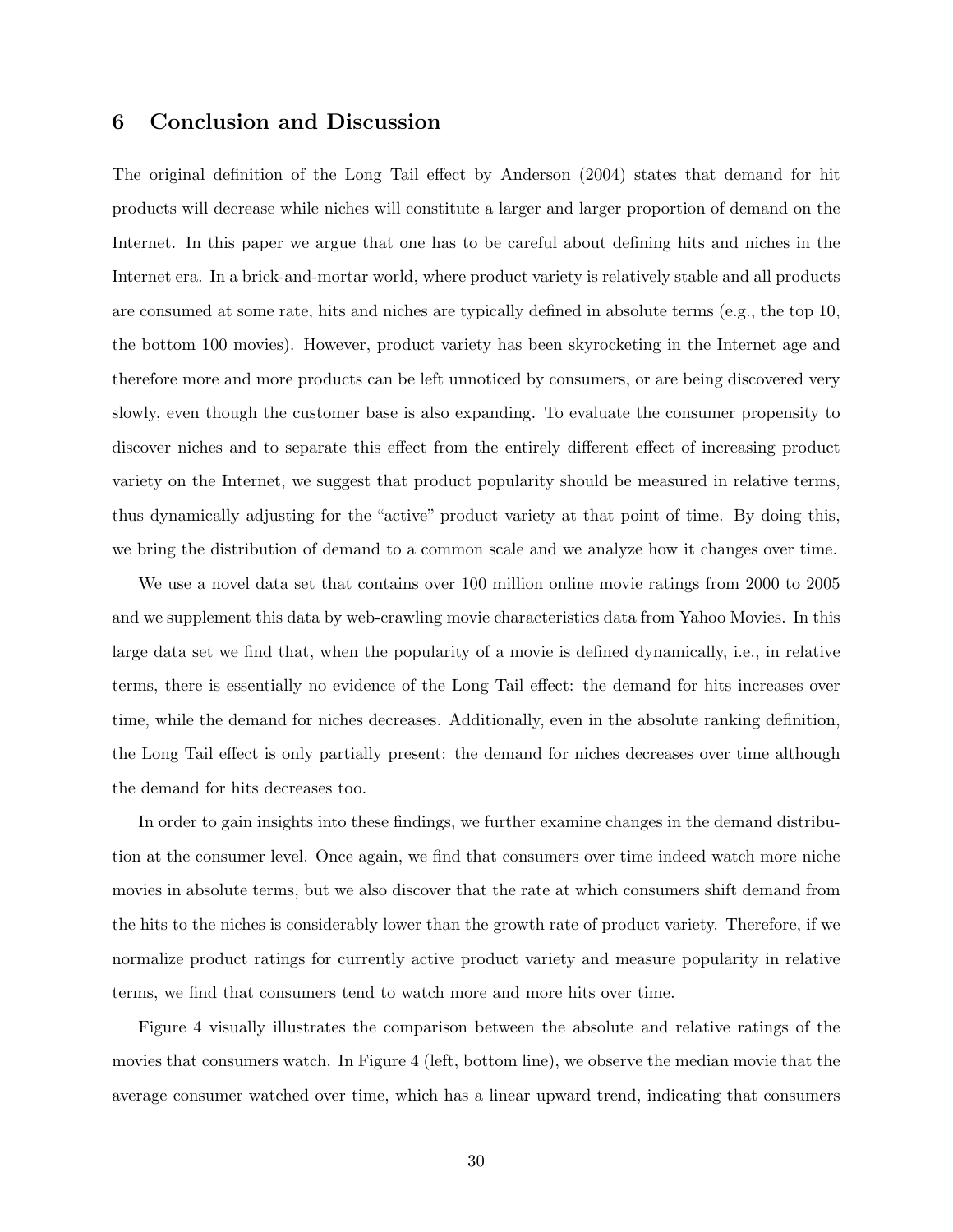increasingly discover niches. In particular, at the beginning of our study, the median movie rated by an average consumer was ranked slightly above 150, while at the end of the study the median movie ranking had increased about seven times to over 1,150. However, Figure 4 (left, top line) also indicates that product variety increased even faster, which creates an impression of the lengthening tail of demand distribution: there are more and more obscure movies over time. However, once we bring distribution to the common scale through dividing by current product variety, the long tail disappears. Not surprisingly, Figure 4 (right) shows that, when we look at the median rating in relative terms, the average consumer gravitates more and more toward hits. In fact, at the beginning of our study the average consumer watched, on average, movies in the 11th percentile of product variety while at the end of the study the average consumer watched movies in the 5th percentile. Hence, we conclude that although consumers do venture into niches, new movies appear more quickly than people can actually discover them.





We make a number of additional observations based on our user-level analysis. We find evidence that the consumers who give high average ratings tend to watch more popular movies. Hence, we do not find any evidence that niche products satisfy consumer tastes better and better over time, which is suggested by Anderson (2004; 2006). Furthermore, we find that the consumers who watch the niches tend to be heavy users, constituting only a small part of the entire user base. Light users, however, tend to focus on the popular items and since most users are in this category, hits continue to drive the market.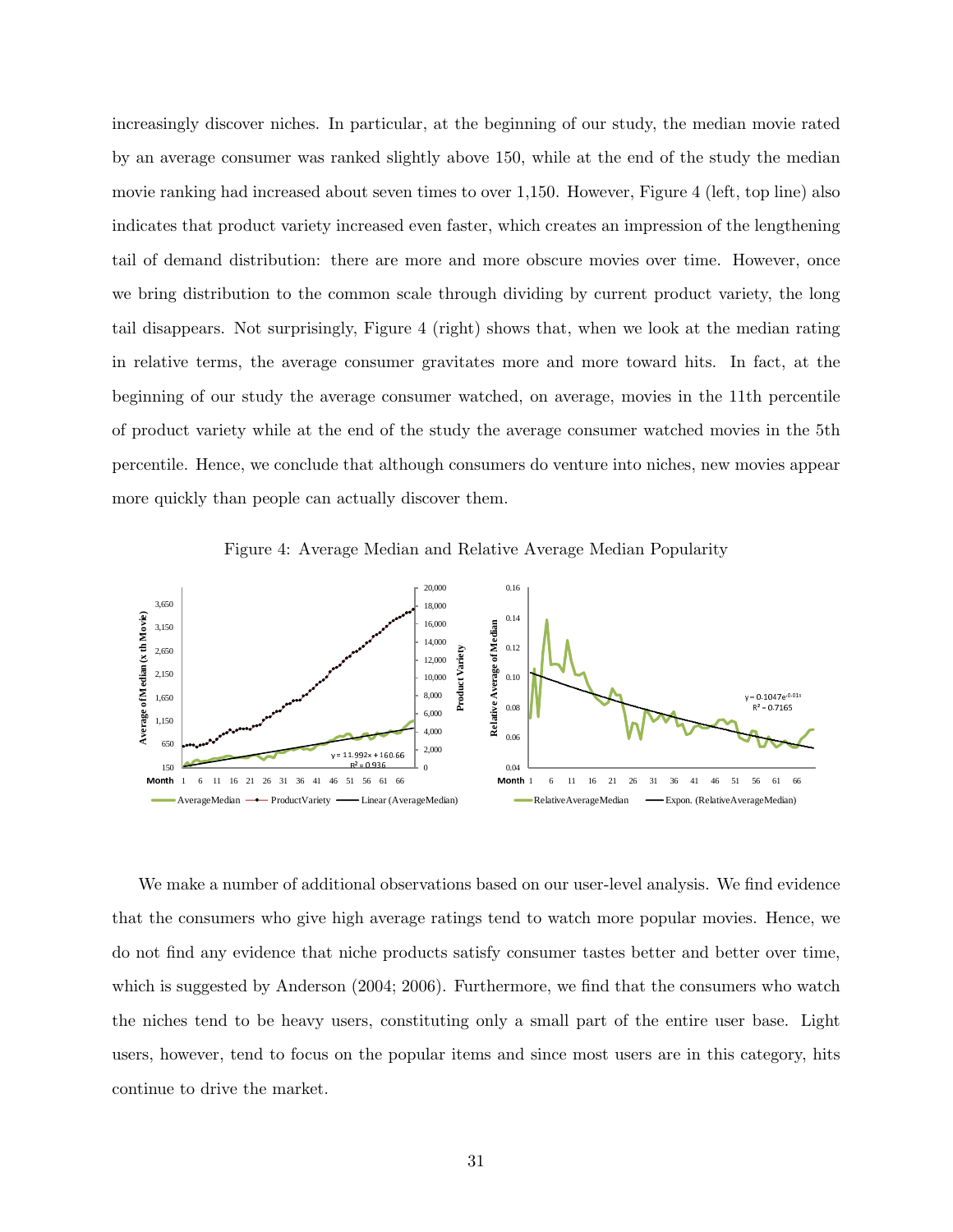Our findings have a number of managerial implications as they shed new light on the controversy surrounding the Long Tail effect. First, the promise of the Long Tail effect became a basis for many new business models and business ideas (see, e.g., http://en.wikipedia.org/wiki/The Long Tail). Our findings suggest that caution needs to be used when assessing the potential benefits of focusing a business on supplying niche products. While it may be true that niche products are much more profitable for companies (e.g., Anderson 2006 rightfully suggests that niche movies cost a fraction of hit movies to make), this argument does not account for the fact that for each niche product that consumers demand, there might be several that are never discovered, thus potentially adding to the costs but not to the revenues. Further, a large number of products might take a while to be discovered. This finding seems to suggest that much more attention needs to be paid to recommendation systems, review forums and other means of aiding product discovery. Although Netflix employs what is widely considered to be a sophisticated recommendation system, even this system does not allow numerous consumers to discover titles as fast as they appear. This raises an important issue of carefully forecasting how long will it take for a given title, once it is added to the inventory, to begin accumulating demand. More improvements to the recommendation systems, such through the Netflix Prize and the algorithm proposed by Park and Tuzhilin (2008) should be implemented.

Insights from our consumer-level analysis suggest that consumers are generally much more satisfied by hit products than by niches. This is an important consideration: while Netflix currently achieves extremely high ratings for customer satisfaction (see, e.g., http://en.wikipedia.org/wiki/The Long Tail), we do not find any evidence to suggest that customers watching obscure titles find them more satisfactory than other movies. We can speculate that many consumers over time will learn that niches are called niches for a reason and might stop watching them altogether. Our other observation that heavy users tend to watch more obscure movies suggests that the presence of the Long Tail effect might be moderated by the frequency of service. In the case of Netflix, it is physically impossible to rent more than a few DVDs per month (due to the time that the mailing process takes). However, Netflix and other companies (such as Amazon) have started allowing customers to watch DVDs on their computers at home right away, which may increase the number of heavy users who venture into niches. In this case, one will have to re-examine the existence of the Long Tail effect.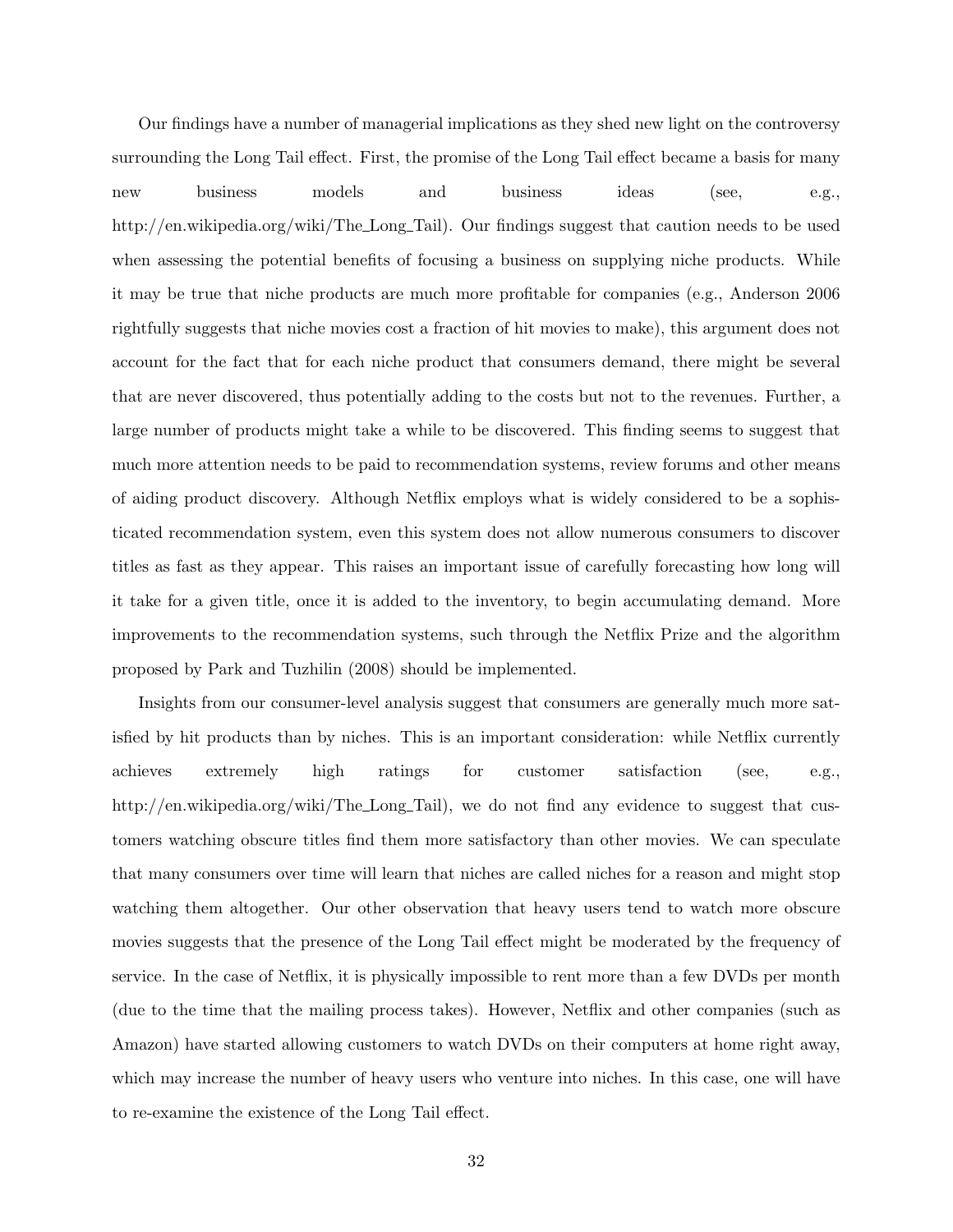Of course, the production and inventory costs of media and entertainment products are steadily decreasing, particularly for some purely digital products. Nevertheless, for more traditional physical products, irrational expansion into niche products can increase operational difficulties, such as maintaining the level of service (Fisher et al., 1994; Randall and Ulrich, 2001). Some companies therefore can benefit by focusing on top-selling products, with the caveat that there are many more of these hits on the Internet.

It is important to remember the limitations of our findings. First, our study does not directly compare brick-and-mortar and Internet companies and therefore we are unable to comment on this aspect of the Long Tail effect. Rather, our findings need to be interpreted as a temporal study in the Internet environment only. Further, our findings are restricted to the ratings data, which are different from rental data. It is not entirely clear to us that ratings data are better or worse than rental data: consumers often rate movies that they watched elsewhere, providing a richer picture of demand for movies, but on the other hand many consumers probably do not rate the movies that they watched. An interesting future venue for research would be to compare ratings data with time-stamped rental data, and further to compare data for both online and brick-andmortar stores. In addition, the data set with the time-stamped transaction level information may be potentially used to study consumer purchase patterns and their life-time value. Further research opportunities also include linking recommendation system metrics, such as product ratings, with operations management and marketing strategies (see Netessine et al. 2006 for some initial work in this direction). Finally, empirically distilling the effect of recommendation systems on demand concentration to verify results of Fleder and Hosanagar (2008) is a fruitful direction.

## Acknowledgment

The authors gratefully acknowledge financial support from the Mack Center of Technological Innovation at the Wharton School. We would like to thank Chris Anderson, editor-in-chief of Wired Magazine and author of The Long Tail: Why the Future of Business Is Selling Less of More, for his encouraging comments and constructive advice. We are also indebted to Chris Dellarocas, Josh Eliashberg, Pete Fader, Dan Fleder, Karan Girotra, Andres Hervas-Drane, Kartik Hosanagar, Dylan Small, Christian Terwiesch, Matthew White, and Juanjuan Zhang for their helpful feedback.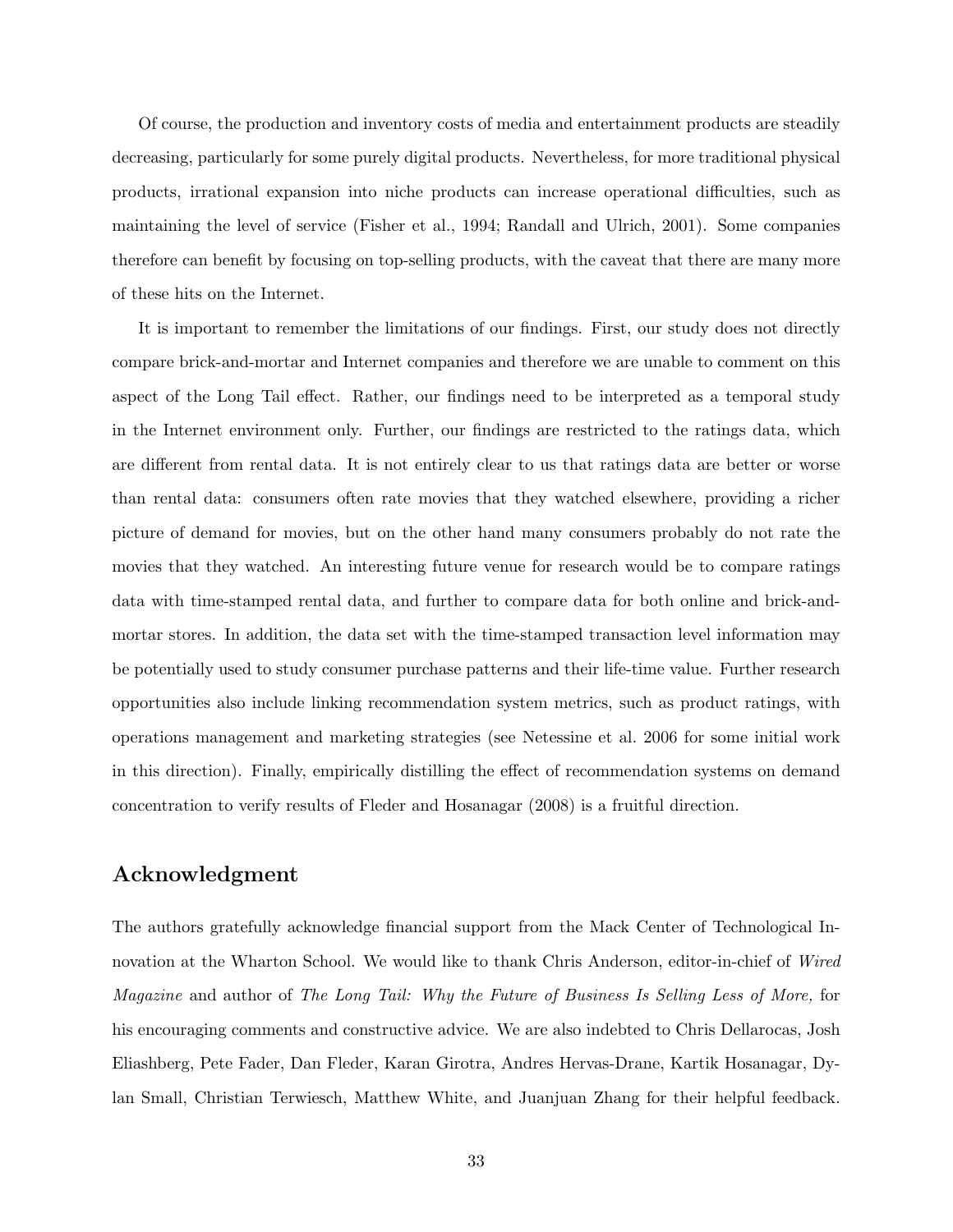We are also grateful to Netflix for providing free public access to its data.

## References

- Anderson, C. 2004. The long tail. Wired Magazine  $12(10)$  170–177.
- Anderson, C. 2006. The Long Tail: Why the Future of Business Is Selling Less of More. New York: Hyperion.
- Baumol, William, Edward Ide. 1956. Variety in retailing. Management Science 3(1) 93–101.
- Bockstedt, Jesse, Kim Huat Goh. 2008. Unbundling information goods: An empirical analysis of consumer created custom cds. INFORMS Annual Conference Presentation.
- Brynjolfsson, E., Y. Hu, M. D. Smith. 2006. From niches to riches: The anatomy of the long tail. Sloan Management Review 47(4) 67–71.
- Brynjolfsson, E., Y. J. Hu, M. D. Smith. 2003. Consumer surplus in the digital economy: Estimating the value of increased product variety at online booksellers. Management Science 49(11) 1580– 1596.
- Brynjolfsson, E., Y. U. J. Hu, D. Simester. 2007. Goodbye Pareto principle, hello long tail: The effect of search costs on the concentration of product sales. Working Paper.
- Cachon, G. P., C. Terwiesch, Y. Xu. 2008. On the effects of consumer search and firm entry in a multiproduct competitive market. Marketing Science 27(3) 461–473.
- Chatfield, Christopher, Gerald Goodhardt. 1975. Results concerning brand choice. Journal of Marketing Research  $12(1)$  110–113.
- Chen, Pei-Yu, Shin-yi Wu, Jungsun Yoon. 2004. The impact of online recommndations and consumer feedback on sales. International Conference on Information Systems (ICIS).
- Chevalier, Judith, Austan Goolsbee. 2003. Measuring prices and price competition online: Amazon and Barnes and Noble. NBER Working Paper.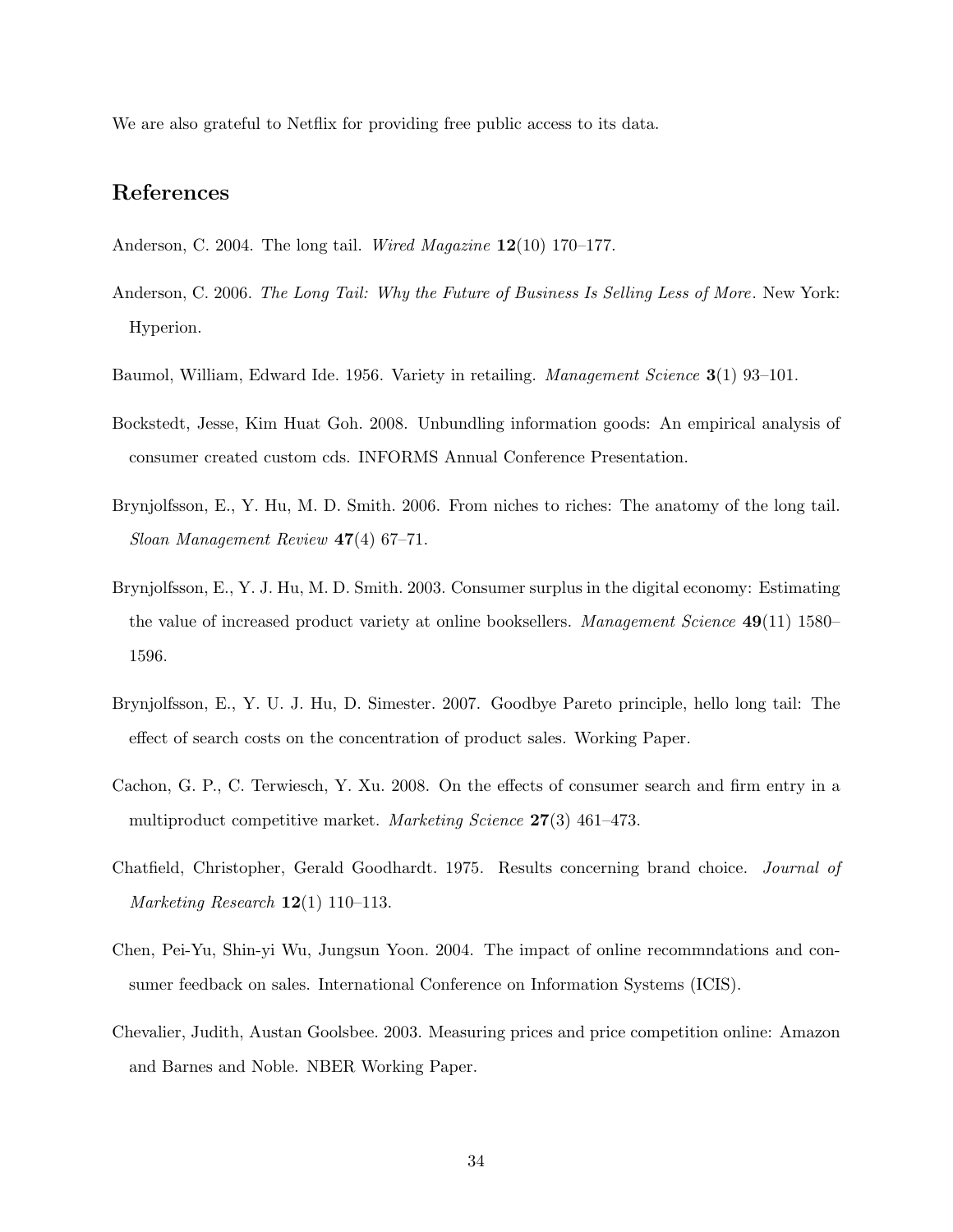- Clemons, E. K., G. G. Gao, L. M. Hitt. 2006. When online reviews meet hyperdifferentiation: A study of the craft beer industry. Journal of Management Information Systems 23(2) 149–171.
- De Vany, A., W.D. Walls. 1996. Bose-Einstein dynamics and adaptive contracting in the motion picture industry. The Economic Journal 106(439) 1493–1514.
- Dellarocas, C. 2003. The digitization of word of mouth: Promise and challenges of online feedback mechanisms. *Management Science* **49**(10) 1407–1424.
- Dellarocas, C., C.A. Wood. 2008. The sound of silence in online feedback: Estimating trading risks in the presence of reporting bias. Management Science 54(10) 460–476.
- Dellarocas, Chrysanthos, Ritu Narayan. 2007. Tall heads vs. long tails: Do consumer reviews increase the informational inequality between hit and niche products? University of Maryland Working Paper.
- Dewan, Sanjeev, Jui Ramaprasad. 2008. Consumer blogging and music sampling: Long tail effects. UC Irvine Working Paper.
- Elberse, A. 2008. Should you invest in the long tail? Harvard Business Review (July-August) 88–96.
- Elberse, A., F. Oberholzer-Gee. 2008. Superstars and underdogs: An examination of the long tail phenomenon in video sales. Working Paper.
- Eliashberg, J., A. Elberse, M. Leenders. 2006. The motion picture industry: Critical issues in practice, current research, and new research directions. Marketing Science 25(6) 638–661.
- Farquhar, Peter, Vithala Rao. 1976. A balance model for evaluating subsets of multiattributed items. Management Science 22(5) 528–539.
- Fisher, Marshall, Janice Hammond, Walter Obermeyer, Ananth Raman. 1994. Making supply meet demand in an uncertain world. Harvard Business Review (May-June) 83–93.
- Fleder, D., K. Hosanagar. 2008. Blockbuster culture's next rise and fall: The impact of recommender systems on sales diversity. *Management Science* (Forthcoming).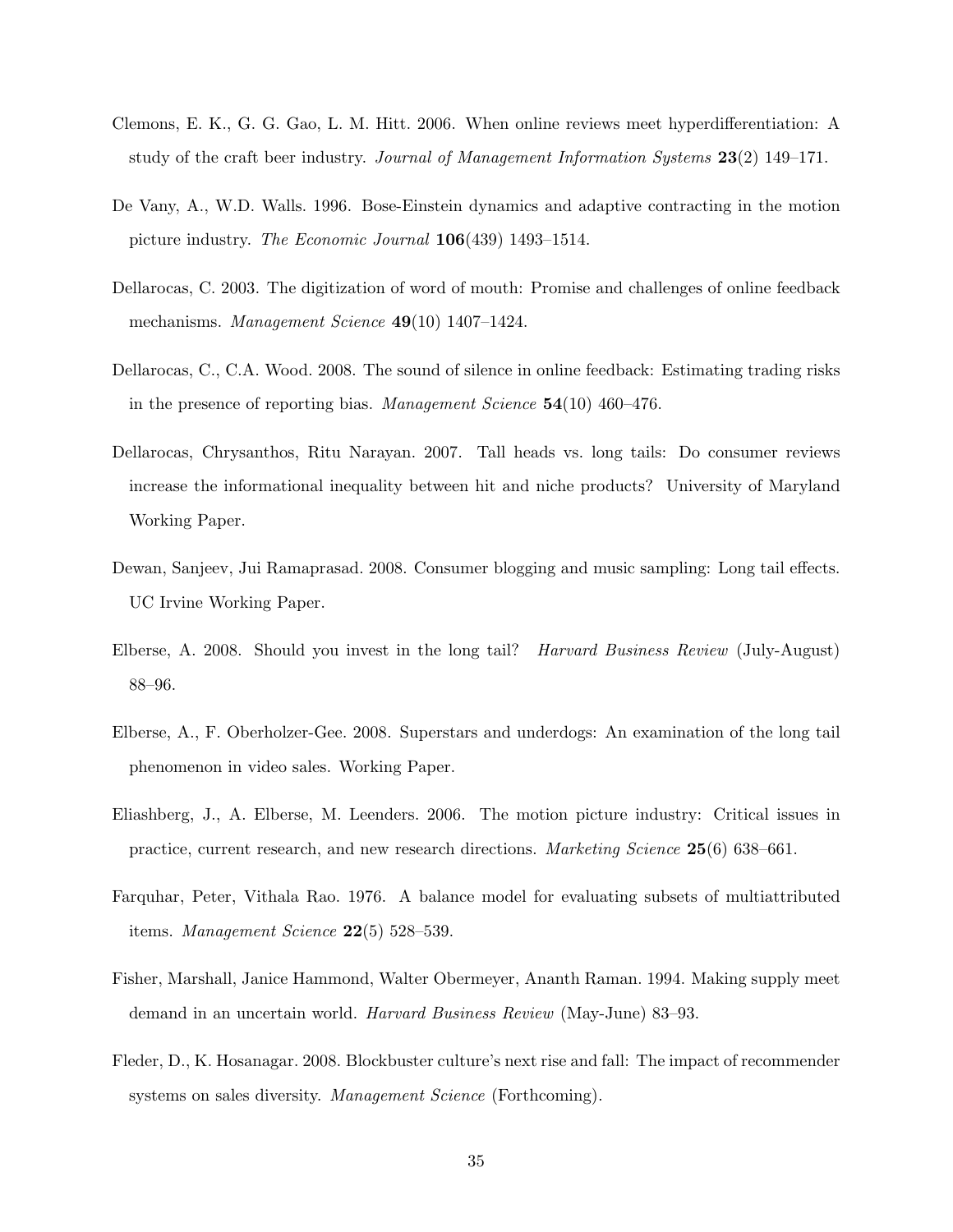- Flynn, Laurie. 2006. Like this? you'll hate that (not all web recommendations are welcome). The New York Times January 23rd.
- Frank, R., P. Cook. 1995. The Winner-Take-All Society: Why the Few at the Top Get So Much More Than the Rest of US. New York: Penguin.
- Ghose, Anindya, Bin Gu. 2006. Search costs, demand structure adn long tail in electronic markets: Theory and evidence. Working Paper.
- Gomes, L. 2006. It may be a long time before the long tail is wagging the web. The Wall Street Journal July 26th.
- Goodhardt, G. J., A. S. C. Ehrenberg, C. Chatfield. 1984. The dirichlet: A comprehensive model of buying behaviour. Journal of the Royal Statistical Society. Series A (General) 147(5) 621–655.
- Gu, Bin, H. Michelle Chen, Prabhudev Konana. 2008. Measuring product competition in online retailers from revealed preferences of online recommendation. University of Texas at Austin Working Paper.
- Hausman, JA. 1978. Specification tests in econometrics. Econometrica: Journal of the Econometric Society 46(6) 1251–1271.
- Hervas-Drane, Andres. 2009. Word of mouth and taste matching: A theory of the long tail. Working Paper.
- Hu, N., P.A. Pavlou, J. Zhang. 2007. Why do online product reviews have a j-shaped distribution? overcoming biases in online word-of-mouth communication. Working Paper.
- Kekre, S., K. Srinivasan. 1990. Broader product line: A necessity to achieve success? Management Science **36**(10) 1216-1231.
- McAlister, Leigh. 1982. A dynamic satiation model of variety seeking. Journal of Consumer *Research* **9**(2) 141–150.
- McPhee, William N. 1963. Formal Theories of Mass Behavior . Glencoe, NY: Free Press.
- Netessine, Serguei, Serguei Savin, Wenqiang Xiao. 2006. Revenue management through dynamic cross selling in e-commerce retailing. Operations Research 54(5) 893–913.